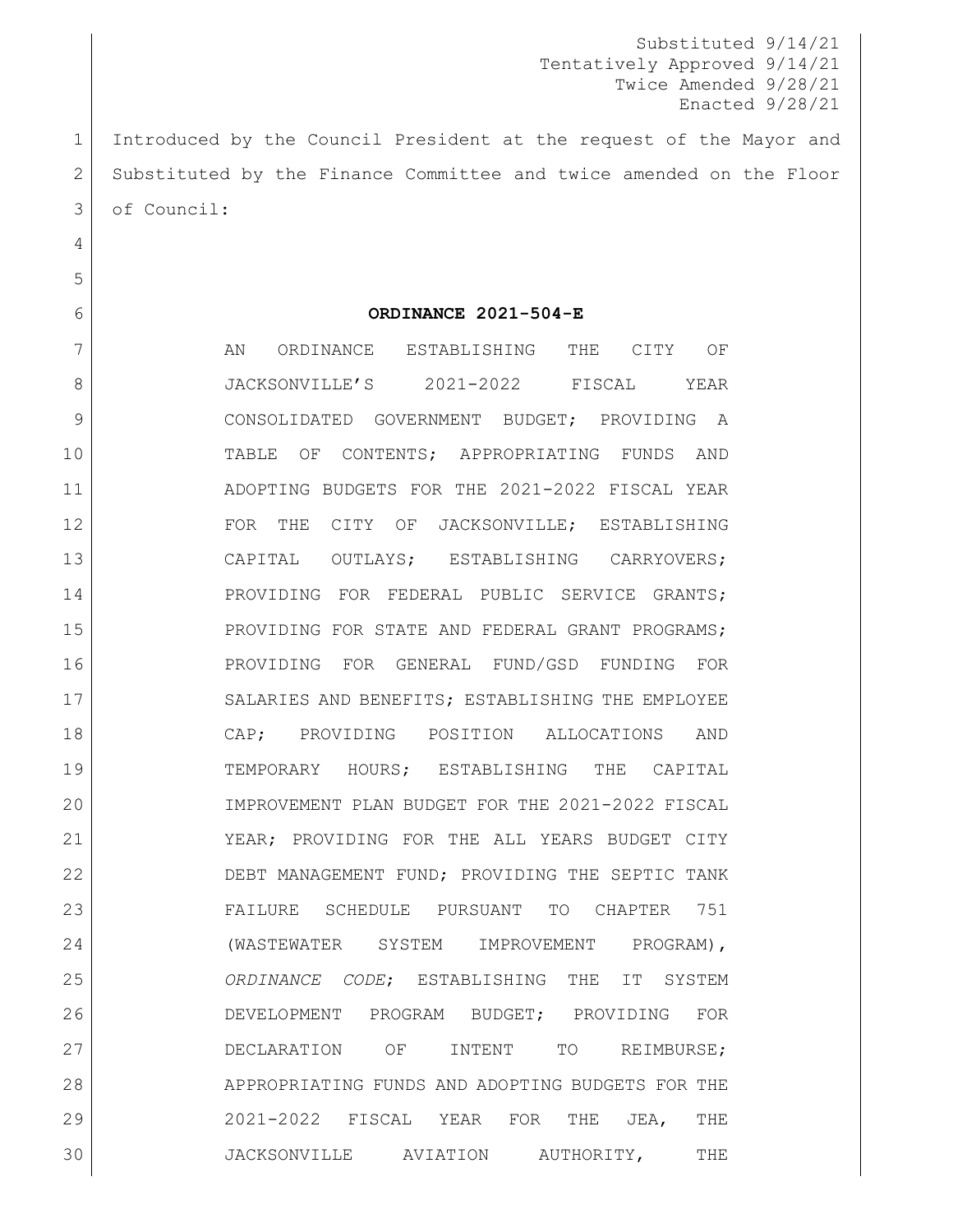1 JACKSONVILLE PORT AUTHORITY, THE JACKSONVILLE 2 TRANSPORTATION AUTHORITY, THE POLICE AND FIRE 3 PENSION FUND, THE JACKSONVILLE HOUSING FINANCE 4 AUTHORITY AND THE DOWNTOWN VISION BUSINESS IMPROVEMENT DISTRICT; PROVIDING FOR THE APPROVAL OF NON-AD VALOREM ASSESSMENT FOR THE DOWNTOWN VISION BUSINESS IMPROVEMENT DISTRICT AND AN 8 ANNUAL HEARING BEFORE CITY COUNCIL; ESTABLISHING 9 BUDGET RESTRICTIONS; PROVIDING FOR CAPITAL PROJECTS; PROVIDING FOR AUTO ALLOWANCE 11 RESTRICTIONS; PROVIDING FOR PENSION CONTRIBUTIONS; PROVIDING FOR THE APPROVAL OF NON-AD VALOREM ASSESSMENT FOR STORMWATER MANAGEMENT AND AN ANNUAL HEARING BEFORE CITY COUNCIL; PROVIDING FOR APPROVAL OF NON-AD VALOREM ASSESSMENT FOR SOLID WASTE SERVICES AND 17 AN ANNUAL HEARING BEFORE CITY COUNCIL: WAIVING SECTION 10.105 (POSTAGE AND COMMUNICATION EXPENSES OF COUNCIL MEMBERS), *ORDINANCE CODE*, AS TO POSTAGE AND COMMUNICATION EXPENSES OF COUNCIL MEMBERS; WAIVING SECTION 126.605 (MINIMUM PROGRAM FUNDING REQUIREMENT), *ORDINANCE CODE*, AS 23 TO JSEB/MBE FUNDING REQUIREMENTS; WAIVING SECTION 111.183 (TAYÉ BROWN REGIONAL PARK IMPROVEMENT TRUST FUND), *ORDINANCE CODE*, TO ALLOW TRUST FUNDS TO BE USED FOR OPERATIONAL COSTS AT THE EQUESTRIAN CENTER; WAIVING THE PROVISIONS OF CHAPTER 126 (PROCUREMENT CODE), *ORDINANCE CODE*, AS TO ASM GLOBAL PROCUREMENT POLICIES; PROVIDING FOR WAIVER OF ORDINANCE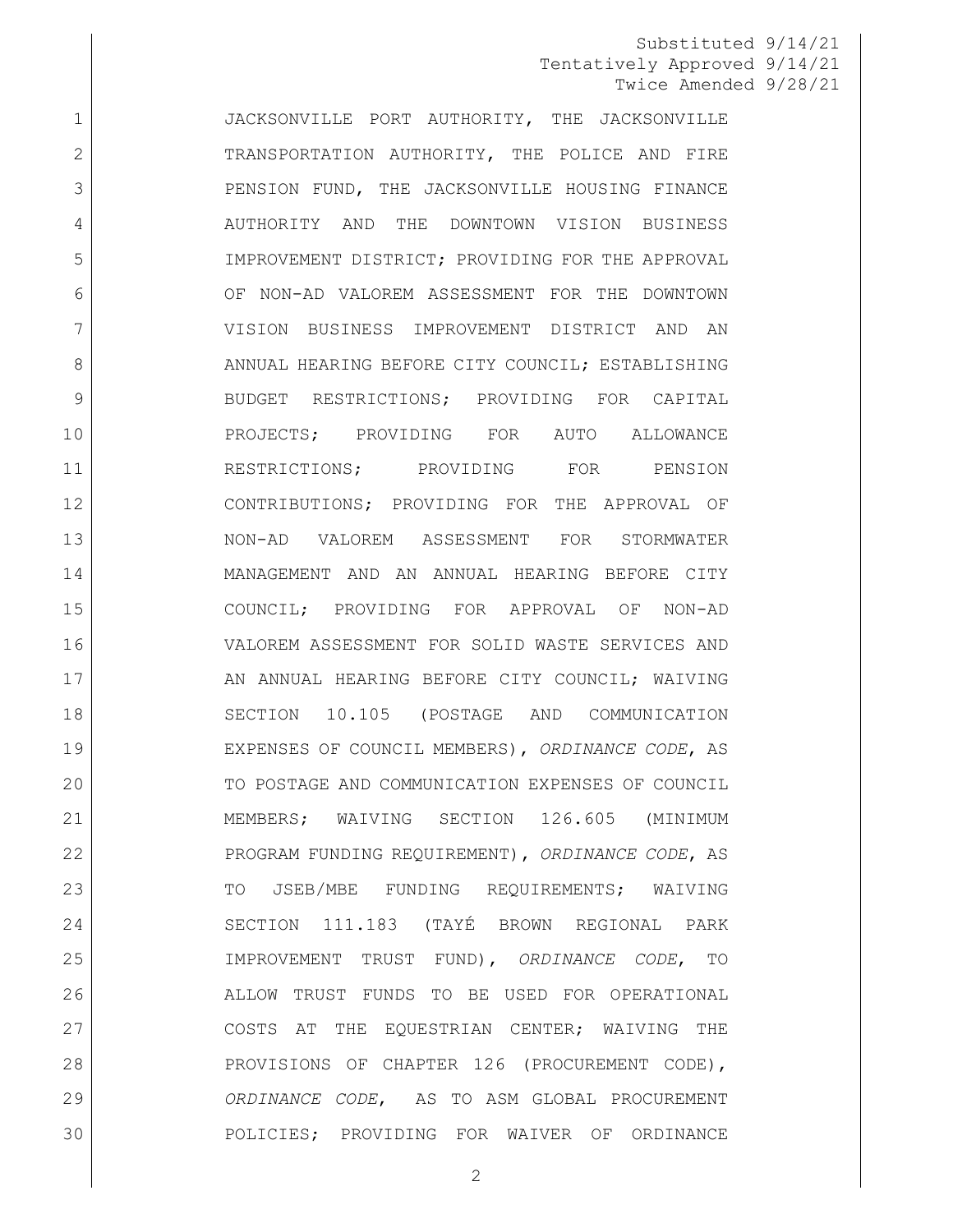2000-1079-E, AS AMENDED BY ORDINANCE 2001-795- 2 E, AND RELATED EXHIBITS, TO ALLOW FUNDS RECEIVED 3 | FOR CERTAIN LOAN REPAYMENTS OF VCP-LYNCH, LTD. 4 TO BE DEPOSITED INTO THE NORTHEAST TAX INCREMENT DISTRICT – USD1C, FUND 10801; PROVIDING FOR WAIVER OF 715.208 (ANNUAL ADOPTION PROCEDURES), *ORDINANCE CODE*, AS TO THE REQUIREMENT OF A 8 PRELIMINARY RATE ORDINANCE; PROVIDING FOR A WAIVER FOR SCHEDULE B-3, GENERAL FUND REVENUE AND EXPENDITURE PROJECTIONS; PROVIDING FOR PUBLIC WORKS CHARGE BACK LIMITATIONS; ESTABLISHING A MUNICIPAL PURPOSE IN COMPLIANCE WITH SECTION 106.203(B), REGARDING FOOD AND BEVERAGE PURCHASING; PROVIDING FOR LIMITS ON PAYMENTS TO JACKSONVILLE AREA LEGAL AID; PROVIDING FOR EXPENDITURES OF STORMWATER FEE FOR 17 | TIME, EQUIPMENT, MATERIAL AND PERSONNEL; PROVIDING FOR PAYMENT BY THE CITY OF JACKSONVILLE TO SHANDS JACKSONVILLE IN THE AMOUNT NOT TO EXCEED \$30,275,594 FOR INDIGENT CARE FOR 2021-2022; PROVIDING FOR TRANSMITTAL OF COMMUNITY REDEVELOPMENT AREA BOARD RESOLUTIONS 23 TO THE CHIEF ADMINISTRATIVE OFFICER FOR THE CITY; PROVIDING FOR 2021-2022 RECAPTURE REVIEW FOR CONTRIBUTION TO FUNDS WITH NEGATIVE CASH BALANCES; PROVIDING FOR USE OF EMERGENCY FUNDS FROM PUBLIC BUILDINGS; PROVIDING FOR ALLOTMENT OF CITY COUNCIL POSTAGE; PROVIDING FOR APPROVAL OF AGREEMENTS BETWEEN THE CITY OF JACKSONVILLE OFFICE OF GENERAL COUNSEL AND CONFLICT COUNSEL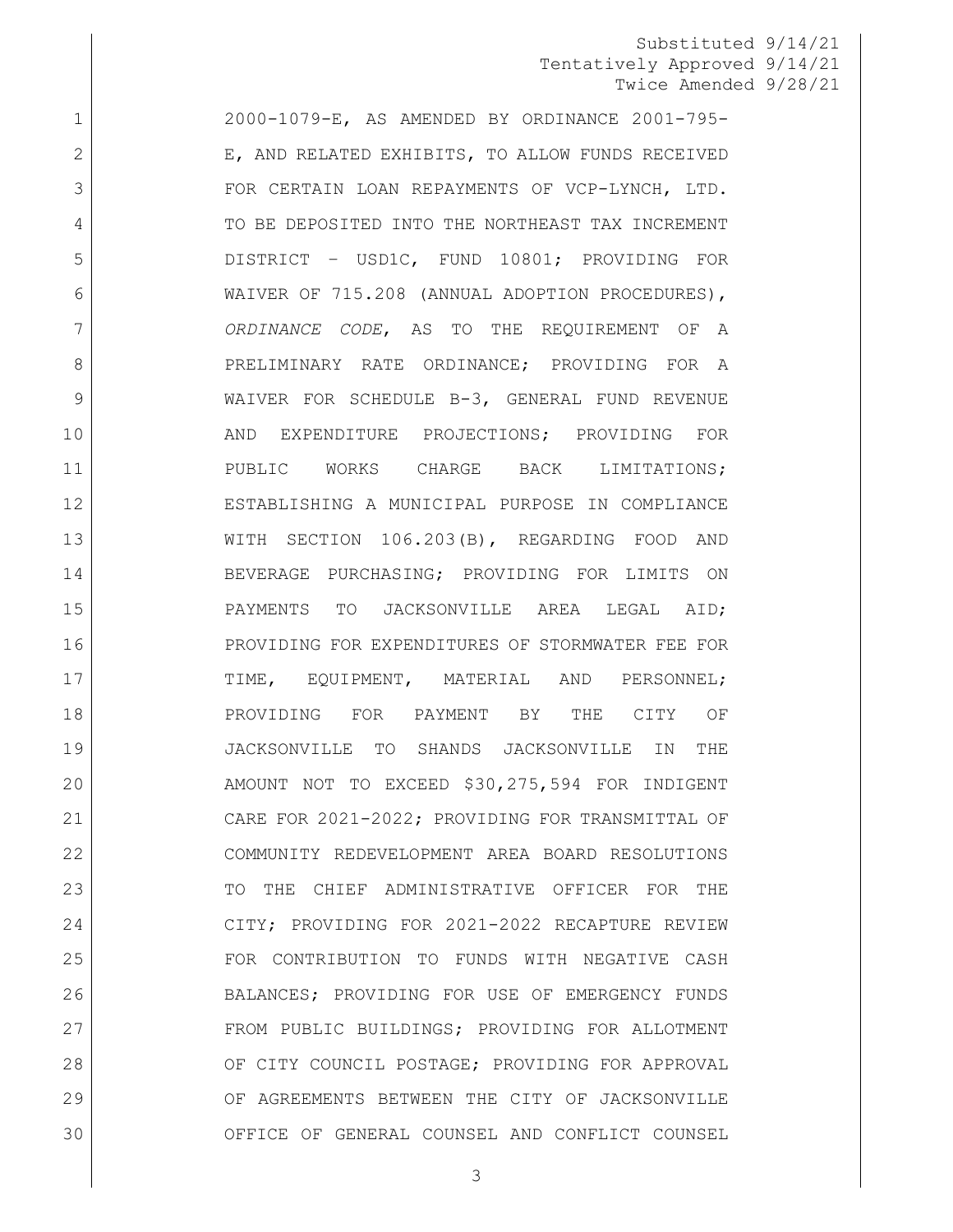1 FOR JACKSONVILLE SHERIFF'S OFFICE; PROVIDING FOR 2 AN AMENDMENT TO THE FLORIDA THEATRE PERFORMING 3 ARTS CENTER, INC. AGREEMENT; PROVIDING FOR THE 4 ARP ACT FUNDING TABLE; PROVIDING FOR LISTING OF VETERANS MEMORIAL ARENA TRUST FUND RECIPIENTS; PROVIDING \$1,128,348 TO GATEWAY COMMUNITY 7 SERVICES AND UP TO SEVEN EMERGENCY DEPARTMENTS, 8 AUTHORIZING DIRECT CONTRACTING AND INVOKING THE EXCEPTION TO 126.107(G), *ORDINANCE CODE*, AND DESIGNATING THE JACKSONVILLE FIRE AND RESCUE DEPARTMENT AND THE CHIEF FINANCIAL OFFICER TO OVERSEE THE AGREEMENTS; PROVIDING \$400,000 TO 13 PRISONERS OF CHRIST, INC., AUTHORIZING DIRECT CONTRACTING AND INVOKING THE EXCEPTION TO 126.107(G), *ORDINANCE CODE,* AND DESIGNATING THE OFFICE OF GRANTS AND CONTRACT COMPLIANCE TO OVERSEE THE PROJECT; PROVIDING \$100,000 TO NEW HOPE EDUCATION AND ADDICTION SERVICES, INC., AUTHORIZING DIRECT CONTRACTING AND INVOKING THE EXCEPTION TO 126.107(G), *ORDINANCE CODE,* AND DESIGNATING THE OFFICE OF GRANTS AND CONTRACT COMPLIANCE TO OVERSEE THE PROJECT; PROVIDING 23 | \$600,000 TO OPERATION NEW HOPE, AUTHORIZING DIRECT CONTRACTING AND INVOKING THE EXCEPTION TO 126.107(G), *ORDINANCE CODE,* AND DESIGNATING THE OFFICE OF GRANTS AND CONTRACT COMPLIANCE TO OVERSEE THE PROJECT; PROVIDING \$161,300 TO EDWARD WATERS UNIVERSITY FOR THE NEW TOWN 29 SUCCESS ZONE, AUTHORIZING DIRECT CONTRACTING AND INVOKING THE EXCEPTION TO 126.107(G), *ORDINANCE*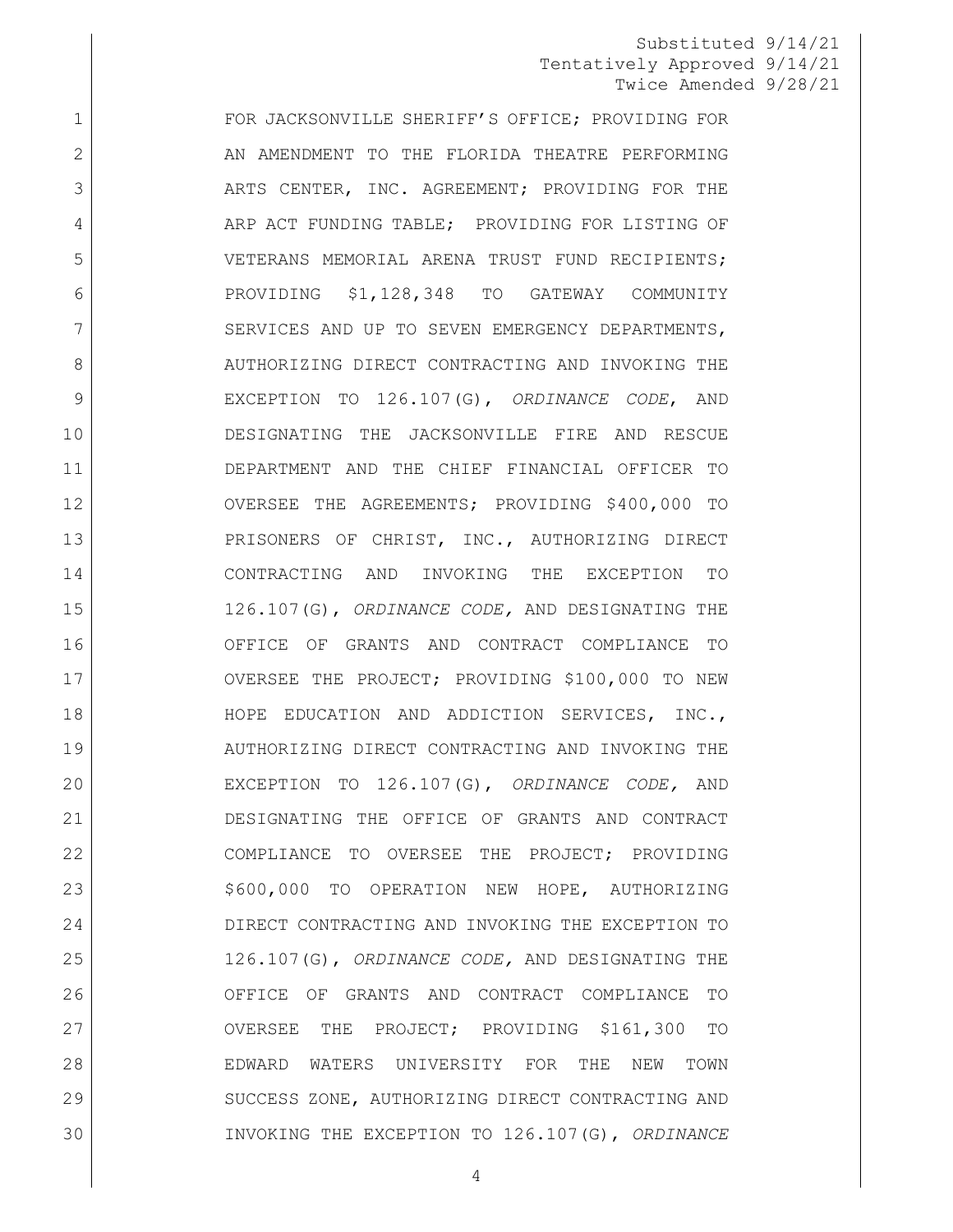*CODE,* AND DESIGNATING THE OFFICE OF GRANTS AND 2 CONTRACT COMPLIANCE TO OVERSEE THE PROJECT; 3 PROVIDING \$50,000 TO GROUNDWORK JACKSONVILLE, 4 AUTHORIZING DIRECT CONTRACTING AND INVOKING THE EXCEPTION TO 126.107(G), *ORDINANCE CODE,* AND DESIGNATING THE PUBLIC WORKS DEPARTMENT TO OVERSEE THE PROJECT; PROVIDING \$150,000 TO UNITED WAY, AUTHORIZING DIRECT CONTRACTING AND INVOKING THE EXCEPTION TO 126.107(G), *ORDINANCE CODE,* AND DESIGNATING THE OFFICE OF GRANTS AND CONTRACT COMPLIANCE TO OVERSEE THE PROJECT; PROVIDING \$160,000 TO AGAPE COMMUNITY HEALTH 13 CENTER, INC., AUTHORIZING DIRECT CONTRACTING AND INVOKING THE EXCEPTION TO 126.107(G), *ORDINANCE CODE,* DESIGNATING THE OFFICE OF GRANTS AND CONTRACT COMPLIANCE TO OVERSEE THE PROJECT; PROVIDING \$270,000 TO I.M. SULZBACHER CENTER FOR 18 THE HOMELESS, INC. FOR THE URBAN REST PROGRAM, AUTHORIZING DIRECT CONTRACTING, INVOKING THE EXCEPTION TO 126.107(G), *ORDINANCE CODE*, DESIGNATING THE OFFICE OF GRANTS AND CONTRACT COMPLIANCE TO OVERSEE THE PROJECT, AND WAIVING CONFLICTING PROVISIONS OF SECTION 118.805 (ELIGIBILITY TO APPLY FOR PUBLIC SERVICE GRANTS), *ORDINANCE CODE*; PROVIDING \$300,000 TO I.M. SULZBACHER CENTER FOR THE HOMELESS, INC. 27 FOR CHARITY CARE HEALTH SERVICES, PROVIDING FOR AUTHORIZATION TO EXECUTE AN AGREEMENT WITH THE STATE OF FLORIDA AGENCY FOR HEALTH CARE ADMINISTRATION ("AHCA") AND A GRANT AGREEMENT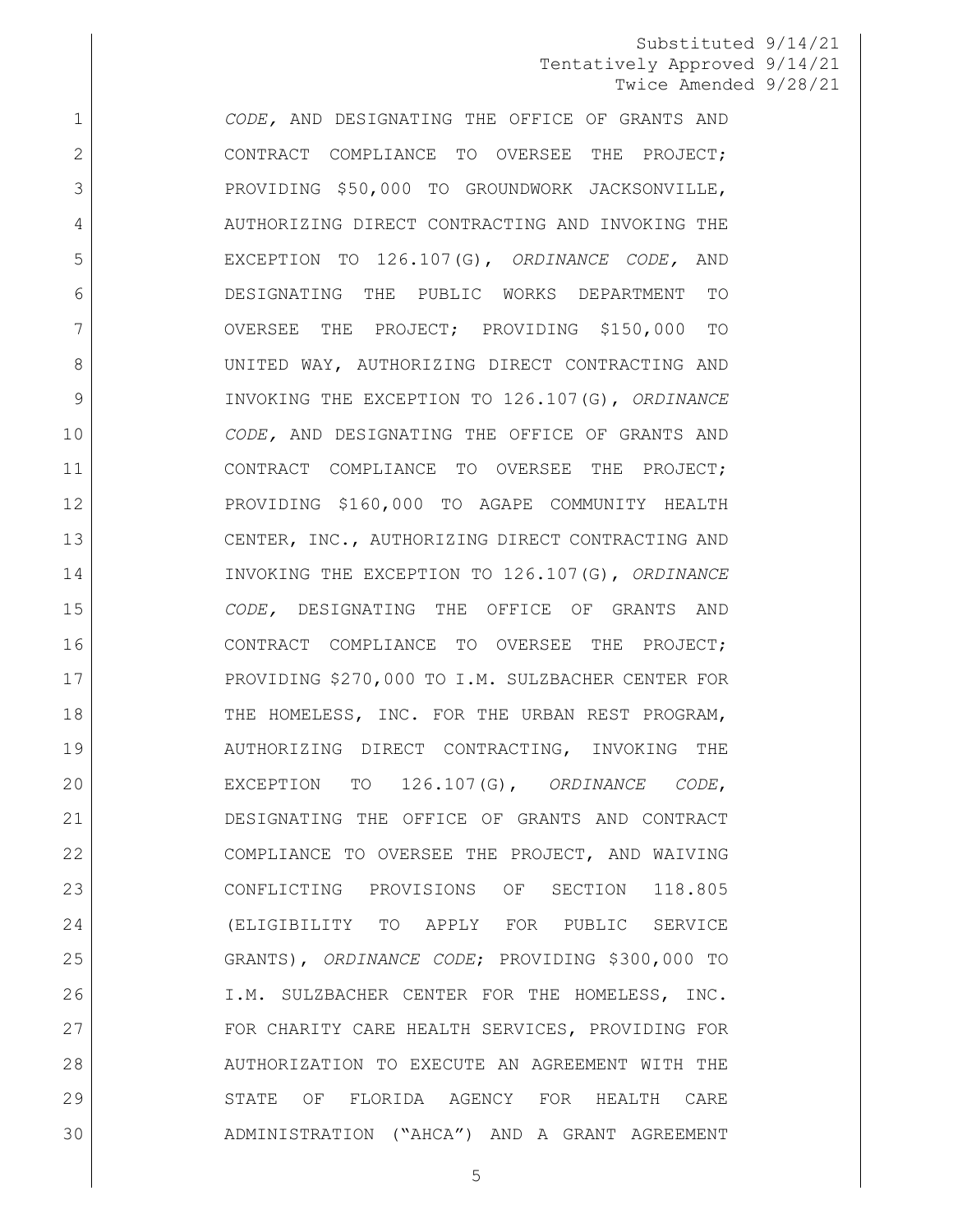1 BETWEEN THE CITY AND I.M. SULZBACHER CENTER FOR 2 THE HOMELESS, INC. ("SULZBACHER") AND ALLOWING UP TO \$300,000 OF CITY FUNDS TO BE REMITTED TO 4 AHCA FOR SULZBACHER PROGRAMS; PROVIDING \$845,577 5 TO MENTAL HEALTH RESOURCE CENTER, INC. FOR MENTAL HEALTH RESOURCE CENTER, INC. PROGRAMS, PROVIDING FOR AUTHORIZATION TO EXECUTE AN 8 AGREEMENT WITH THE STATE OF FLORIDA AGENCY FOR HEALTH CARE ADMINISTRATION ("AHCA") AND A GRANT AGREEMENT BETWEEN THE CITY AND MENTAL HEALTH RESOURCE CENTER ("MHRC") AND ALLOWING UP TO 12 | S845,577 OF CITY FUNDS TO BE REMITTED TO AHCA 13 FOR MHRC PROGRAMS, DESIGNATING THE SOCIAL SERVICES DIVISION OF THE DEPARTMENT OF PARKS, RECREATION AND COMMUNITY SERVICES AND THE OFFICE OF GRANTS AND CONTRACT COMPLIANCE OF THE DEPARTMENT OF FINANCE AND ADMINISTRATION TO OVERSEE THE PROJECT; PROVIDING \$225,000 TO GOODWILL INDUSTRIES OF NORTH FLORIDA, INC., 20 AUTHORIZING DIRECT CONTRACTING AND INVOKING THE EXCEPTION TO 126.107(G), *ORDINANCE CODE,*  DESIGNATING THE OFFICE OF GRANTS AND CONTRACT COMPLIANCE TO OVERSEE THE PROJECT; PROVIDING 24 \$150,000 TO FIRST COAST CRIME STOPPERS, INC., AUTHORIZING DIRECT CONTRACTING AND INVOKING THE EXCEPTION TO 126.107(G), *ORDINANCE CODE,*  DESIGNATING THE OFFICE OF GRANTS AND CONTRACT COMPLIANCE TO OVERSEE THE PROJECT AND WAIVING CONFLICTING PROVISIONS OF SECTION 118.805 (ELIGIBILITY TO APPLY FOR PUBLIC SERVICE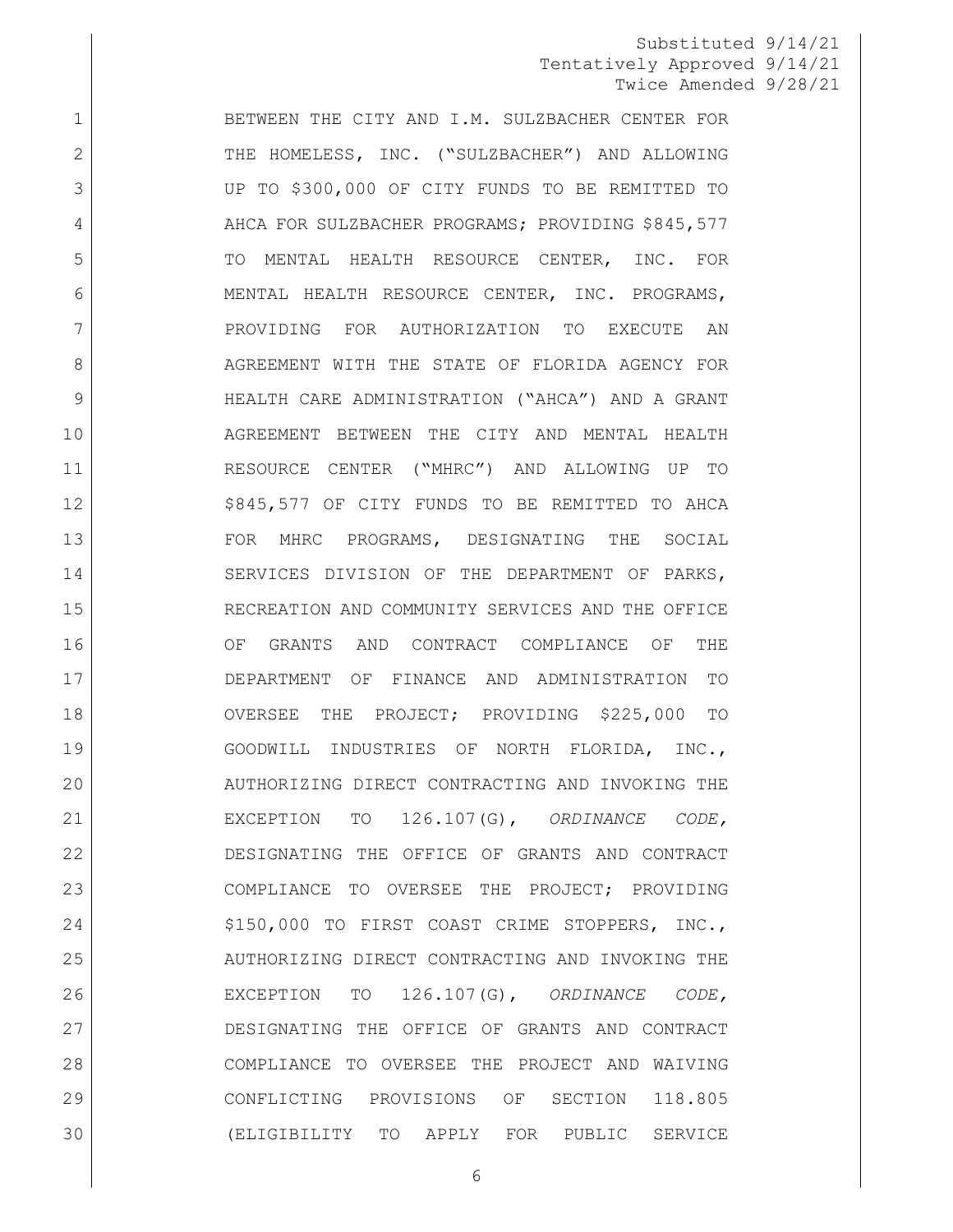GRANTS), *ORDINANCE CODE*; PROVIDING \$2,730,000 TO 2 THE CURE VIOLENCE PROGRAM AND FIVE CONTRACTORS, 3 AUTHORIZING DIRECT CONTRACTING AND INVOKING THE EXCEPTION TO 126.107(G), *ORDINANCE CODE,*  DESIGNATING THE OFFICE OF GRANTS AND CONTRACT COMPLIANCE TO OVERSEE THE PROJECT, AND PROVIDING 7 FOR EXPENDITURE OF PUBLIC FUNDS ON FOOD PURSUANT 8 TO SECTION 106.203(B), *ORDINANCE CODE*; PROVIDING 9 | S1,000,000 TO THE JACKSONVILLE LOCAL INITIATIVES SUPPORT CORPORATION ("LISC") FOR ITS SMALL BUSINESS GRANT PROGRAM ("PROGRAM"), AUTHORIZING DIRECT CONTRACTING AND INVOKING THE EXCEPTION TO 126.107(G), *ORDINANCE CODE,* DESIGNATING THE OFFICE OF GRANTS AND CONTRACT COMPLIANCE TO OVERSEE THE PROJECT AND WAIVING CONFLICTING PROVISIONS OF SECTION 118.805 (ELIGIBILITY TO APPLY FOR PUBLIC SERVICE GRANTS), *ORDINANCE CODE*; PROVIDING \$144,065 TO THE VOLUNTEERS IN MEDICINE JACKSONVILLE, INC., AUTHORIZING DIRECT CONTRACTING AND INVOKING THE EXCEPTION TO 126.107(G), *ORDINANCE CODE,* DESIGNATING THE OFFICE OF GRANTS AND CONTRACT COMPLIANCE TO OVERSEE THE PROJECT AND WAIVING CONFLICTING PROVISIONS OF SECTION 118.805 (ELIGIBILITY TO APPLY FOR PUBLIC SERVICE GRANTS), *ORDINANCE CODE*; PROVIDING \$100,000 TO THE FIRE WATCH PROJECT, INC. ("PROJECT"), AUTHORIZING DIRECT CONTRACTING AND INVOKING THE EXCEPTION TO 126.107(G), *ORDINANCE CODE,* DESIGNATING THE OFFICE OF GRANTS AND CONTRACT COMPLIANCE TO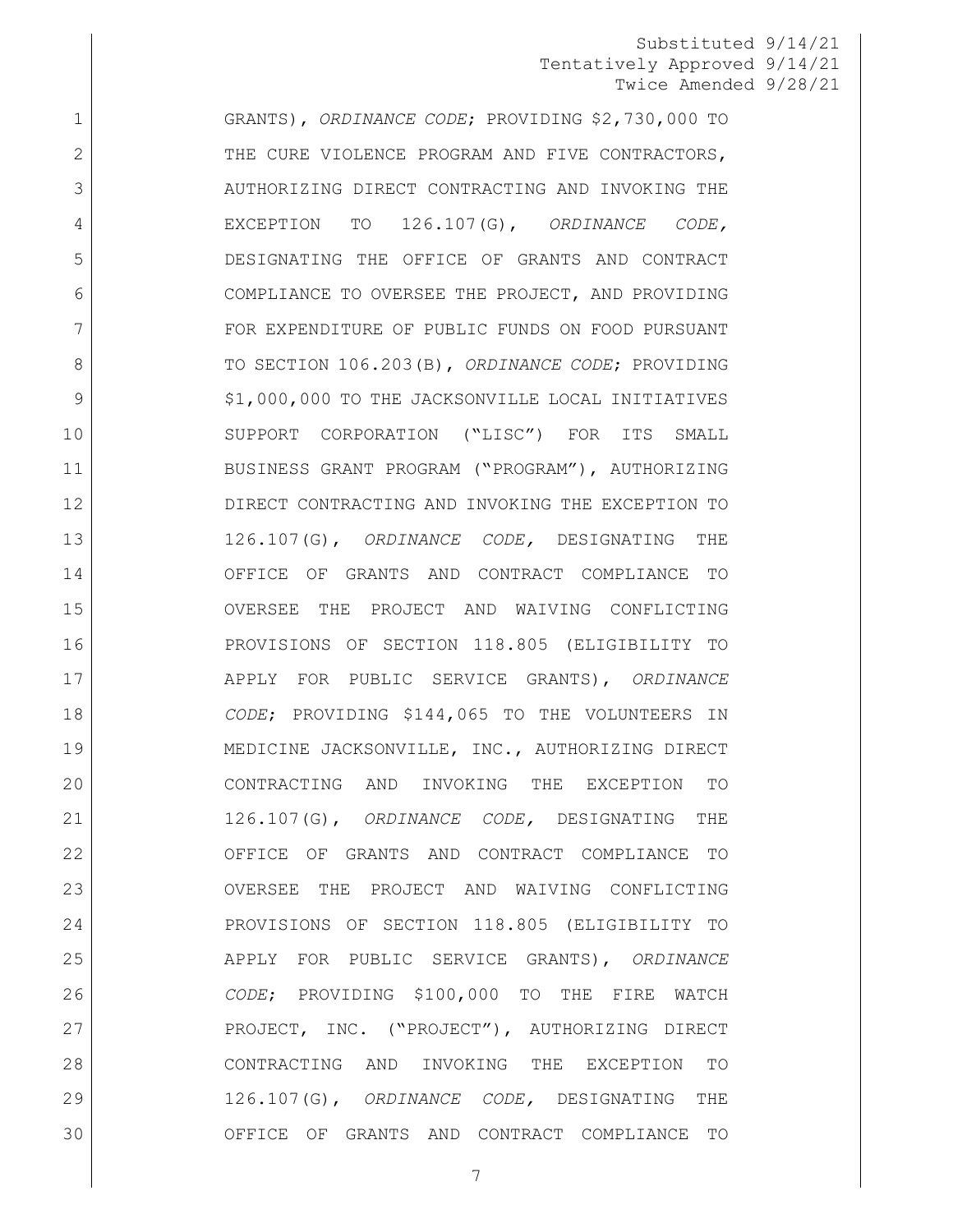OVERSEE THE PROJECT AND WAIVING CONFLICTING 2 PROVISIONS OF SECTION 118.805 (ELIGIBILITY TO APPLY FOR PUBLIC SERVICE GRANTS), *ORDINANCE CODE*; PROVIDING \$25,000 TO THE POLLOCK GROUP, 5 LLC FOR THE FLORIDA BLACK EXPO ("PROGRAM"), 6 AUTHORIZING DIRECT CONTRACTING AND INVOKING THE EXCEPTION TO 126.107(G), *ORDINANCE CODE,* DESIGNATING THE OFFICE OF GRANTS AND CONTRACT COMPLIANCE TO OVERSEE THE PROJECT AND WAIVING CONFLICTING PROVISIONS OF SECTION 118.805 (ELIGIBILITY TO APPLY FOR PUBLIC SERVICE GRANTS), *ORDINANCE CODE*; PROVIDING \$1,100,000 TO 13 FARM SHARE, INC., AUTHORIZING DIRECT CONTRACTING 14 AND INVOKING THE EXCEPTION TO 126.107(G), *ORDINANCE CODE,* AND DESIGNATING THE OFFICE OF ECONOMIC DEVELOPMENT TO OVERSEE THE PROJECT; PROVIDING \$1,200,000 TO REGIONAL FOOD BANK OF NORTHEAST FLORIDA, INC. D/B/A FEEDING NORTHEAST FLORIDA, AUTHORIZING DIRECT CONTRACTING AND INVOKING THE EXCEPTION TO 126.107(G), *ORDINANCE CODE,* AND DESIGNATING THE OFFICE OF ECONOMIC DEVELOPMENT TO OVERSEE THE PROJECT; PROVIDING 23 | S25,000 TO THE FRIENDS OF BRENTWOOD PUBLIC LIBRARY, INC. FOR THE JAMES WELDON JOHNSON WRITER'S FESTIVAL, AUTHORIZING DIRECT CONTRACTING AND INVOKING THE EXCEPTION TO 126.107(G), *ORDINANCE CODE,* PROVIDING FOR EXPENDITURE OF PUBLIC FUNDS ON FOOD PURSUANT TO SECTION 106.203(B), *ORDINANCE CODE;* DESIGNATING THE JACKSONVILLE PUBLIC LIBRARY TO OVERSEE THE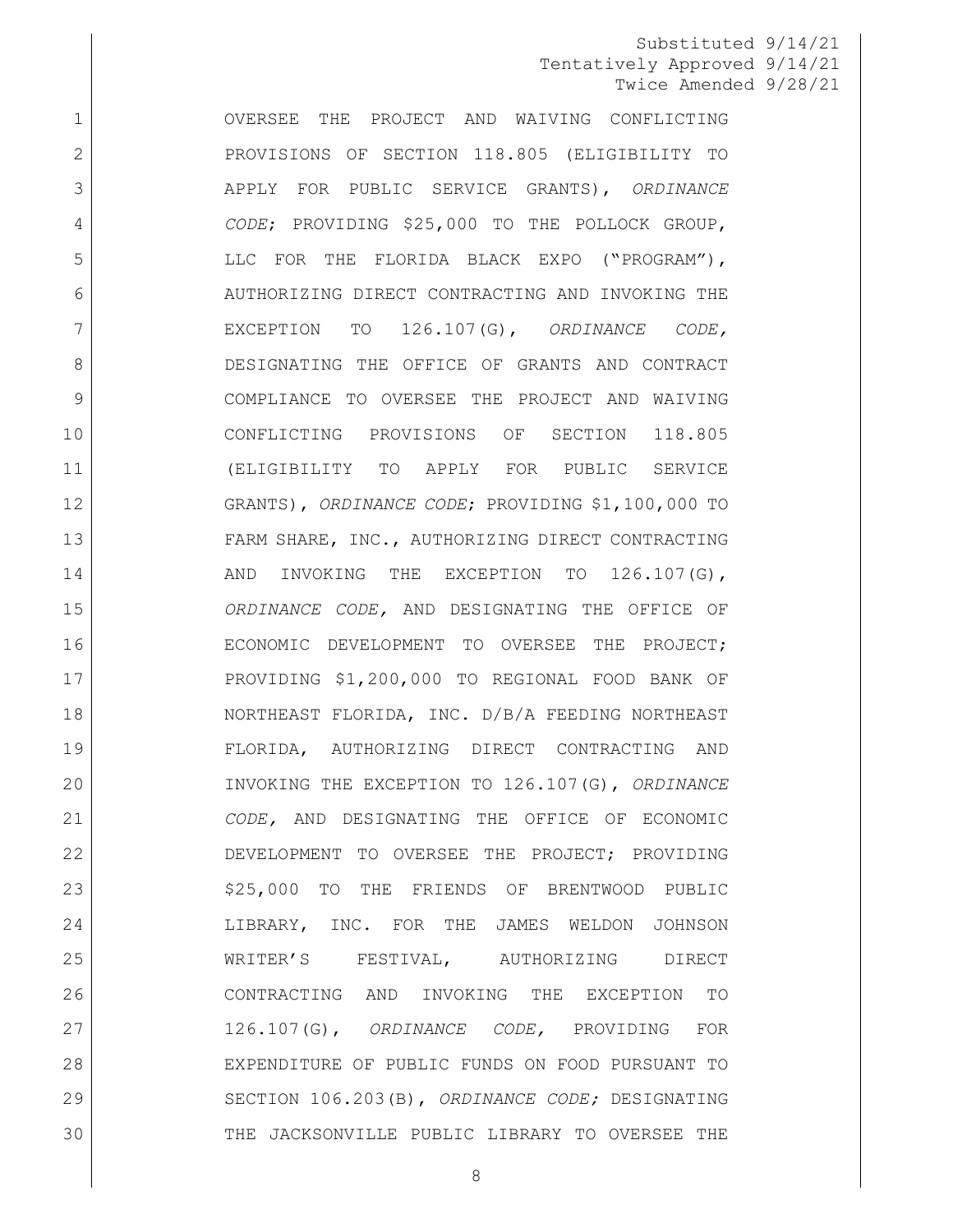PROJECT AND WAIVING CONFLICTING PROVISIONS OF 2 SECTION 118.805 (ELIGIBILITY TO APPLY FOR PUBLIC SERVICE GRANTS), *ORDINANCE CODE;* PROVIDING 4 | S25,000 TO NE FLORIDA SOBER LIVING ALLIANCE, INC. FOR THE JUMP START PROGRAM, AUTHORIZING DIRECT CONTRACTING AND INVOKING THE EXCEPTION TO 126.107(G), *ORDINANCE CODE,* DESIGNATING THE OFFICE OF GRANTS AND CONTRACT COMPLIANCE TO 9 OVERSEE THE PROJECT AND WAIVING CONFLICTING PROVISIONS OF SECTION 118.805 (ELIGIBILITY TO APPLY FOR PUBLIC SERVICE GRANTS), *ORDINANCE CODE*; PROVIDING \$15,000 TO M.A.D. D.A.D.S., 13 JACKSONVILLE CHAPTER, INC. FOR THE SANKOFA PROGRAM, AUTHORIZING DIRECT CONTRACTING AND INVOKING THE EXCEPTION TO 126.107(G), *ORDINANCE CODE,* PROVIDING FOR EXPENDITURE OF PUBLIC FUNDS 17 ON FOOD PURSUANT TO SECTION 106.203(B), *ORDINANCE CODE,* DESIGNATING THE OFFICE OF GRANTS AND CONTRACT COMPLIANCE TO OVERSEE THE PROJECT 20 AND WAIVING CONFLICTING PROVISIONS OF SECTION 118.805 (ELIGIBILITY TO APPLY FOR PUBLIC SERVICE GRANTS), *ORDINANCE CODE*; PROVIDING \$100,000 TO 23 | ANGELA SPEARS COMMUNICATION, LLC. FOR A PUBLIC 24 AWARENESS CAMPAIGN ENTITLED "VIOLENT CRIME, TRAUMA AND MENTAL HEALTH: IMPACT ON THE COMMUNITY", AUTHORIZING DIRECT CONTRACTING AND INVOKING THE EXCEPTION TO 126.107(G), *ORDINANCE CODE,* PROVIDING FOR EXPENDITURE OF PUBLIC FUNDS ON FOOD PURSUANT TO SECTION 106.203(B), *ORDINANCE CODE,* WAIVING SECTION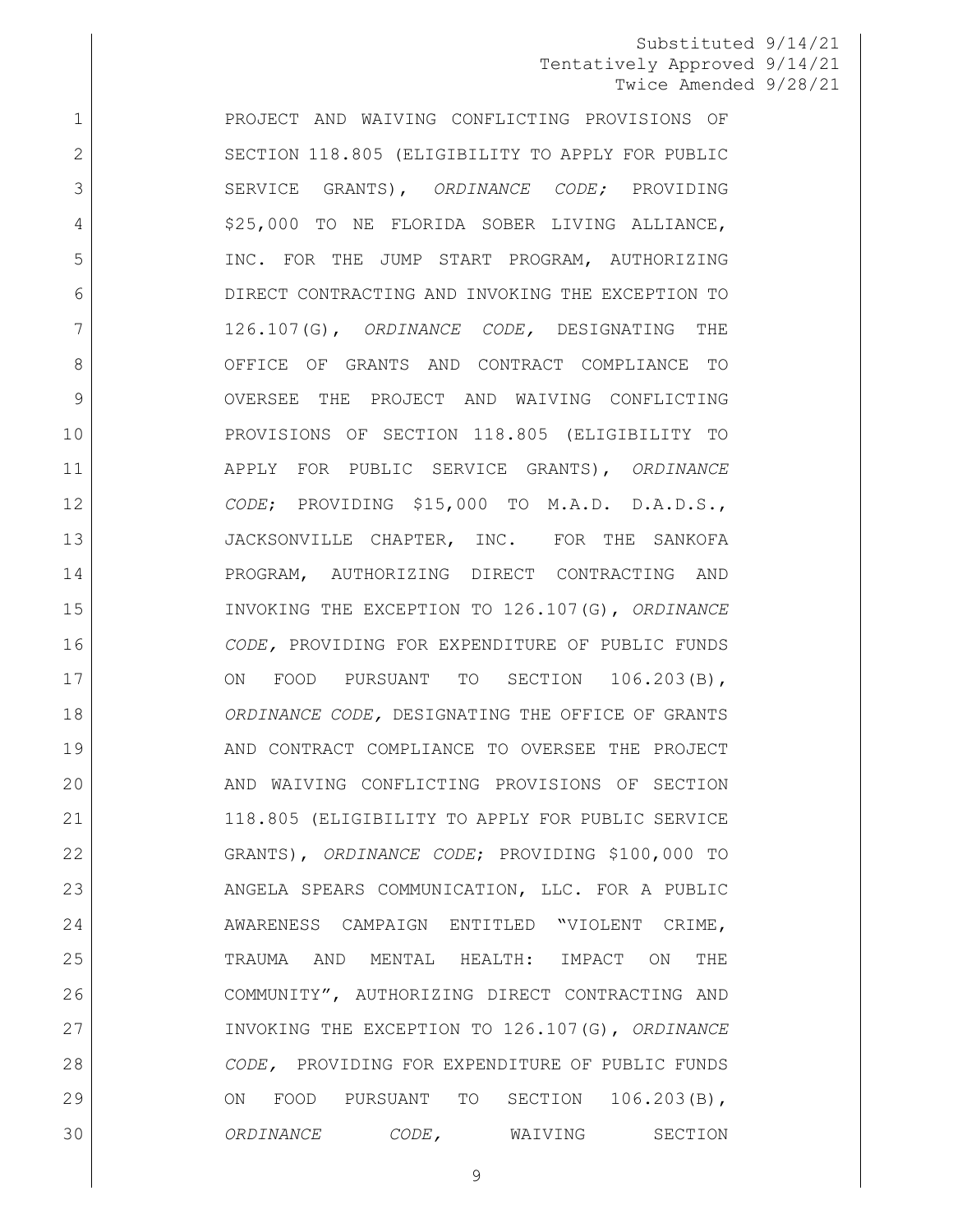1 110.112 (ADVANCE OF CITY FUNDS; PROHIBITION 2 AGAINST), PART 1 (THE CITY TREASURY), CHAPTER 110 (CITY TREASURY), *ORDINANCE CODE*, TO ALLOW 4 FOR A PARTIAL ADVANCE PAYMENT BY THE CITY, DESIGNATING THE OFFICE OF GRANTS AND CONTRACT COMPLIANCE TO OVERSEE THE PROJECT; AUTHORIZING DIRECT CONTRACTING WITH CITY OF ATLANTIC BEACH (\$562,500) FOR CONSTRUCTION AND REMODEL OF 9 ATLANTIC BEACH LIFEGUARD STATION, DESIGNATING THE PUBLIC WORKS DEPARTMENT TO OVERSEE THE PROJECT; APPROPRIATING FUNDS AND ADOPTING BUDGETS FOR THE 2021-2022 FISCAL YEAR FOR THE COMMUNITY REDEVELOPMENT AGENCY BUDGETS (RENEW 14 ARLINGTON, KINGSOUTEL CROSSING, JACKSONVILLE INTERNATIONAL AIRPORT AND DIA COMMUNITY REDEVELOPMENT AGENCIES); APPROPRIATING FUNDS 17 AND ADOPTING THE BUDGET FOR THE 2021-2022 FISCAL 18 YEAR FOR THE TOURIST DEVELOPMENT COUNCIL: INCORPORATING SCHEDULES; PROVIDING FOR 20 SEVERABILITY; PROVIDING FOR RECONCILIATION OF 21 | SCHEDULES, TEXT, CODIFICATION, JOURNAL ENTRIES; 22 PROVIDING AN EFFECTIVE DATE. 

**BE IT ORDAINED** by the Council of the City of Jacksonville: **TABLE OF CONTENTS**

|    | 26 Section: | Subject:                                                  |  |  | Page: |
|----|-------------|-----------------------------------------------------------|--|--|-------|
|    |             |                                                           |  |  |       |
|    |             | 28 Section 1.1 Estimated Revenues; Appropriations.  20    |  |  |       |
|    |             | 29 Section 1.2 Restricted Application of Revenues to Fund |  |  |       |
| 30 |             |                                                           |  |  |       |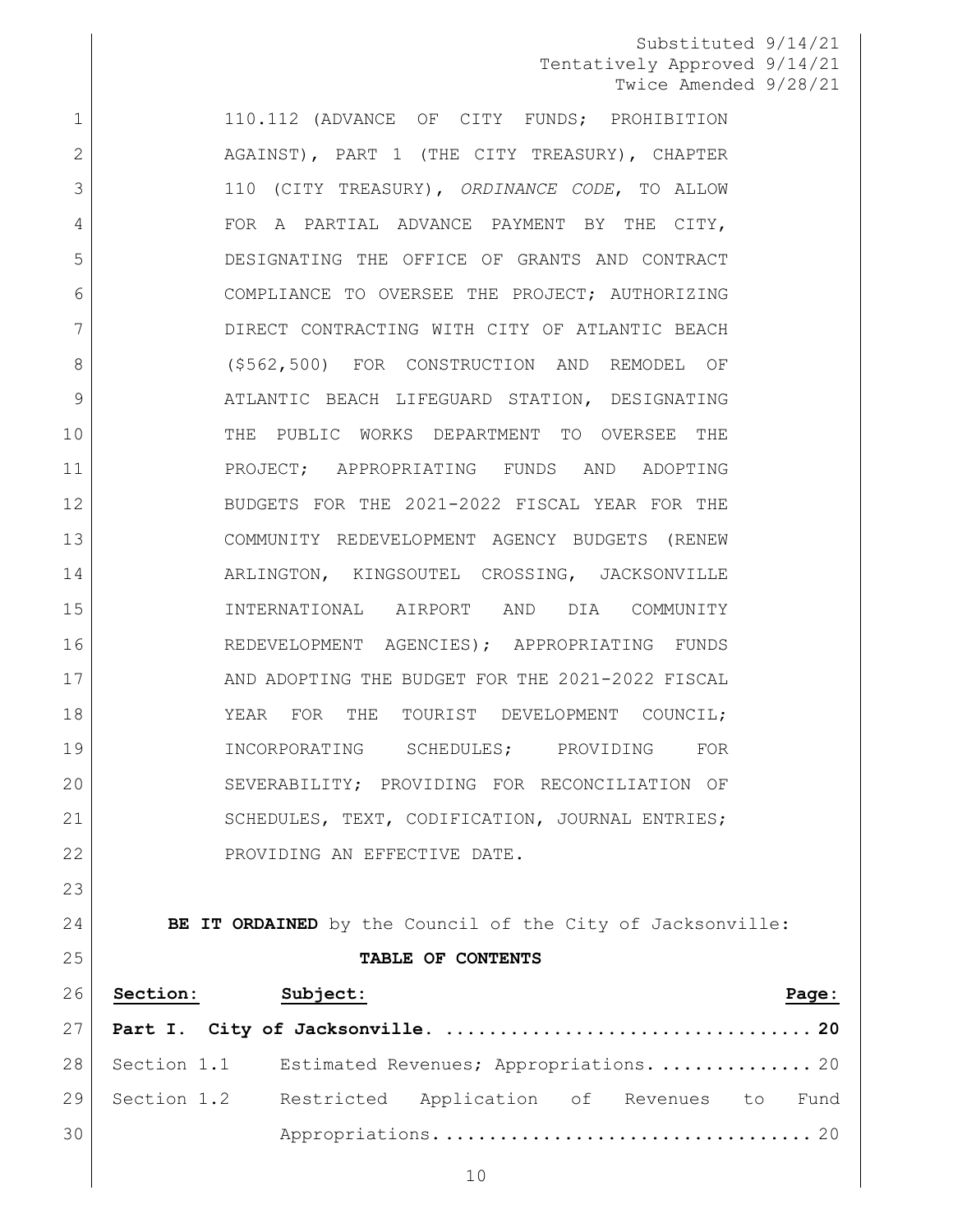| 1            | Section 1.3  | Special Provisions 21                                |
|--------------|--------------|------------------------------------------------------|
| $\mathbf{2}$ | Section 1.4  | Employees Authorized; Allocation.  25                |
| 3            | Section 1.5  | Temporary Employee Hours; Allocation.  25            |
| 4            | Section 1.6  | Capital Improvement Plan Budget.  25                 |
| 5            | Section 1.7  | All Years Budget City Debt Management Fund.  26      |
| 6            | Section 1.8  |                                                      |
| 7            | Section 1.9  | IT Systems Development Program Budget.  26           |
| 8            | Section 1.10 | Declaration of intent to reimburse.  26              |
| 9            | Part II. JEA |                                                      |
| 10           | Section 2.1  | Estimated Revenues; Appropriations.  27              |
| 11           | Section 2.2  | Allocations, Allotments and Transfers.  28           |
| 12           | Part III.    | Jacksonville Aviation Authority 29                   |
| 13           |              | Section 3.1 Estimated Revenues; Appropriations 29    |
| 14           |              | Section 3.2 Allocations, Allotments and Transfers 29 |
| 15           | Part IV.     |                                                      |
| 16           | Section 4.1  | Estimated Revenues: Appropriations.  30              |
| 17           | Section 4.2  | Allocations, Allotments and Transfers.  31           |
| 18           |              | Part V. Jacksonville Transportation Authority 32     |
| 19           | Section 5.1  | Estimated Revenues; Appropriations.  32              |
| 20           | Section 5.2  | Allocations, Allotments and Transfers.  33           |
| 21           |              | Part VI. Police and Fire Pension Fund  33            |
| 22           | Section 6.1  | Estimated Revenues; Appropriations.  33              |
| 23           | Section 6.2  | Allocations, Allotments and Transfers.  34           |
| 24           | Section 6.3  | Proviso regarding Outside Legal Counsel 34           |
| 25           | Part VII.    | Jacksonville Housing Finance Authority 34            |
| 26           | Section 7.1  | Estimated Revenues; Appropriations.  34              |
| 27           | Section 7.2  | Allocations, Allotments and Transfers.  35           |
| 28           | Part VIII.   | Downtown Vision Business Improvement District 36     |
| 29           | Section 8.1  | Estimated Revenues; Appropriations.  36              |
| 30           | Section 8.2  | Allocations, Allotments and Transfers.  36           |
|              |              |                                                      |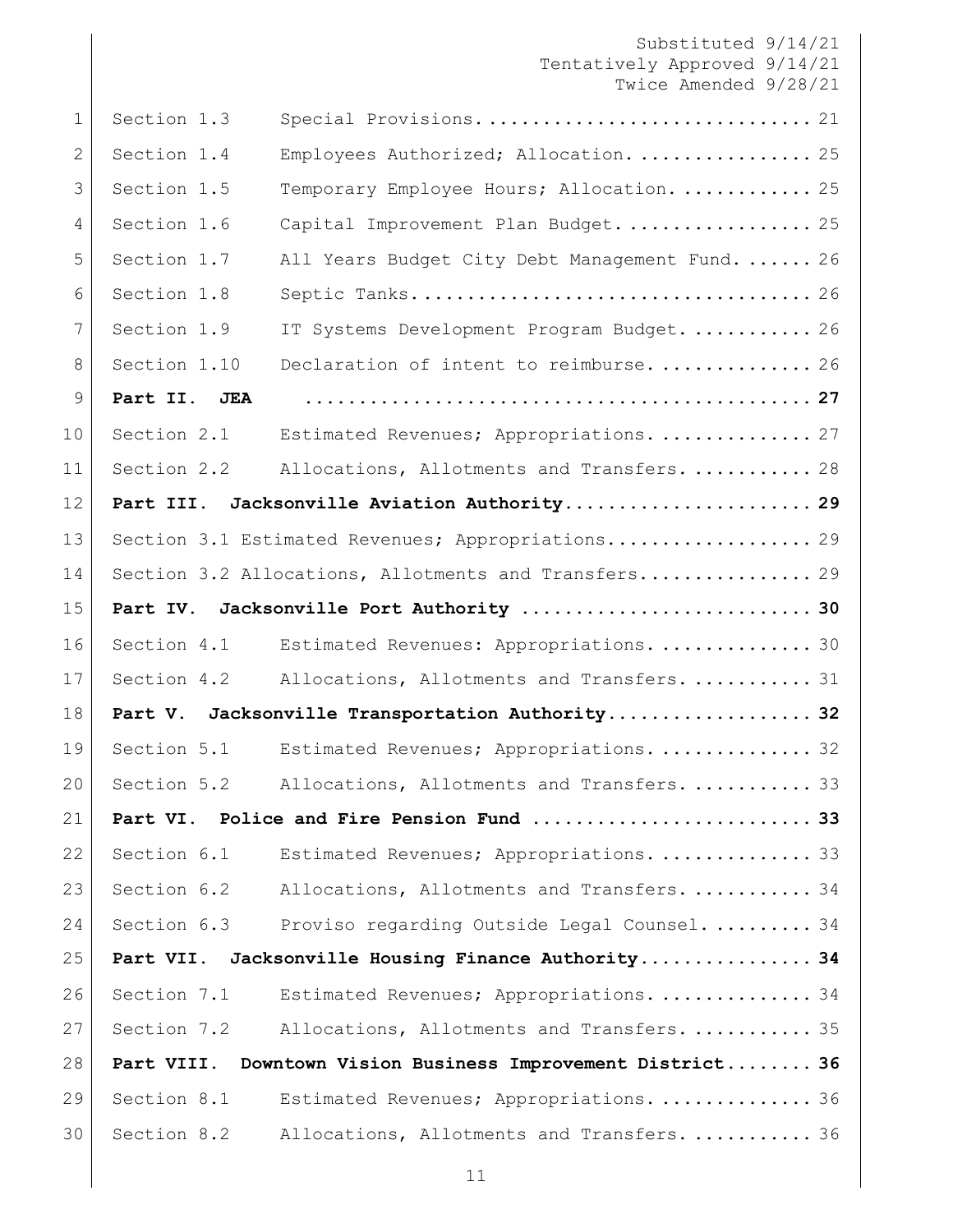|              |              | Substituted 9/14/21<br>Tentatively Approved 9/14/21<br>Twice Amended 9/28/21 |
|--------------|--------------|------------------------------------------------------------------------------|
| $\mathbf{1}$ | Section 8.3  | Approval of Non-ad valorem Assessment.  36                                   |
| $\mathbf{2}$ | Section 8.4  | Annual Public Hearing before the City Council Finance                        |
| 3            |              |                                                                              |
| 4            |              |                                                                              |
| 5            | Section 9.1  |                                                                              |
| 6            | Section 9.2  |                                                                              |
| 7            | Section 9.3  | Auto Allowance Restrictions.  38                                             |
| 8            | Section 9.4  |                                                                              |
| 9            | Section 9.5  | Approval of Non-ad valorem Assessment for Stormwater                         |
| 10           |              |                                                                              |
| 11           | Section 9.6  | Annual Public Hearing before the City Council                                |
| 12           |              | regarding Approval of Non-ad valorem Assessment for                          |
| 13           |              | Stormwater Management Service 39                                             |
| 14           | Section 9.7  | Approval of Non-ad valorem Assessment for Solid Waste                        |
| 15           |              |                                                                              |
| 16           | Section 9.8  | Annual Public Hearing before the City Council                                |
| 17           |              | regarding Approval of Non-ad valorem Assessment for                          |
| 18           |              |                                                                              |
| 19           | PART X.      |                                                                              |
| 20           |              | Section 10.1 Postage and communication expenses of Council                   |
| 21           |              | members, Waiver of Section 10.105, Ordinance Code                            |
| 22           |              |                                                                              |
| 23           |              | Section 10.2 JSEB and MBE Programs Funding Requirements, Waiver of           |
| 24           |              | Section 126.605, Ordinance Code 40                                           |
| 25           | Section 10.3 | Waiver of Section 111.183 (Tayé Brown Regional Park                          |
| 26           |              | Improvement Trust Fund), Ordinance Code.  40                                 |
| 27           | Section 10.4 | Chapter 126, Ordinance Code, Waiver in regard to the                         |
| 28           |              | ASM Global Contract and providing for utilization by                         |
| 29           |              | ASM Global of the ASM Global Procurement Policies                            |
| 30           |              |                                                                              |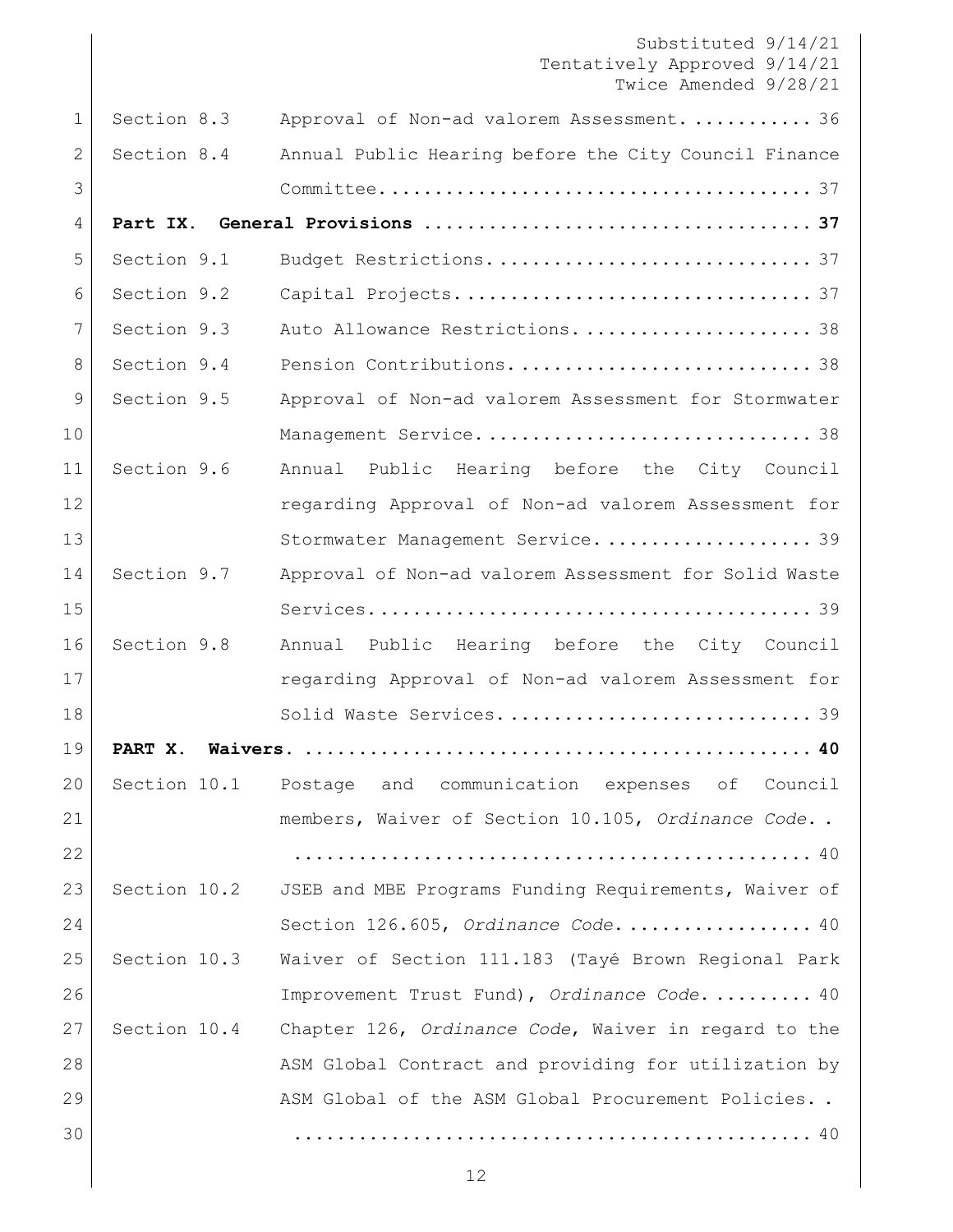Substituted 9/14/21 Tentatively Approved 9/14/21 Twice Amended 9/28/21 [Section 10.5 Waiver of Ordinance 2000-1079-E, as amended by](#page-40-0)  Ordinance 2001-795-E. [............................](#page-40-0) 41 [Section 10.6 Waiver of Section 715.208 \(Annual Adoption](#page-41-0)  Procedures), *Ordinance Code*. [.....................](#page-41-0) 42 [Section 10.7 Waiver of Schedule B-3, General Fund Revenue and](#page-41-1)  [Expenditure Projections required by Section 106.201](#page-41-1)*, Ordinance Code*[...................................](#page-41-1) 42 **[Part XI. Miscellaneous Provisions](#page-41-2) .............................. 42** 9 Section 11.1 [Public Works Charge Back Limitations.](#page-41-3) ............ 42 Section 11.2 [Food and Beverage appropriation pursuant to Section](#page-42-0)  11 106.203(b), *Ordinance Code*[......................](#page-42-0). 43 [Section 11.3 Limits on Payments to Jacksonville Area Legal Aid.43](#page-42-1) [Section 11.4 Proviso regarding expenditures of Stormwater fee for](#page-42-2)  [time, equipment, material and personnel.](#page-42-2)......... 43 Section 11.5 [Proviso regarding Shands Jacksonville indigent care](#page-43-0)  appropriation. [...................................](#page-43-0) 44 Section 11.6 CRA Resolutions. [.................................](#page-43-1) 44 Section 11.7 [2021-2022 fiscal year Recapture review for](#page-43-2)  [contribution to funds with negative cash balances.44](#page-43-2) [Section 11.8 Emergency Funds from Public Buildings.](#page-44-0) ........... 45 [Section 11.9 City Council Postage.](#page-44-1)............................... 45 Section 11.10 [Agreements between the City of Jacksonville Office of](#page-44-2)  23 General Counsel and Conflict Counsel for Jacksonville Sheriff's Office. [................................](#page-44-2) 45 Section 11.11 [Florida Theatre Performing Arts Center, Inc.](#page-44-3)  [\(\\$1,000,000\) authorizing an amendment to Contract No.](#page-44-3)  [10466-01.........................................](#page-44-3) 45 [Section 11.12. Attaching the ARP Act Funding Table for Informational](#page-45-0)  [Purposes only. The funding being provided from the](#page-45-0)  [American Rescue Plan \(ARP\) Act is attached hereto as](#page-45-0)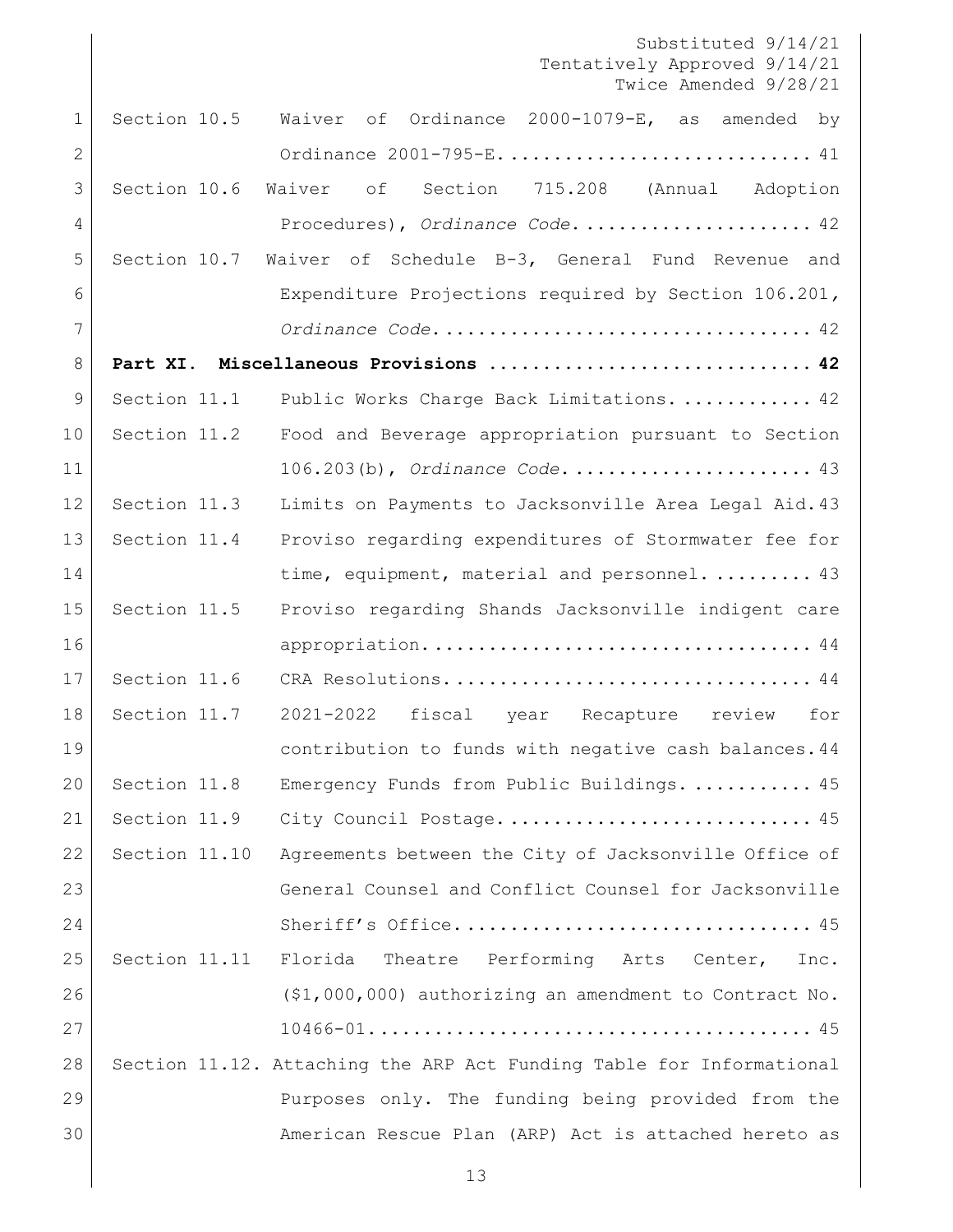|              | IMICE AMENQEQ 9/40/41                                                 |
|--------------|-----------------------------------------------------------------------|
| $\mathbf 1$  | Exhibit 19. The funding table is being provided with                  |
| $\mathbf{2}$ | the budget bill for informational purposes only. The                  |
| 3            | listed in the ARP Act Table are being<br>funds                        |
| 4            | appropriated through Ordinances 2021-463 and 2021-                    |
| 5            |                                                                       |
| 6            | Section 11.13 Veterans Memorial Arena Trust Fund Recipients.  46      |
| 7            |                                                                       |
| 8            | Section 12.1 Gateway Community Services (GCS) and up to Seven         |
| 9            | Emergency Departments (\$1,128,348) authorizing Direct                |
| 10           | Contracting and invoking the exception to 126.107,                    |
| 11           | Ordinance Code, designating the Jacksonville Fire and                 |
| 12           | Rescue Department to oversee the Project.  46                         |
| 13           | Section 12.2 Prisoners of Christ, Inc. (POC) (\$400,000) authorizing  |
| 14           | Direct Contracting and invoking the exception to                      |
| 15           | $126.107(q)$ , Ordinance Code, designating the Office of              |
| 16           | and Contract Compliance to oversee<br>the<br>Grants                   |
| 17           |                                                                       |
| 18           | Section 12.3<br>New Hope Education and Addiction Services, Inc. d/b/a |
| 19           | Florida Recovery School (FRS) (\$100,000) authorizing                 |
| 20           | Direct Contracting and invoking the exception to                      |
| 21           | 126.107(q), Ordinance Code, designating the Office of                 |
| 22           | Grants and Contract Compliance to oversee the                         |
| 23           |                                                                       |
| 24           | Section 12.4 Operation New Hope, Inc. (ONH) (\$600,000) authorizing   |
| 25           | Direct Contracting and invoking the exception to                      |
| 26           | 126.107(g), Ordinance Code, designating the Office of                 |
| 27           | Grants and Contract Compliance to oversee<br>the                      |
| 28           |                                                                       |
| 29           | Section 12.5 Edward Waters University, Inc. for New Town Success      |
| 30           | Zone (NTSZ) (\$161,300) authorizing Direct Contracting                |
|              |                                                                       |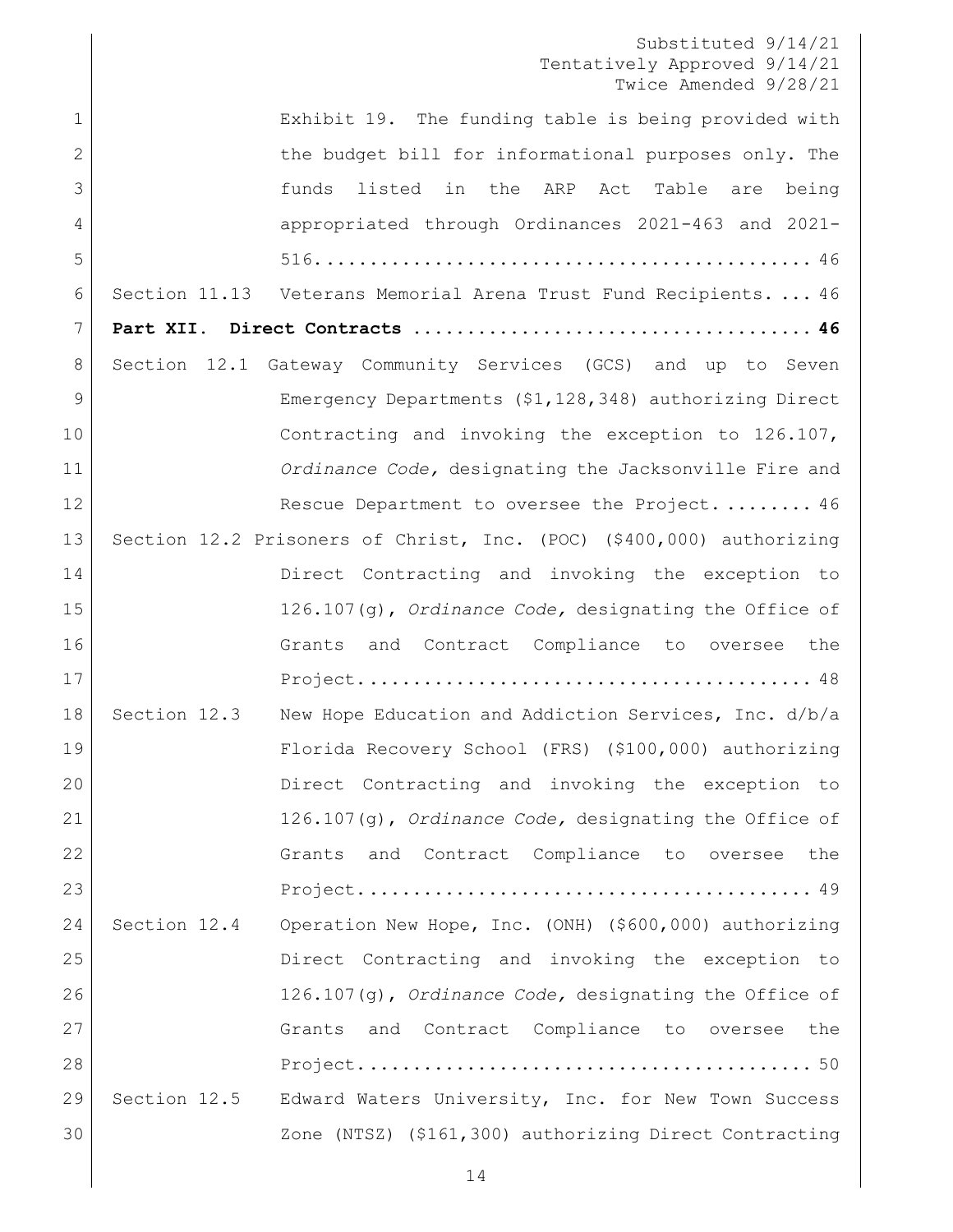| $\mathbf 1$    |              | and invoking the exception to 126.107(g), Ordinance            |
|----------------|--------------|----------------------------------------------------------------|
| $\overline{2}$ |              | Code, designating the Office of Grants and Contract            |
| 3              |              | Compliance to oversee the Project 51                           |
| 4              | Section 12.6 | Groundwork Jacksonville, Inc. (GWJ) (\$50,000)                 |
| 5              |              | authorizing Direct Contracting and invoking the                |
| 6              |              | exception to $126.107(q)$ , Ordinance Code designating         |
| 7              |              | the Public Works Department to oversee the Project.            |
| 8              |              |                                                                |
| $\overline{9}$ | Section 12.7 | United Way of Northeast Florida, Inc. (\$150,000)              |
| 10             |              | authorizing Direct Contracting and invoking the                |
| 11             |              | exception to 126.107(g), Ordinance Code, designating           |
| 12             |              | the Office of Grants and Contract Compliance to                |
| 13             |              |                                                                |
| 14             | Section 12.8 | Agape Community Health Center, Inc. (\$160,000)                |
| 15             |              | authorizing Direct Contracting, and invoking the               |
| 16             |              | exception to 126.107(g), Ordinance Code, designating           |
| 17             |              | the Office of Grants and Contract Compliance to                |
| 18             |              |                                                                |
| 19             |              | Section 12.9 I.M. Sulzbacher Center for the Homeless,<br>Inc.  |
| 20             |              | (\$270,000) authorizing Direct Contracting and                 |
| 21             |              | invoking the exception to 126.107(g), Ordinance Code,          |
| 22             |              | designating the Office of Grants and Contract                  |
| 23             |              | Compliance to oversee the Project and Waiving                  |
| 24             |              | Conflicting Provisions of Section 118.805                      |
| 25             |              | (Eligibility to apply for public service grants),              |
| 26             |              |                                                                |
| 27             |              | Section 12.10 I.M. Sulzbacher Center for the Homeless,<br>Inc. |
| 28             |              | ("Sulzbacher"), authorizing the execution of a Letter          |
| 29             |              | of Agreement with the State of Florida Agency for              |
| 30             |              | Health Care Administration ("AHCA") and a Letter of            |
|                |              |                                                                |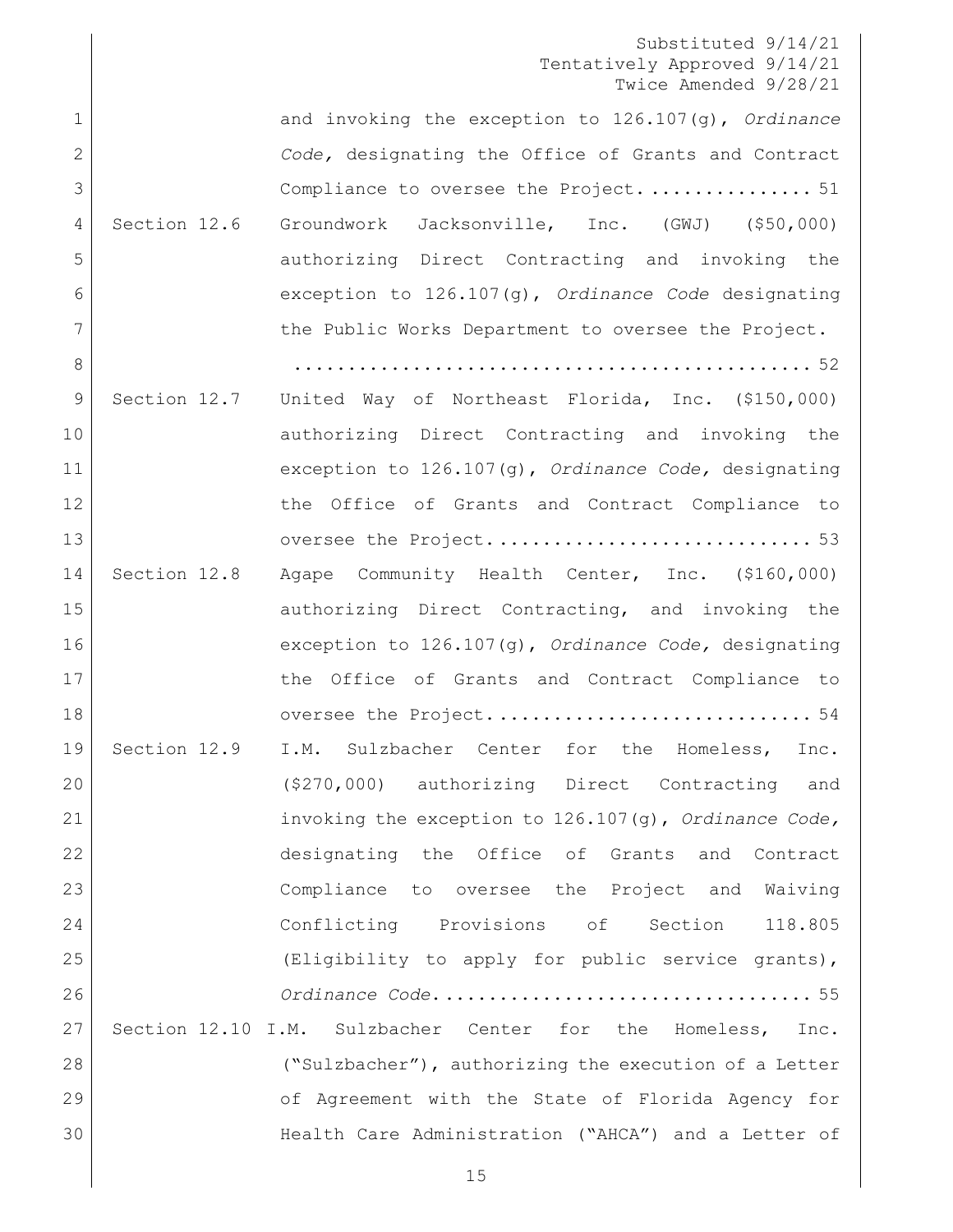1 Agreement between the City and Sulzbacher allowing up 2 to \$300,000 of City funds to be remitted to AHCA for 3 Sulzbacher programs, designating the Social Services 4 Division of the Department Of Parks, Recreation and [Community Services to oversee](#page-55-0) the project......... [...............................................](#page-55-0) 56 Section 12.11 [Mental Health Resource Center, Inc. \("MHRC"\),](#page-56-0)  8 authorizing the execution of a Letter of Agreement [with the State of Florida Agency for Health Care](#page-56-0)  10 | Administration ("AHCA") and a Letter of Agreement 11 between the City and MHRC allowing up to \$845,577 of 12 City funds to be remitted to AHCA for MHRC programs, [designating the Social Services Division of the](#page-56-0)  14 Department Of Parks, Recreation and Community 15 Services and the Office of Grants and Contract [Compliance to oversee the project.](#page-56-0) ............... 57 [Section 12.12 Goodwill Industries of North Florida, Inc. \(\\$225,000\)](#page-57-0)  18 authorizing Direct Contracting, and invoking the [exception to 126.107\(g\),](#page-57-0) *Ordinance Code,* designating [the Office of Grants and Contract Compliance to](#page-57-0)  oversee the Project. [.............................](#page-57-0) 58 [Section 12.13 First Coast Crime Stoppers, Inc. \(\\$150,000\) authorizing](#page-58-0)  [Direct Contracting and invoking the exception to](#page-58-0)  126.107(g), *Ordinance Code,* [designating the Office of](#page-58-0)  [Grants and Contract Compliance to oversee the Project](#page-58-0)  [and Waiving Conflicting Provisions of Section 118.805](#page-58-0)  [\(Eligibility to apply for public service grants\),](#page-58-0) *Ordinance Code*[...................................](#page-58-0) 59 Section 12.14 [Cure Violence Program \("Program"\) and five](#page-59-0)  [contractors \(\\$2,730,000\), authorizing Direct](#page-59-0)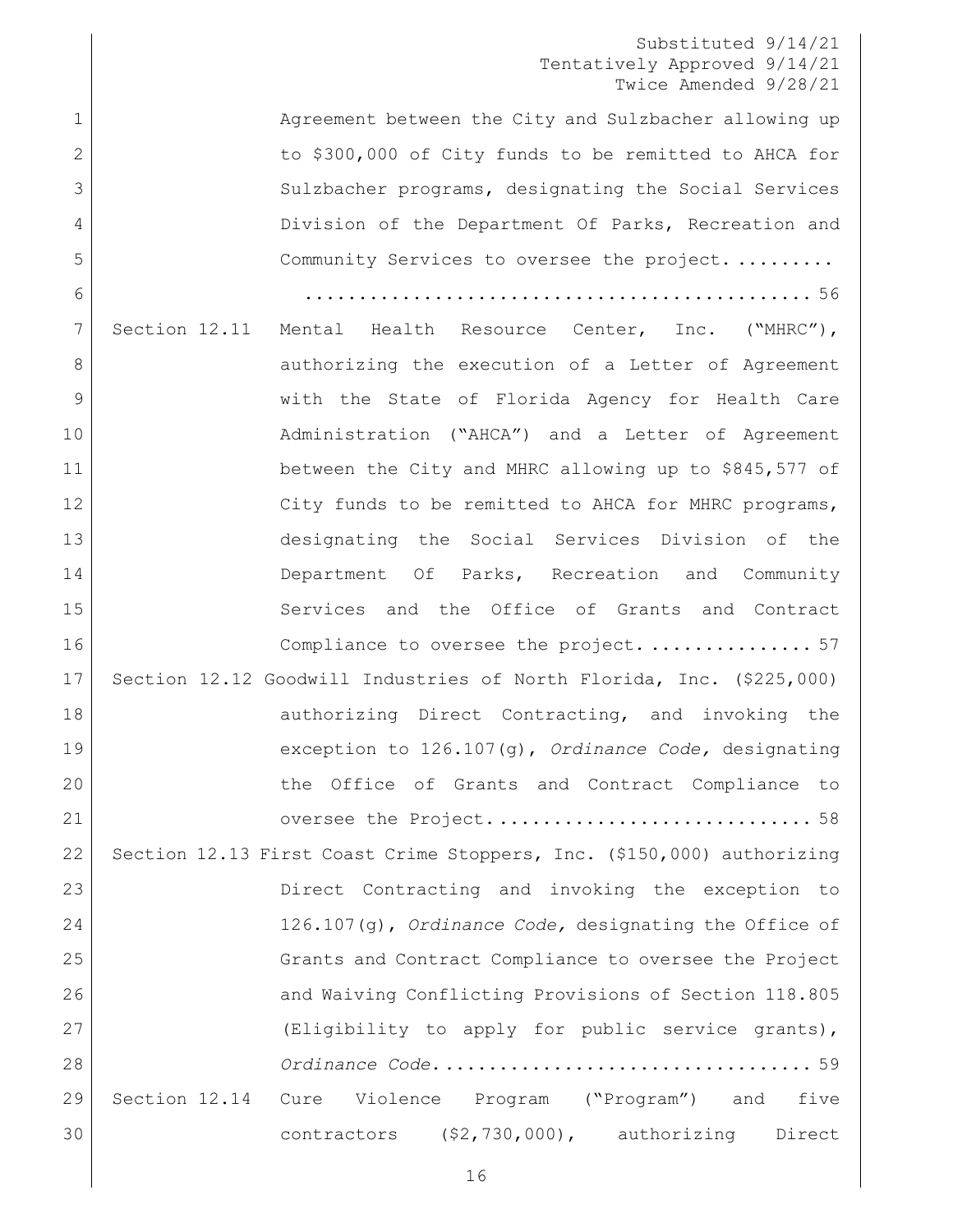1 Contracting and invoking the exception to 126.107(g), *Ordinance Code,* providing for [expenditure of public](#page-59-0)  [funds on food pursuant to Section 106.203\(b\),](#page-59-0) *Ordinance Code,* [designating the Office of Grants and](#page-59-0)  [Contract Compliance to oversee the Project.](#page-59-0) ...... 60 [Section 12.15 Jacksonville Local Initiatives Support Corporation](#page-61-0)  [\("LISC"\) Small Business Grant Program \("Program"\)](#page-61-0)  8 (\$1,000,000), authorizing Direct Contracting and [invoking the exception to 126.107\(g\),](#page-61-0) *Ordinance Code,*  [designating the Office of Grants and Contract](#page-61-0)  [Compliance to oversee the Project and Waiving](#page-61-0)  [Conflicting Provisions of Section 118.805](#page-61-0)  [\(Eligibility to apply for public service grants\),](#page-61-0) *Ordinance Code*[...................................](#page-61-0) 62 15 Section 12.16 Volunteers in Medicine Jacksonville, Inc. (\$144,065), [authorizing Direct Contracting and invoking the](#page-62-0)  [exception to 126.107\(g\),](#page-62-0) *Ordinance Code,* designating 18 18 the Office of Grants and Contract Compliance to [oversee the Project and Waiving Conflicting](#page-62-0)  [Provisions of Section 118.805 \(Eligibility to apply](#page-62-0)  [for public service grants\),](#page-62-0) *Ordinance Code*. ........ [................................................](#page-62-0) 63 23 Section 12.17 The Fire Watch Project, Inc. ("Project") (\$100,000), 24 authorizing Direct Contracting and invoking the [exception to 126.107\(g\),](#page-63-0) *Ordinance Code,* designating [the Office of Grants and Contract Compliance to](#page-63-0)  [oversee the Project and Waiving Conflicting](#page-63-0)  [Provisions of Section 118.805 \(Eligibility to apply](#page-63-0)  [for public service grants\),](#page-63-0) *Ordinance Code*. ........ [................................................](#page-63-0) 64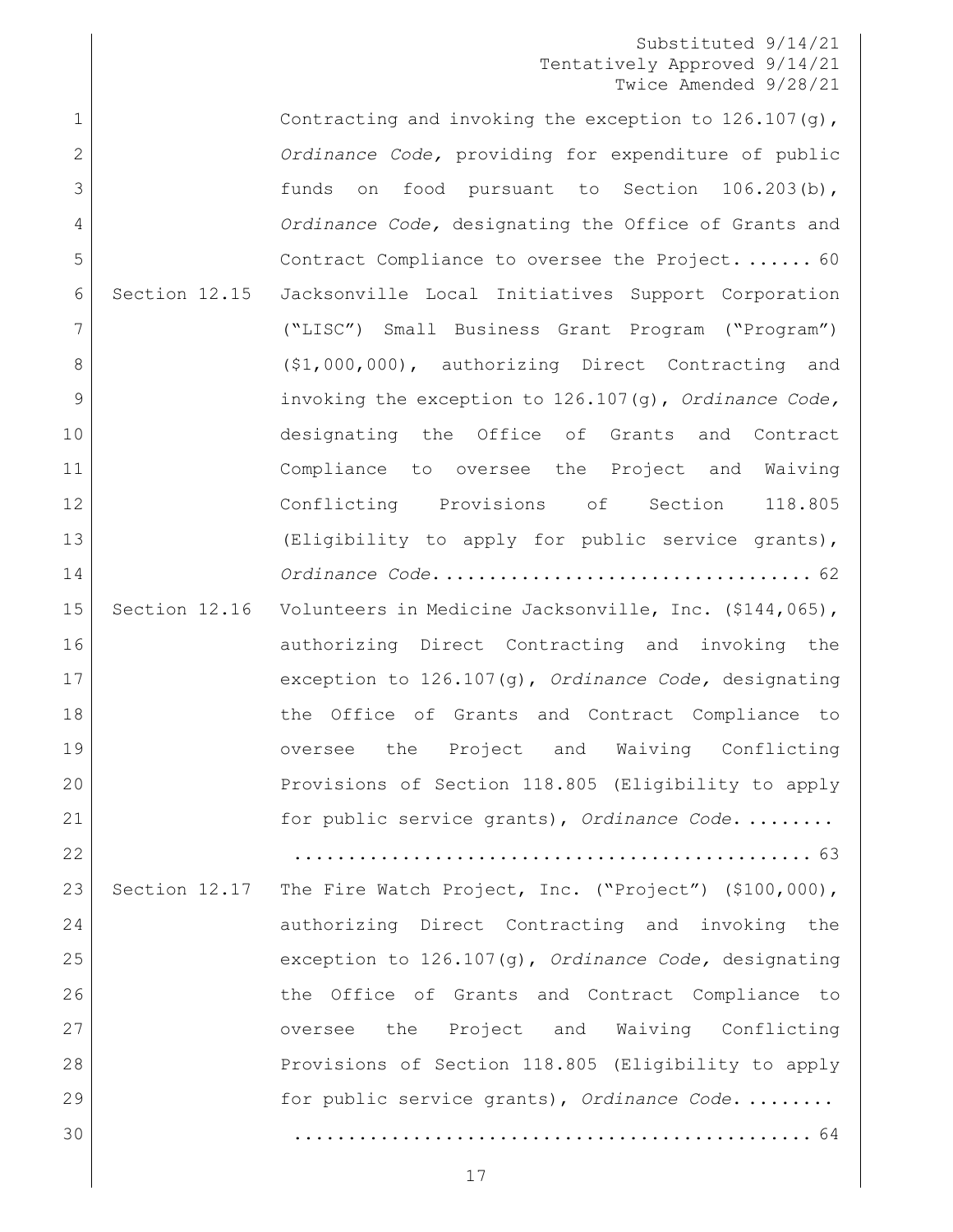| $\mathbf 1$  | Section 12.18 | The Pollock Group, LLC for the Florida Black Expo                 |
|--------------|---------------|-------------------------------------------------------------------|
| $\mathbf{2}$ |               | ("Program") (\$25,000), authorizing Direct Contracting            |
| 3            |               | and invoking the exception to 126.107(g), Ordinance               |
| 4            |               | Code, Designating the Office of Grants and Contract               |
| 5            |               | Compliance to oversee the Project and Waiving                     |
| 6            |               | Conflicting Provisions of Section 118.805                         |
| 7            |               | (Eligibility to apply for public service grants),                 |
| 8            |               |                                                                   |
| 9            |               | Section 12.19 Farm Share, Inc. (\$1,100,000) authorizing Direct   |
| 10           |               | Contracting and invoking the exception to $126.107(q)$ ,          |
| 11           |               | Ordinance Code, Designating the Office of Economic                |
| 12           |               | Development to oversee the Project 66                             |
| 13           |               | Section 12.20 Regional Food Bank of Northeast Florida, Inc. d/b/a |
| 14           |               | Feeding Northeast Florida (\$1,200,000) authorizing               |
| 15           |               | Direct Contracting and invoking the exception to                  |
| 16           |               | 126.107(g), Ordinance Code, Designating the Office of             |
| 17           |               | Economic Development to oversee the Project.                      |
| 18           |               |                                                                   |
| 19           |               | Section 12.21 Friends of the Brentwood Public Library,<br>Inc.    |
| 20           |               | (\$25,000), authorizing Direct Contracting<br>and                 |
| 21           |               | invoking the exception to 126.107(g), Ordinance Code,             |
| 22           |               | providing for expenditure of public funds on food                 |
| 23           |               | pursuant to Section 106.203(b), Ordinance Code                    |
| 24           |               |                                                                   |
| 25           | Section 12.22 | NE Florida Sober Living Alliance, Inc. (\$25,000),                |
| 26           |               | authorizing Direct Contracting and invoking the                   |
| 27           |               | exception to 126.107(g), Ordinance Code, Designating              |
| 28           |               | the Office of Grants and Contract Compliance of the               |
| 29           |               | Department of Finance and Administration to oversee               |
| 30           |               | the Project, Waiving Section 118.805 (Eligibility to              |
|              |               |                                                                   |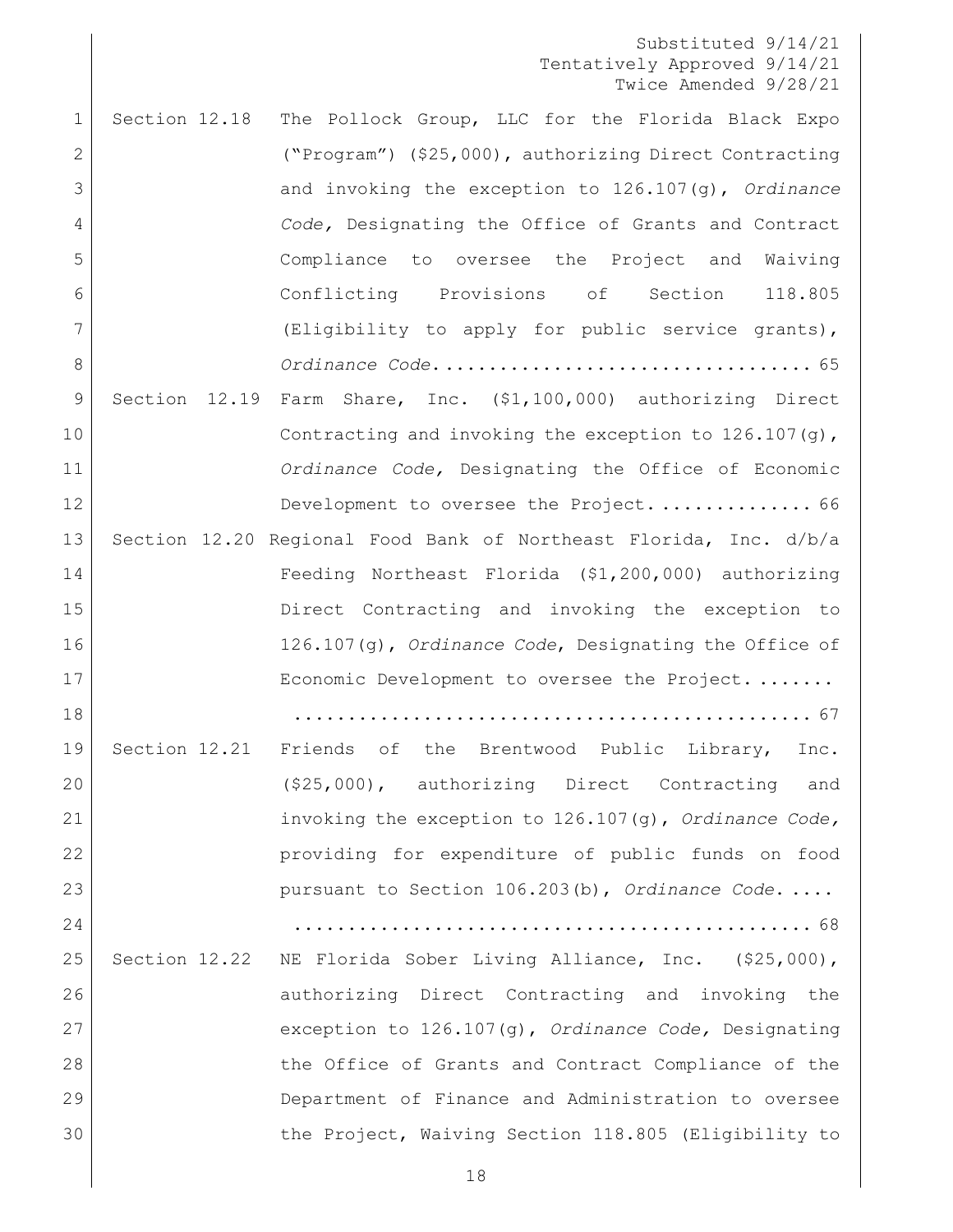[Apply for Public Service Grants\),](#page-68-0) *Ordinance Code*. ..

| $\mathbf{2}$   |                 |                                                        |
|----------------|-----------------|--------------------------------------------------------|
| 3              | Section 12.23   | M.A.D. D.A.D.S., Jacksonville Chapter,<br>Inc.         |
| 4              |                 | $($15,000)$ , authorizing Direct Contracting<br>and    |
| 5              |                 | invoking the exception to 126.107(g), Ordinance Code,  |
| 6              |                 | providing for expenditure of public funds on food      |
| 7              |                 | pursuant to Section 106.203(b), designating the        |
| 8              |                 | Office of Grants and Contract Compliance to oversee    |
| $\overline{9}$ |                 |                                                        |
| 10             | Section 12.24   | Angela Spears Communications, LLC. (\$100,000),        |
| 11             |                 | authorizing Direct Contracting and invoking the        |
| 12             |                 | exception to 126.107(g), Ordinance Code, providing     |
| 13             |                 | for expenditure of public funds on food pursuant to    |
| 14             |                 | Section 106.203(b), Waiving Section 110.112 (Advance   |
| 15             |                 | Of City Funds; Prohibition Against), Part 1 (The City  |
| 16             |                 | Treasury), Chapter 110 (City Treasury), Ordinance      |
| 17             |                 | Code, to allow for a Partial Advance Payment by the    |
| 18             |                 | City, designating the Office of Grants and Contract    |
| 19             |                 | Compliance to oversee the Project 72                   |
| 20             | Section 12.25   | City of Atlantic Beach (\$562,500), authorizing direct |
| 21             |                 | contracting for construction and remodel of Atlantic   |
| 22             |                 |                                                        |
| 23             |                 | Part XIII. Community Redevelopment Agency Budgets 74   |
| 24             | Section 13.1    | Renew Arlington Community Redevelopment Agency budget  |
| 25             |                 |                                                        |
| 26             | Section 13.2    | KingSoutel Crossing Community Redevelopment Agency     |
| 27             |                 | budget and carryover language 74                       |
| 28             | Section<br>13.3 | International Airport Community<br>Jacksonville        |
| 29             |                 | Redevelopment Agency budget and carryover language.    |
| 30             |                 |                                                        |
|                |                 |                                                        |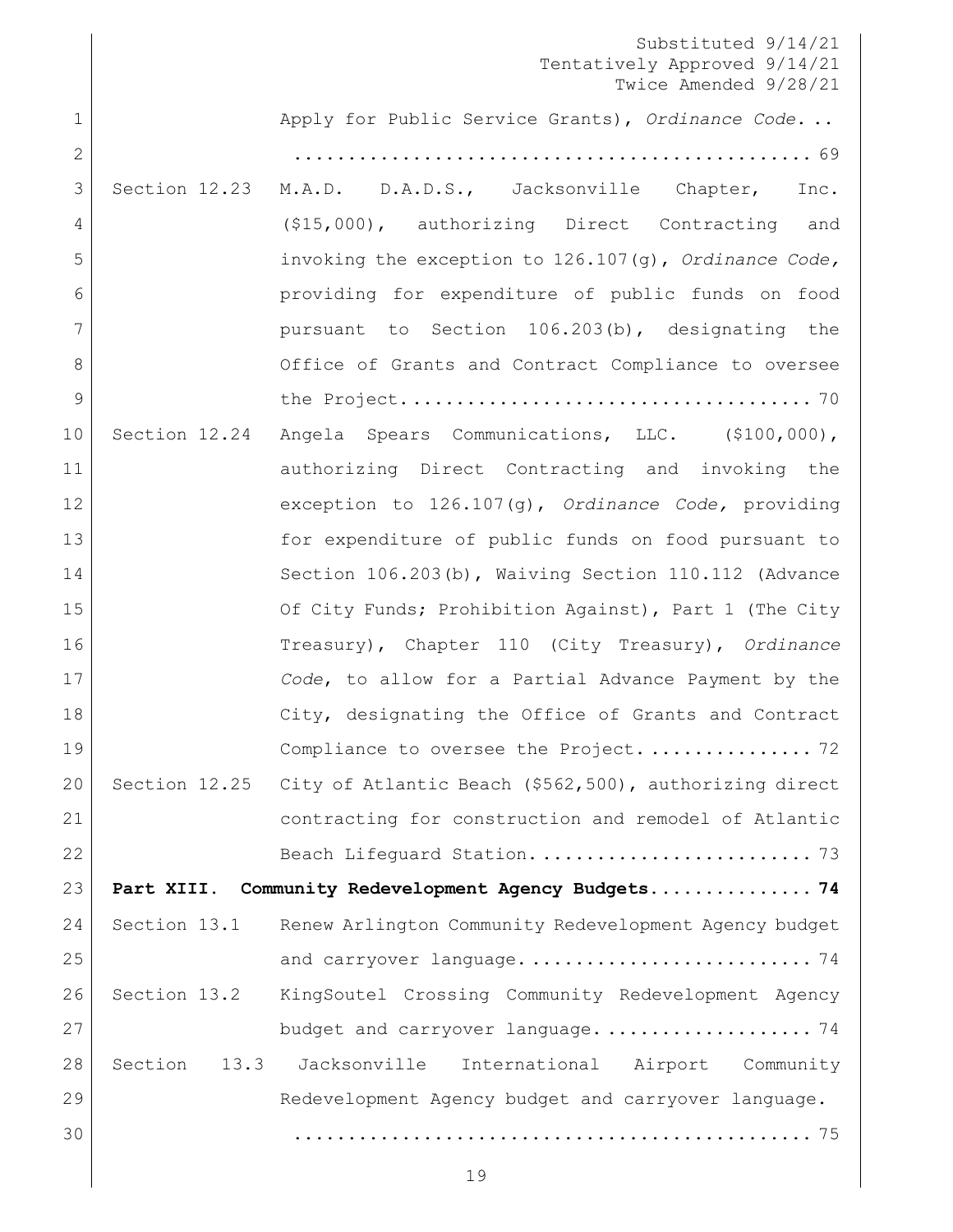<span id="page-19-2"></span><span id="page-19-1"></span><span id="page-19-0"></span>Substituted 9/14/21 Tentatively Approved 9/14/21 Twice Amended 9/28/21 [Section 13.4 DIA Community Redevelopment Agency and carryover](#page-74-1)  [language.........................................](#page-74-1) 75 **[Part XIV. Duval County Tourist Development Council...............](#page-75-0) 76** Section 14.1 [Duval County Tourist Development Council \(TDC\)](#page-75-1)  [budget...........................................](#page-75-1) 76 **[Part XV. Schedules Incorporated, Severability, Document](#page-75-2)  [Reconciliation, Effective Date.](#page-75-2) .................. 76** Section 15.1 [Incorporation of Schedules.](#page-75-3) ...................... 76 Section 15.2 [Severability.....................................](#page-75-4) 76 10 Section 15.3 Reconciliation of schedules, text, codification, journal entries. [.................................](#page-76-0) 77 Section 15.4 Effective Date. [..................................](#page-76-1) 77 **List of Schedules [...............................................](#page-77-0) 78 List of Attachments [.............................................](#page-79-0) 80 List of Exhibits [...............................................](#page-79-1) 80 Part I. City of Jacksonville. Section 1.1 Estimated Revenues; Appropriations.** From the estimated revenues set forth on **Second Revised Schedule A**, there are hereby appropriated the sums set forth on **Second Revised Schedule A-1, Revised Schedule A-2, A-3** and **Second Revised Schedule B** for the indicated purposes of the City of Jacksonville. The estimated revenues and appropriations provided therein, together with 23 the other applicable provisions of this ordinance, shall constitute the annual budget and appropriations for the City of Jacksonville for its fiscal year beginning October 1, 2021 and ending September 30, 2022, which budget is hereby adopted and approved by the Council pursuant to Section 14.02 of the Charter, as amended. Furthermore, the funds in the accounts listed in **Revised Schedule AF** shall be available for expenditure during the 2021-2022 fiscal year. **Section 1.2 Restricted Application of Revenues to Fund**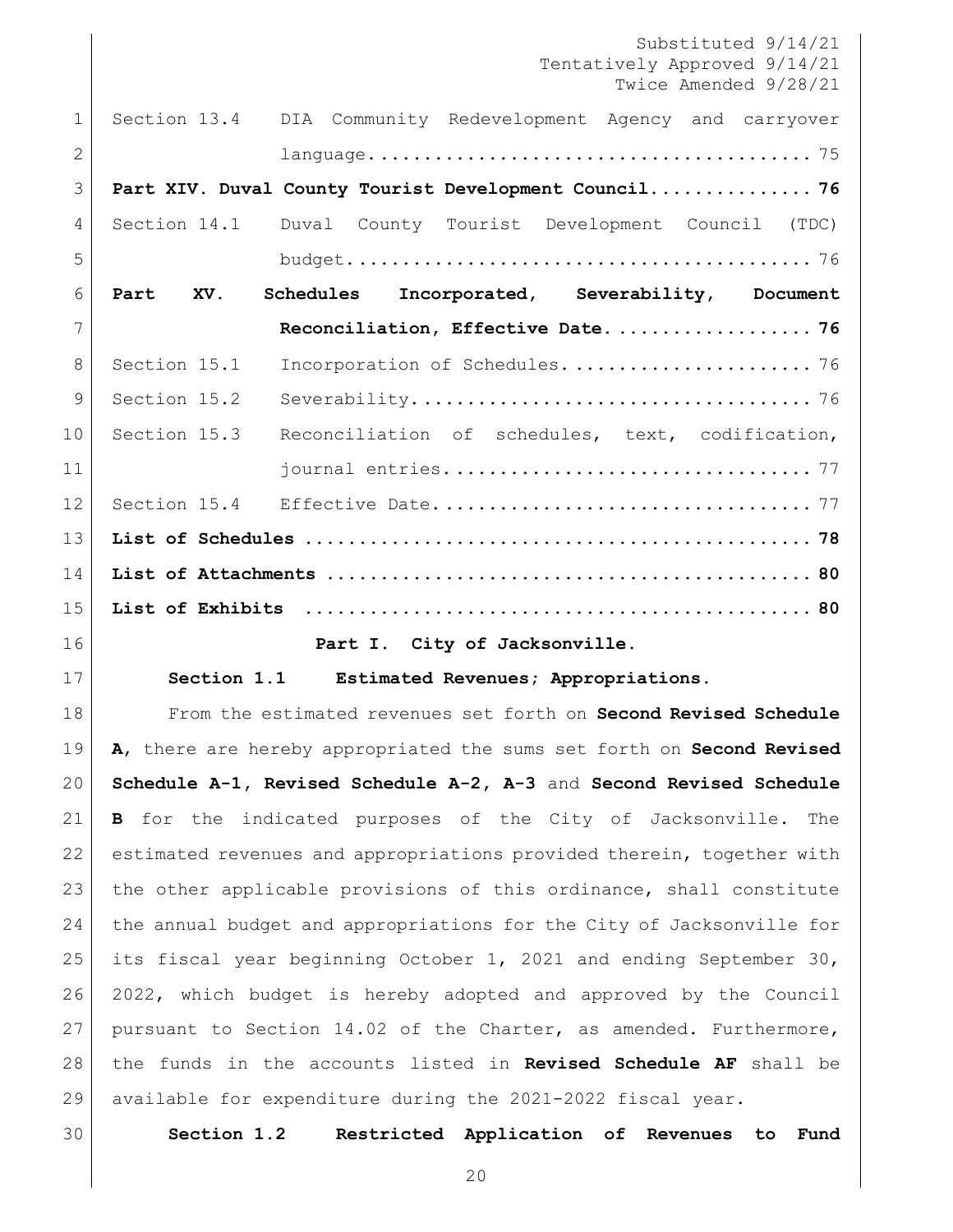#### **Appropriations.**

2 As required by law and prior ordinance of the Council, the following revenues as set forth on **Second Revised Schedule A** shall be applied to and appropriated only for the purposes specified below as set forth on **Second Revised Schedule A, Second Revised Schedule A-1, Revised Schedule A-2, Schedule A-3,** and **Second Revised Schedule B**:

8 Ad valorem tax revenues-General Services District. The following 9 sums of ad valorem tax revenues to be assessed, levied and collected by the City within the General Services District are specifically appropriated only for the following purposes, as set forth in the General-Fund General Services District portion of the budget: 13 \$30,275,594 for indigent care to the State of Florida Disproportionate Share Program in the amounts per the Agreement approved by Ordinance 98-952-E, as amended.

16 The remaining ad valorem tax revenues derived from a levy for general services purposes shall be a part of the general revenues of 18 the General Fund General-Services District.

<span id="page-20-0"></span>

**Section 1.3 Special Provisions.**

## (a) **City Grants.**

 The appropriations for non-governmental organizations made on **Revised Schedule A-2** are subject to the provisions of Chapter 118, *Ordinance Code*. The appropriations made herein shall be awarded as grants-in-aid to the miscellaneous agencies, and shall not require additional legislation for distribution of funds. These grants shall be administered by City departments as designated in this ordinance. The appropriation made to the Cultural Council of Greater Jacksonville, Inc., (Cultural Council) shall be disbursed directly to the Cultural Council and distributed by the Cultural Council to the various art organizations. A list of art organizations receiving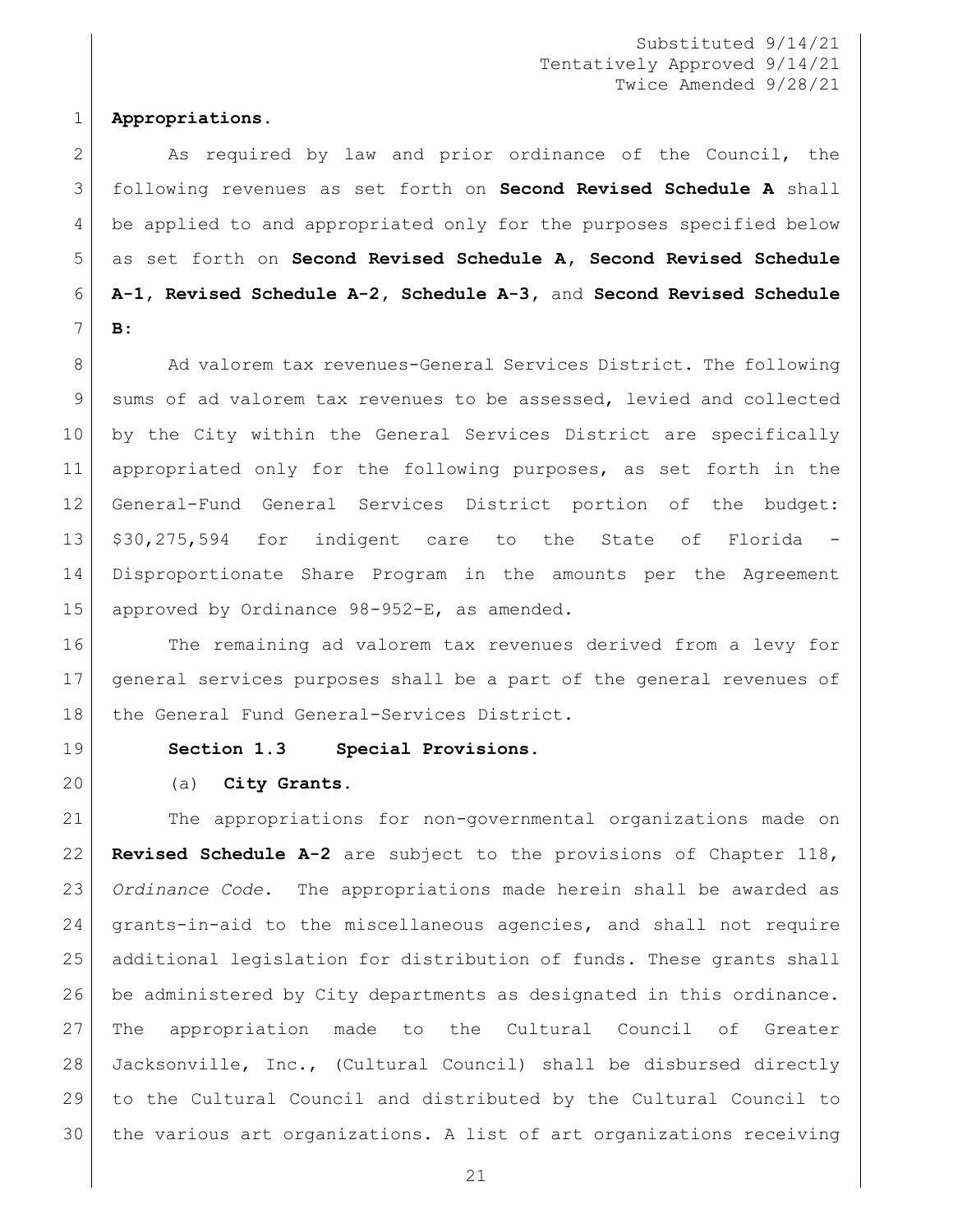1 an appropriation shall be provided to the City Council, and each of 2 such receiving organizations shall be recipients within the meaning of and subject to Chapter 118, *Ordinance Code*.

#### (b) **Departmental Capital Outlay**.

 Except as otherwise specifically provided on **Second Revised Schedule B**, the appropriations to each organizational unit for capital outlay are appropriated for acquisition of common office furniture 8 and common equipment and for other support of departmental operations. Additional and/or replacement of common office furniture or common office equipment shall be acquired from such appropriations only upon written approval by the City Comptroller after certification from the Chief of Procurement that no such furniture or equipment as requested is available from any other source in the City. This specifically excludes computer or telecommunications items which require the approval of the Information Technology Division.

#### (c) **Carryovers**.

 Departmental capital outlay carryovers will be as specified on **Revised Schedule AF** except that there will be no carryovers in accounts of less than \$1,000.

#### (d) **Federal Public Service Grants.**

 The appropriations for non-governmental organizations made on **Schedule A-3** were approved via separate legislation and are shown for informational purposes only. These grants are administered by the Housing and Community Development Division.

#### (e) **State, Federal and Other Grant Programs**

 (1) **Continuing or Receiving Grants requiring no match.** The Grants attached hereto as **Revised Schedule B1-A** requires no City match. These Grants represent continuing multi-year awards or recurring grants which the City applies for annually and for which the City anticipates securing. The Council hereby approves the list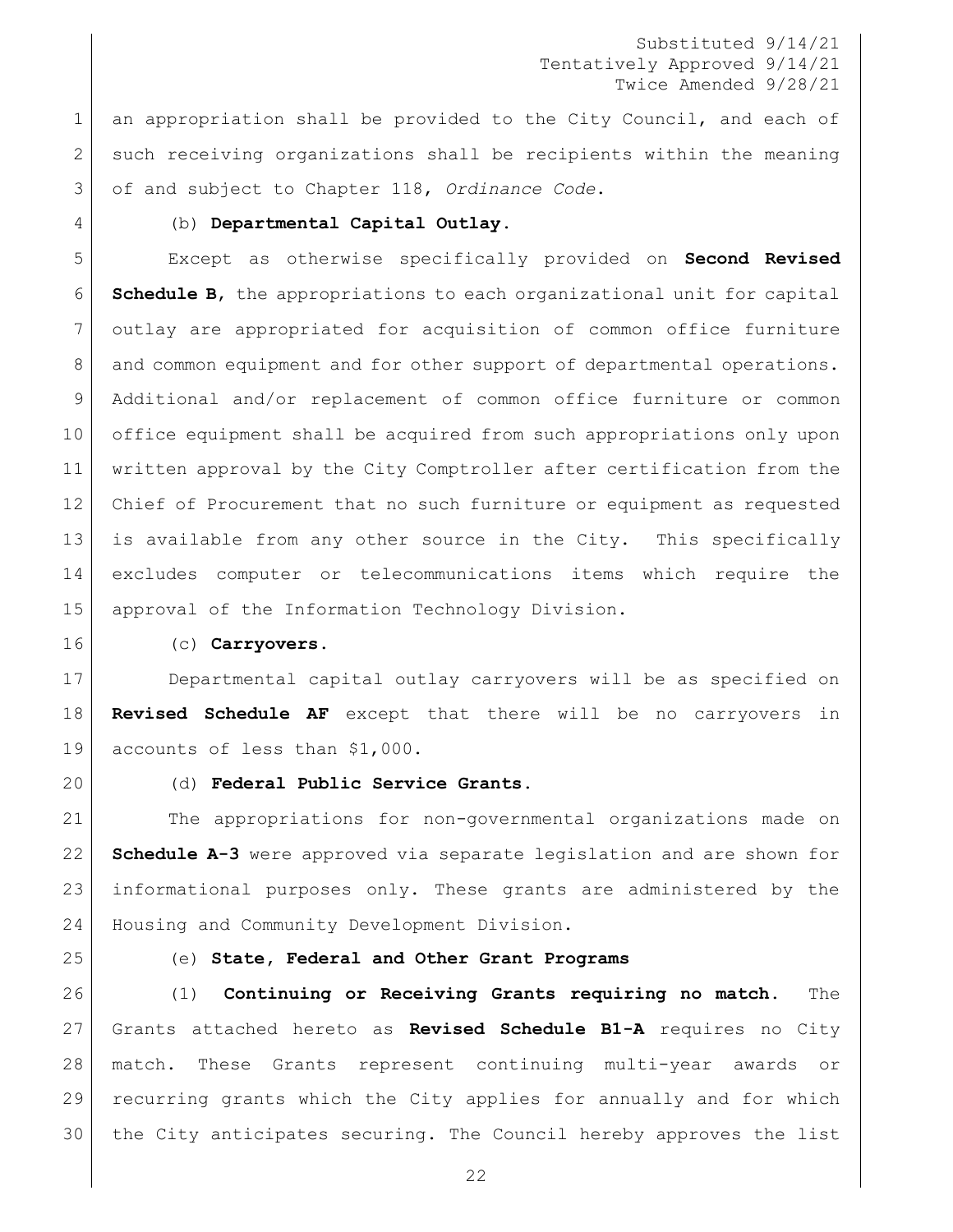of Grants in **Revised Schedule B1-A** and approves the appropriation and authorizes an increase in the employee cap during the duration of the grant as applicable upon receiving the grant award contract and 4 subsequent MBRC approval of the Budget Revision form for each grant. Quarterly the Administration shall submit a report to the Finance Committee within two weeks of the end of the quarter. The Mayor and Corporation Secretary are authorized to execute the necessary agreements. **Additional appropriation.** There is also appropriated from and to such accounts, for the purposes stated herein, any additional 10 grant funds, to the extent the same becomes available during the term 11 of the grant, and during any permissible extension of the grant term. The Director of Finance and Administration is authorized to make such necessary accounting adjustments, without further Council action, to 14 reflect actual grant revenues received.

 (2) **Continuation Grant/City Match required and approved.** The Grants attached hereto as **Revised Schedule B1-B** are continuation grants which require a City match. The City match is approved in 18 | this budget. The Council approves the list of continuation grants in **Revised Schedule B1-B** and approves the appropriation and authorizes an increase in the employee cap during the duration of the grant as applicable upon receiving the grant award contract and subsequent MBRC approval of the Budget Revision form for each grant. Quarterly the Administration shall submit a report to the Finance Committee within two weeks of the end of the quarter. The Mayor and Corporation Secretary are authorized to execute the necessary agreements. **Additional ten percent (10%) appropriation or \$20,000, whichever is greater.** There is also appropriated from and to such accounts, for the purposes stated herein, an additional ten percent (10%) or  $\mid$  \$20,000, whichever is greater, of the total grant match funds, to the extent the same becomes available during the term of the grant, and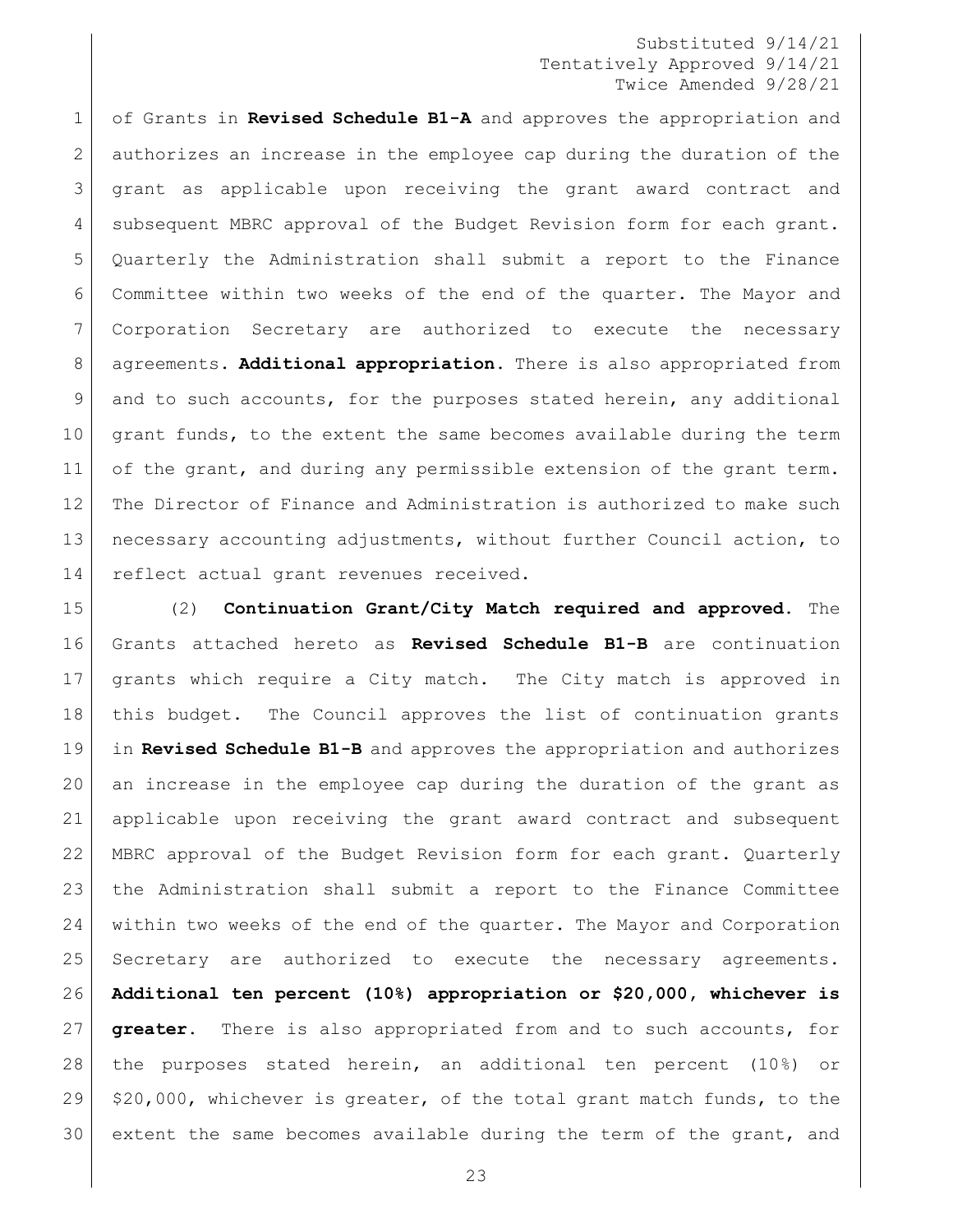during any permissible extension of the grant term. There is also appropriated from and to such accounts, for the purposes stated herein, any additional grant funds, to the extent the same becomes available during the term of the grant, and during any permissible extension of the grant term. The Director of Finance and Administration is authorized to make such necessary accounting 7 adjustments, without further Council action, to reflect actual grant 8 revenues received.

 (3) **FIND Grants.** The City's budget shall include participation in FIND grants as identified in **Second Revised Schedule B1-C** attached hereto, and the match for the FIND grants shall be established in a designated FIND contingency. The Council hereby approves the list of FIND Grants in **Second Revised Schedule B1-C** and approves the appropriation of the grants received and contingency match upon receiving the grant award contract and upon subsequent MBRC approval of the Budget Revision form for each grant. The Administration shall submit a report to the Finance Committee within two weeks of receipt of the FIND grant awards. The Mayor and Corporation Secretary are authorized to execute the necessary agreements.

 (4) **Match between City of Jacksonville and the Health Administration / State Department of Health.** The City's budget shall approve a City match as identified in **Schedule B-6** attached hereto, and those other programs as may be separately approved during the 2021-2022 fiscal year.

#### (f) **General Fund/GSD funding for salaries and benefits.**

 With regard to any Department or entity that receives General Fund/GSD funding for salaries and benefits, if such entity receives grant funding during the course of the year in excess of funds included in the budget, and all or a portion of such excess is used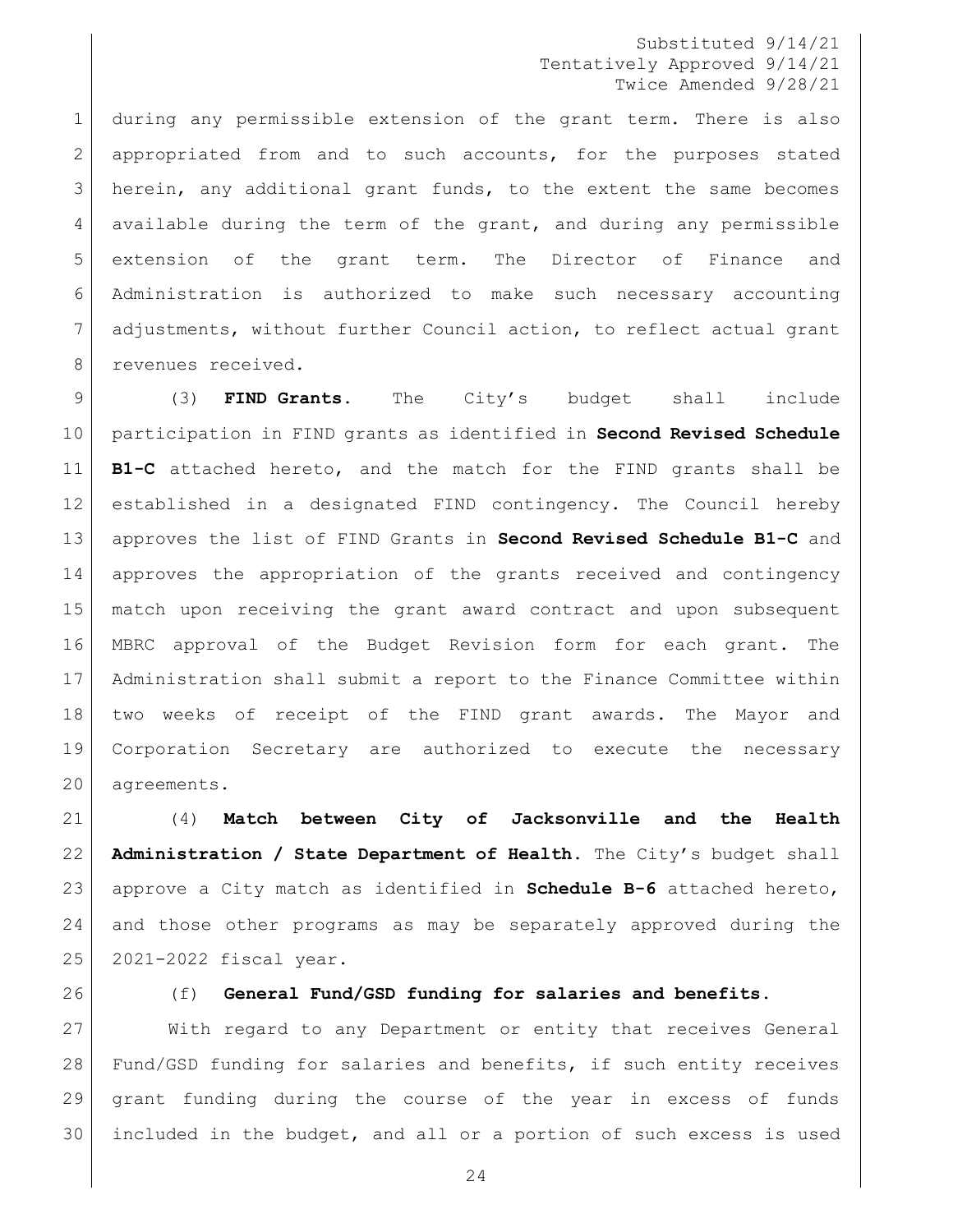1 to pay for salaries and/or benefits of employees funded by the General Fund/GSD, neither the excess grant dollars or excess General Fund/GSD dollars shall be used to increase the salaries or benefits of any employee, unless approved by MBRC prior to implementation in compliance with the Mayor's Budget transfer authority.

## <span id="page-24-0"></span>**Section 1.4 Employees Authorized; Allocation.**

 (a) **Employees Generally**. Notwithstanding any provisions to the contrary contained in Section 106.401, *Ordinance Code*, the number of full-time employees authorized to be employed by the City at any 10 one time shall not exceed 7,751 classified positions.

#### (b) **Position Reallocations and Grant Positions**.

 (1) The employee allocation made in subsection (a) of this section is a unitary cap and general allocation for all City forces. However, the Mayor shall provide to the Council Auditor a copy of written documentation of the reallocation of any of such 16 | positions within this unitary cap.

 (2) Whenever any person who is a grant employee ceases to 18 be an employee under the grant and the grant itself does not expire, that grant position shall not expire, but may be filled by another person under the terms and conditions of the grant. Whenever any grant expires, all of the grant positions authorized for the expired grant herein or in subsequent ordinances shall also expire.

<span id="page-24-1"></span>

#### **Section 1.5 Temporary Employee Hours; Allocation.**

 Notwithstanding any provisions to the contrary contained in Section 106.404, *Ordinance Code*, the Council hereby authorizes 1,708,916 temporary employee hours. The Mayor shall provide the Council Auditor a copy of written documentation of the allocation of 28 temporary employee hours.

#### <span id="page-24-2"></span>**Section 1.6 Capital Improvement Plan Budget.**

The capital improvement projects attached hereto as **Second**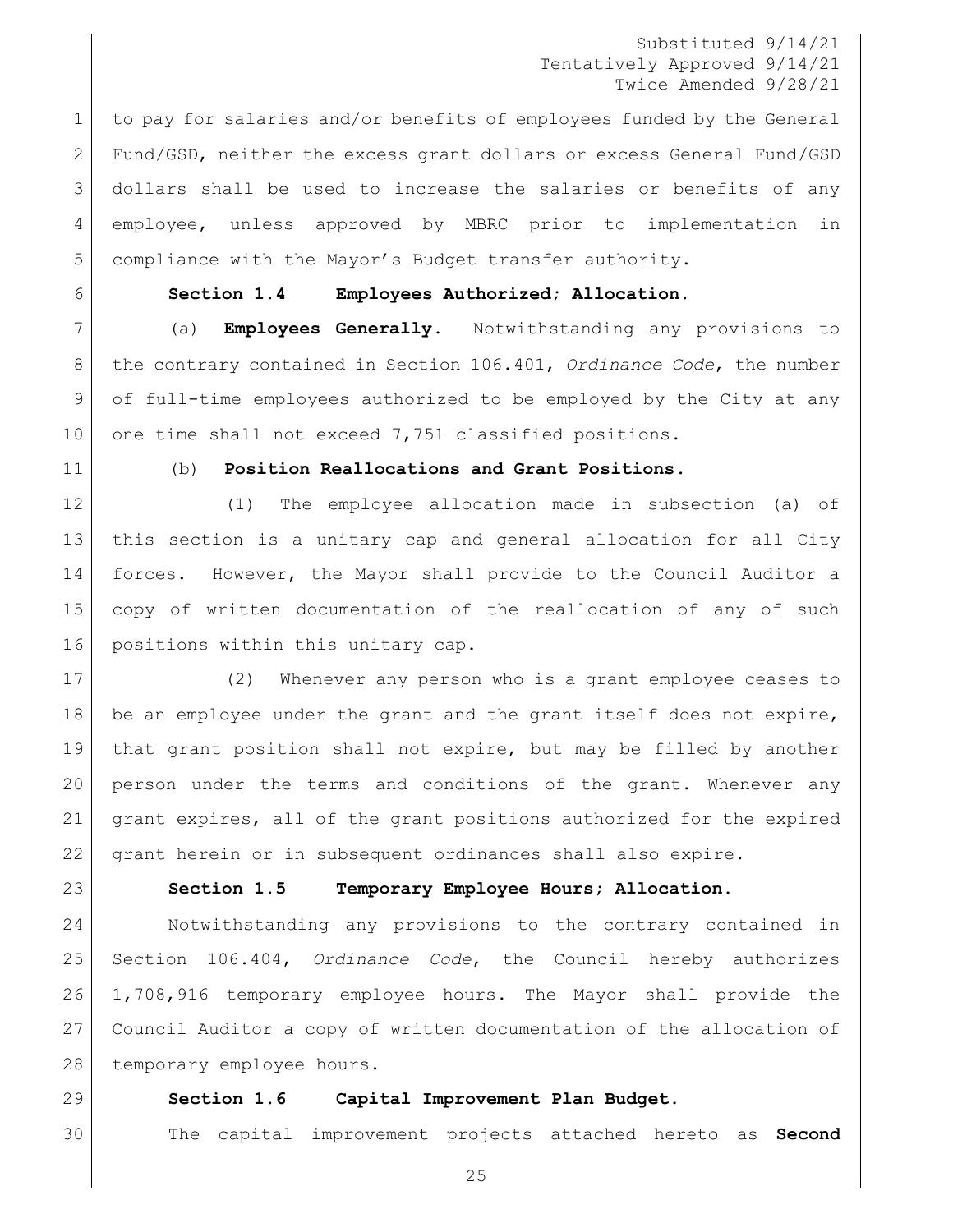**Revised Schedule A-1** represents the first year funding of the five- year capital improvement plan (Capital Improvement Plan Budget) and the five year capital improvement plan, except where noted otherwise and such projects are to be undertaken in the Fiscal Year 2021-2022.

<span id="page-25-0"></span>

#### **Section 1.7 All Years Budget City Debt Management Fund.**

 There is hereby established an amended All Years Budget for the City's Debt Management Fund of \$1,704,229,149 as detailed on **Second Revised Schedule B-4.** The Fiscal Year 2021-2022 IT System Development Capital Projects are shown by project on **Schedule B4-a.** The Fiscal Year 2021-2022 Capital Improvement Projects Funded Via Debt Management Fund are shown on **Second Revised Schedule B4-b.** The Fiscal Year 2021-2022 Vehicle Replacements are shown on **Schedule B4-c.**

<span id="page-25-1"></span>

#### **Section 1.8 Septic Tanks.**

14 In compliance with the quidelines described in Sections 751.106 and 751.107, *Ordinance Code*, there are hereby identified in **Schedule B-5**, the up to date Septic Tank Failure Areas and the Septic Tank 17 Phase Out Program.

<span id="page-25-2"></span>

#### **Section 1.9 IT Systems Development Program Budget.**

 Pursuant to Section 106.207, *Ordinance Code*, the IT System Development Program projects attached hereto as **Revised Schedule A-4** represents the first year funding of the five year system development program, except where noted otherwise and such projects are to be undertaken in the Fiscal year 2021-2022.

<span id="page-25-3"></span>

#### **Section 1.10 Declaration of intent to reimburse.**

25 The City of Jacksonville, Florida (the "City") expects to incur expenses for which the City will advance internal funds in order to fund the construction, acquisition, improvement, and equipping of certain capital improvements more specifically described on **Second Revised Schedule B-4** (the "2022 Projects"). The City intends to reimburse itself for all or a portion of such expenses from the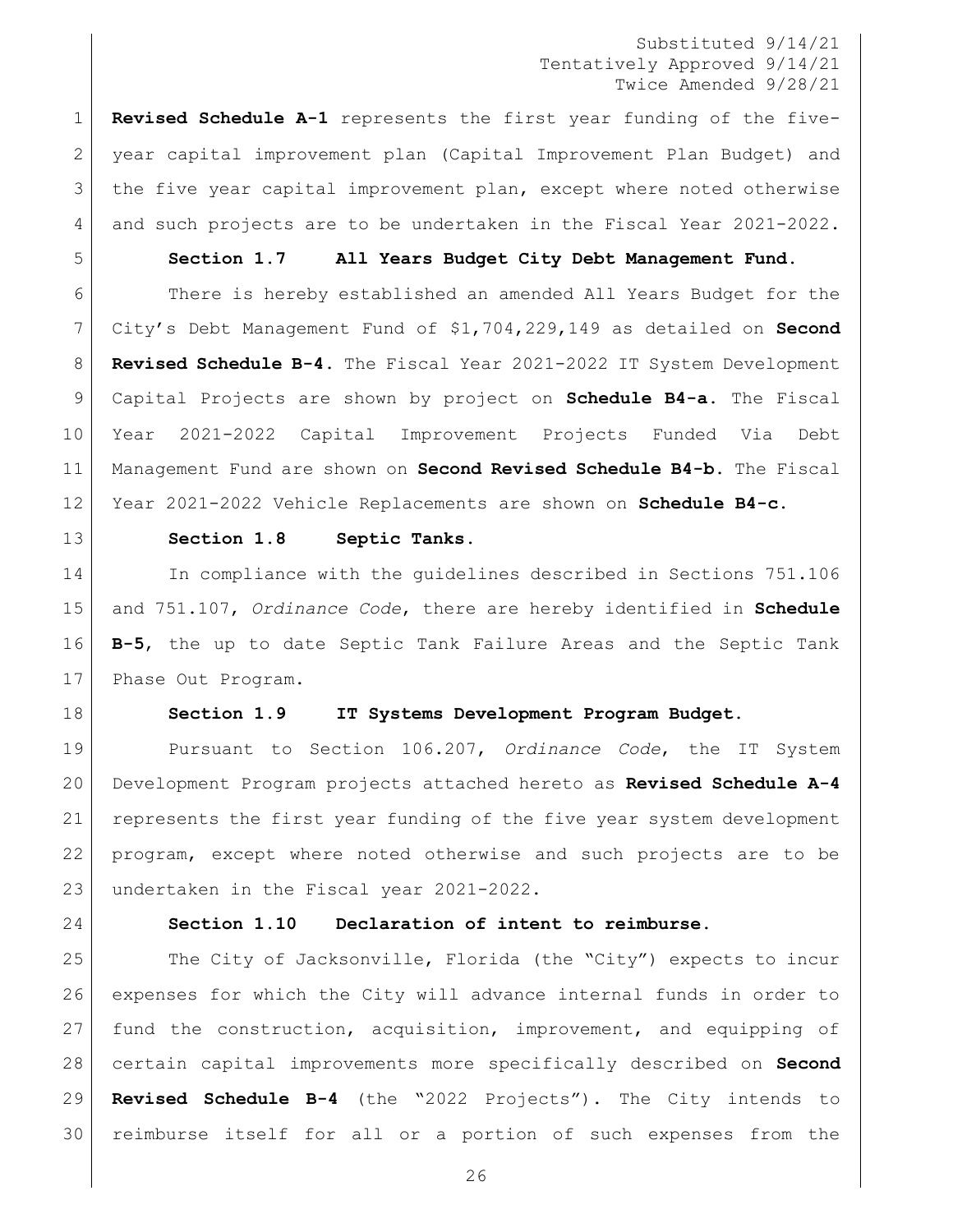1 proceeds of debt to be incurred by the City. The City hereby declares its official intent to reimburse itself from the proceeds of debt to be incurred by the City for expenses incurred with respect to the 2022 Projects subsequent to the date of this Ordinance. This Ordinance is intended as a declaration of official intent under Treasury Regulation Section 1.150-2. The debt to be issued to finance the 2022 Projects is expected not to exceed an aggregate principal amount of 8 | \$399,895,691 net project funds. The Mayor, the Corporation Secretary, the Chief Financial Officer, the General Counsel and such other officers and employees of the City as may be designated by the Mayor are authorized and empowered, collectively and individually, to take all action and steps and to execute all instruments, documents and contracts on behalf of the City that are necessary to carry out the 14 purposes of this Ordinance.

<span id="page-26-0"></span>

<span id="page-26-1"></span>

## **Part II. JEA**

#### **Section 2.1 Estimated Revenues; Appropriations.**

 From the estimated total revenues and fund balances set forth on **Schedule C** and **Schedule D**, there are hereby appropriated the sum expenditures set forth on **Schedule C** and **Schedule D** for the indicated purposes of JEA. There is appropriated to the City the sum of \$121,212,373 from revenues of JEA, calculated as provided in Section 21.07, of the Charter, as amended. JEA is hereby authorized to withdraw and expend the accumulated balance sheet fund balances available in its Transmission and Distribution Self Insurance Fund for capital expenditures incurred in connection with a hurricane or other extraordinary, non-recurring events. JEA is also authorized to withdraw and expend the accumulated balance sheet fund balances available in its Electric System and Water and Sewer System and District Energy System Revenue, Rate Stabilization, Renewal and Replacement Bond Proceeds, General Reserve Fund, and Debt Service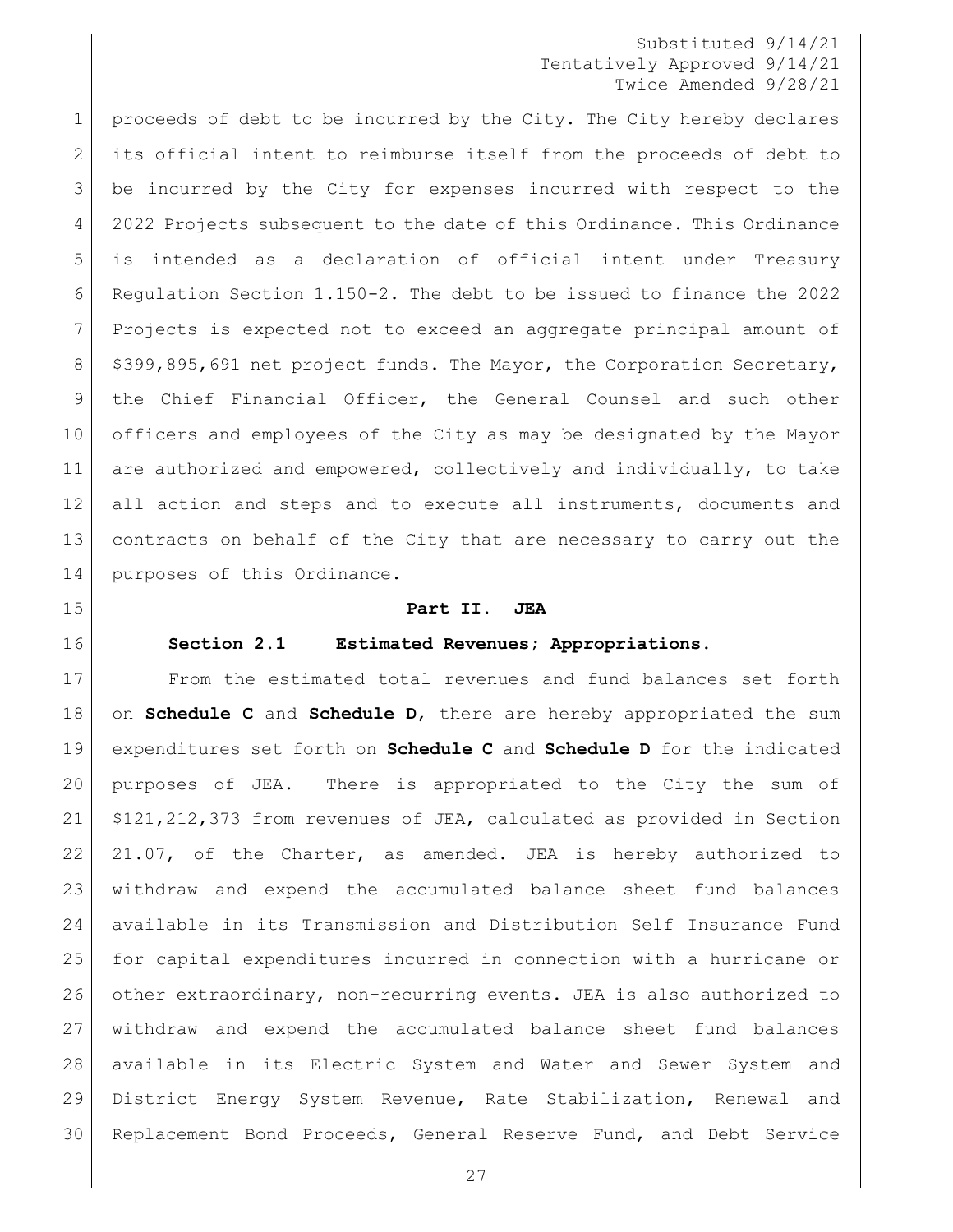1 Reserve Funds and Accounts for the retirement, defeasance or purchase of outstanding Electric System, Water and Sewer System, District Energy System, Bulk Power Supply System and St. Johns River Power 4 | Park System debt provided these payments are reflected as payments against the current year's budget and that total revenues are adjusted accordingly. The estimated total revenues, fund balances and appropriations provided therein, together with the other applicable provisions of this ordinance, shall constitute the annual budget and appropriations for JEA for its fiscal year beginning October 1, 2021 10 and ending September 30, 2022, which budget is hereby adopted and approved by the Council pursuant to Sections 14.02 and 21.07 of the Charter, as amended. JEA's expenditure of funds for which grants are anticipated is permitted upon receipt of the grant award and the JEA's Board acknowledgement and approval of same.

<span id="page-27-0"></span>

#### **Section 2.2 Allocations, Allotments and Transfers.**

**JEA** is authorized to allocate, allot and transfer within, but not between (unless less than \$50,000 cumulative), the sums herein appropriated for more specific purposes within each of the total sums specified on **Schedule C** and **Schedule D** and to transfer from time to time, without Council approval, appropriated funds from one of the purposes for which funds are appropriated by this Part II to another 22 of such purposes, if, in the discretion of JEA, such transfer is necessary to carry out all of the purposes for which funds are hereby appropriated, subject to applicable law; provided, that JEA shall pay 25 over to the Board of Pension Trustees, in addition to any other contribution to the pension funds required by law, the employer's contribution required by Section 9.4, which shall be paid as often as funds therefore are available. Once cumulative transfers between **Schedule C** and **Schedule D** exceed \$50,000, City Council approval must be obtained. There shall be provided to the Council Auditor, within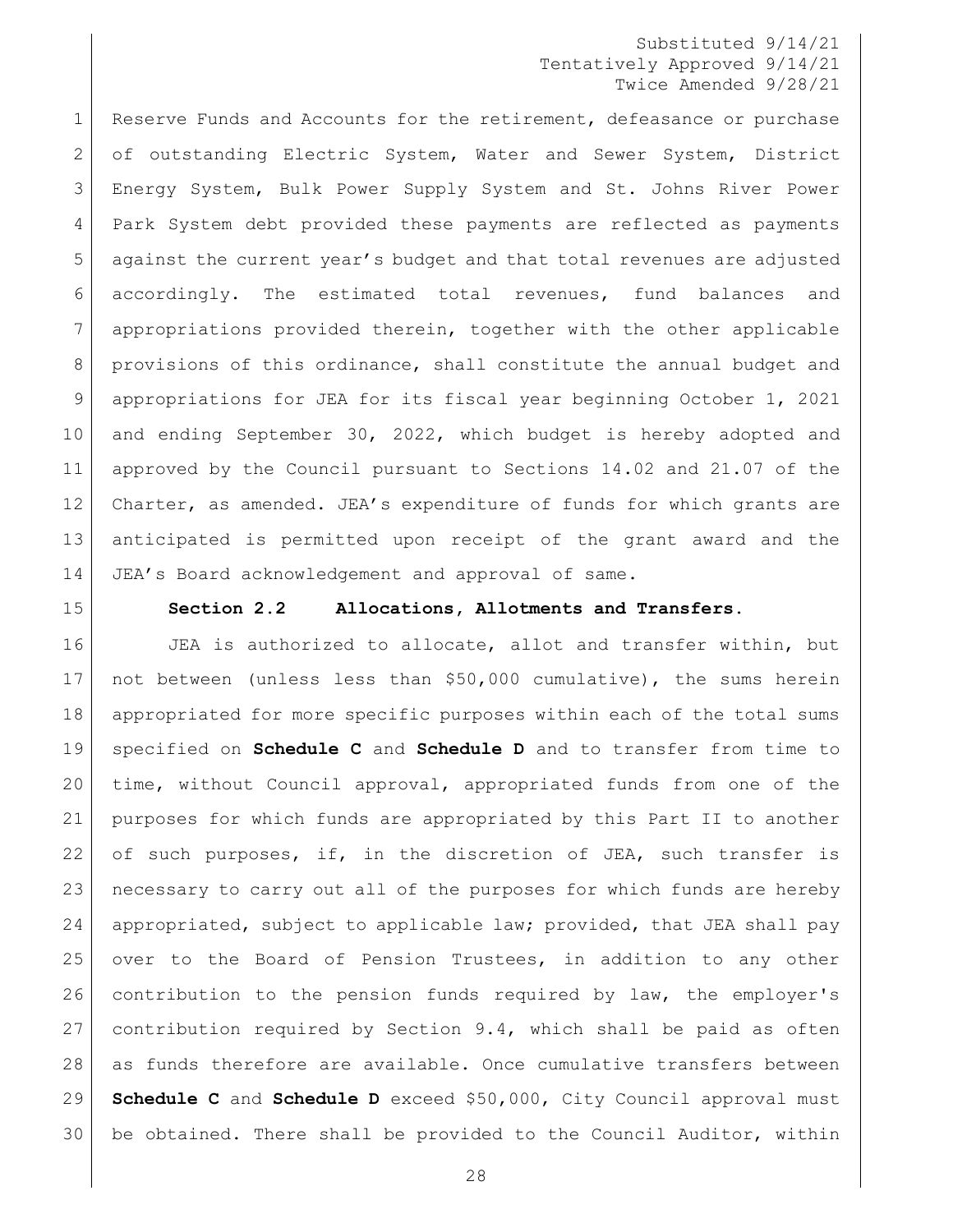twenty-four hours after Board approval, a copy of the written documentation of all proposed additional appropriations of funds. There shall also be provided to the Council Auditor at the end of each quarter a copy or a summary of the written documentation of all transfers made between approved budget line items. The number of full-time employees either authorized or employed at any one time shall not exceed 2,183. The Council authorizes 124,800 temporary 8 employee hours.

#### <span id="page-28-1"></span><span id="page-28-0"></span>**Part III. Jacksonville Aviation Authority**

#### **Section 3.1 Estimated Revenues; Appropriations.**

 From the estimated operating and other revenues set forth on **Revised Schedule G** and **Revised Schedule H**, there are hereby appropriated the sums set forth on **Revised Schedule G** and **Revised Schedule H** for the indicated purposes of the Jacksonville Aviation Authority. The estimated revenues and appropriations provided therein, together with the other applicable provisions of this ordinance, shall constitute the annual budget and appropriations for the Jacksonville Aviation Authority for its fiscal year beginning October 1, 2021 and ending September 30, 2022, which budget is hereby adopted and approved by the Council pursuant to Section 5 of the Charter, as amended, and Chapter 2001-319, Laws of Florida, as amended. JAA's expenditure of funds for which grants are anticipated is permitted upon receipt of the grant award and the JAA's Board 24 acknowledgement and approval of same.

<span id="page-28-2"></span>

## **Section 3.2 Allocations, Allotments and Transfers.**

26 The Jacksonville Aviation Authority is authorized to allocate, allot and transfer within, but not between (unless less than \$50,000 cumulative), the sums herein appropriated for more specific purposes within each of the total sums specified on **Revised Schedule G** and **Revised Schedule H** and to transfer from time to time, without Council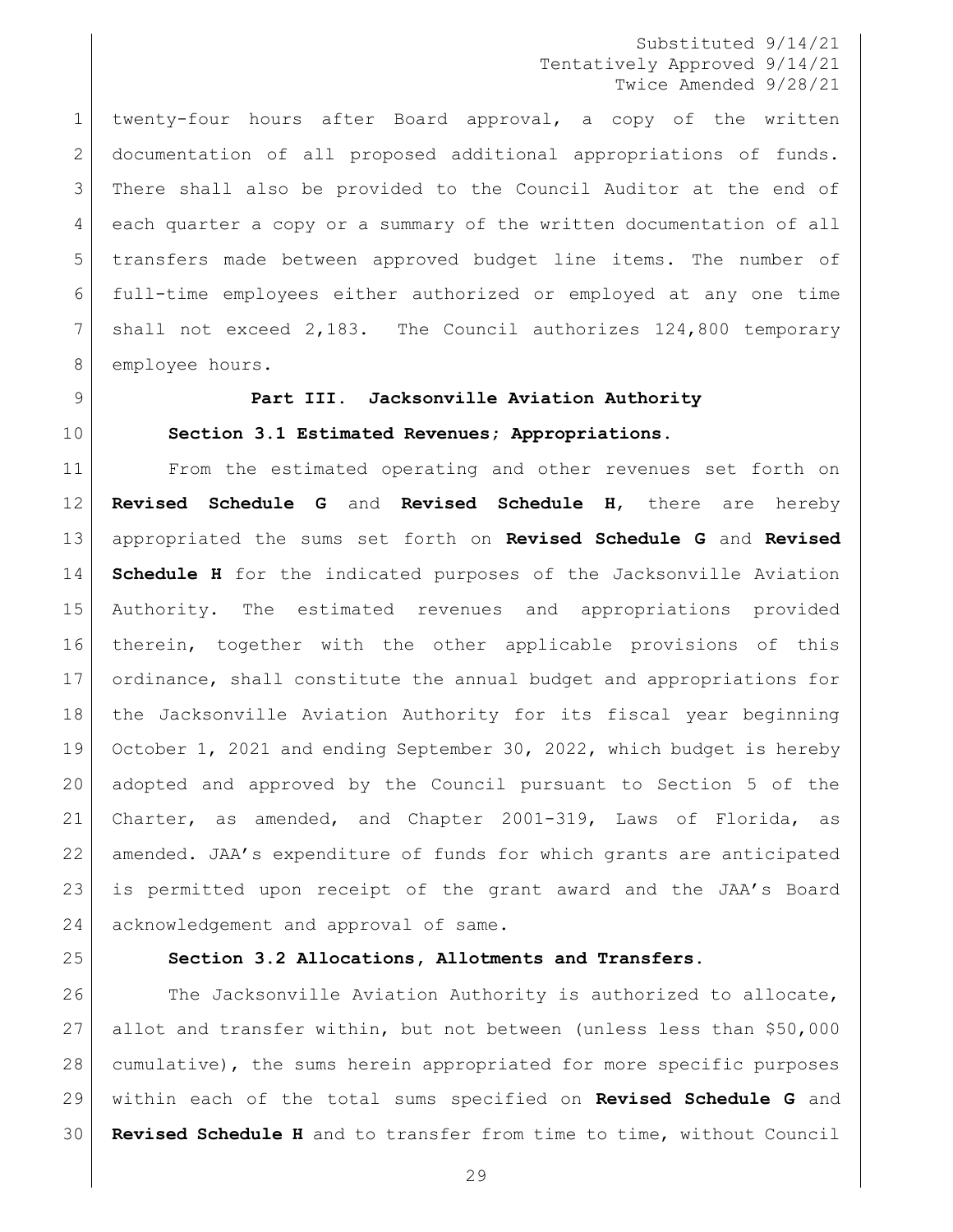approval, appropriated funds from one of the purposes for which funds 2 are appropriated by this Part III to another of such purposes, if, in the discretion of the Jacksonville Aviation Authority, such transfer is necessary to carry out all of the purposes for which funds are hereby appropriated, subject to applicable law provided that the Jacksonville Aviation Authority shall pay the employer's contribution over to the Florida Retirement System, in addition to 8 any other contribution to the pension funds required by law, which shall be paid as often as funds are available. Once cumulative transfers between **Revised Schedule G** and **Revised Schedule H** exceed \$50,000, City Council approval must be obtained. There shall be provided to the Council Auditor, within twenty-four hours after Board approval, a copy of the written documentation of all proposed additional appropriations of funds. JAA shall not make any budget transfers related to any runway expansion at Craig Airport without 16 seeking prior approval from City Council. There shall also be provided to the Council Auditor at the end of each quarter a copy or a summary of the written documentation of all transfers made between approved budget line items. The number of full-time employees authorized at any one time shall not exceed 271. The Council authorizes 5,220 21 temporary employee hours.

<span id="page-29-0"></span>

<span id="page-29-1"></span>

#### **Part IV. Jacksonville Port Authority**

#### **Section 4.1 Estimated Revenues: Appropriations.**

24 From the estimated operating, tax and other revenues set forth on **Revised Schedule I** and **Revised Schedule J**, there are hereby appropriated the sums set forth on **Revised Schedule I** and **Revised Schedule J** for the indicated purposes of the Jacksonville Port Authority. The estimated revenues and appropriations provided therein, together with the other applicable provisions of this ordinance, shall constitute the annual budget and appropriations for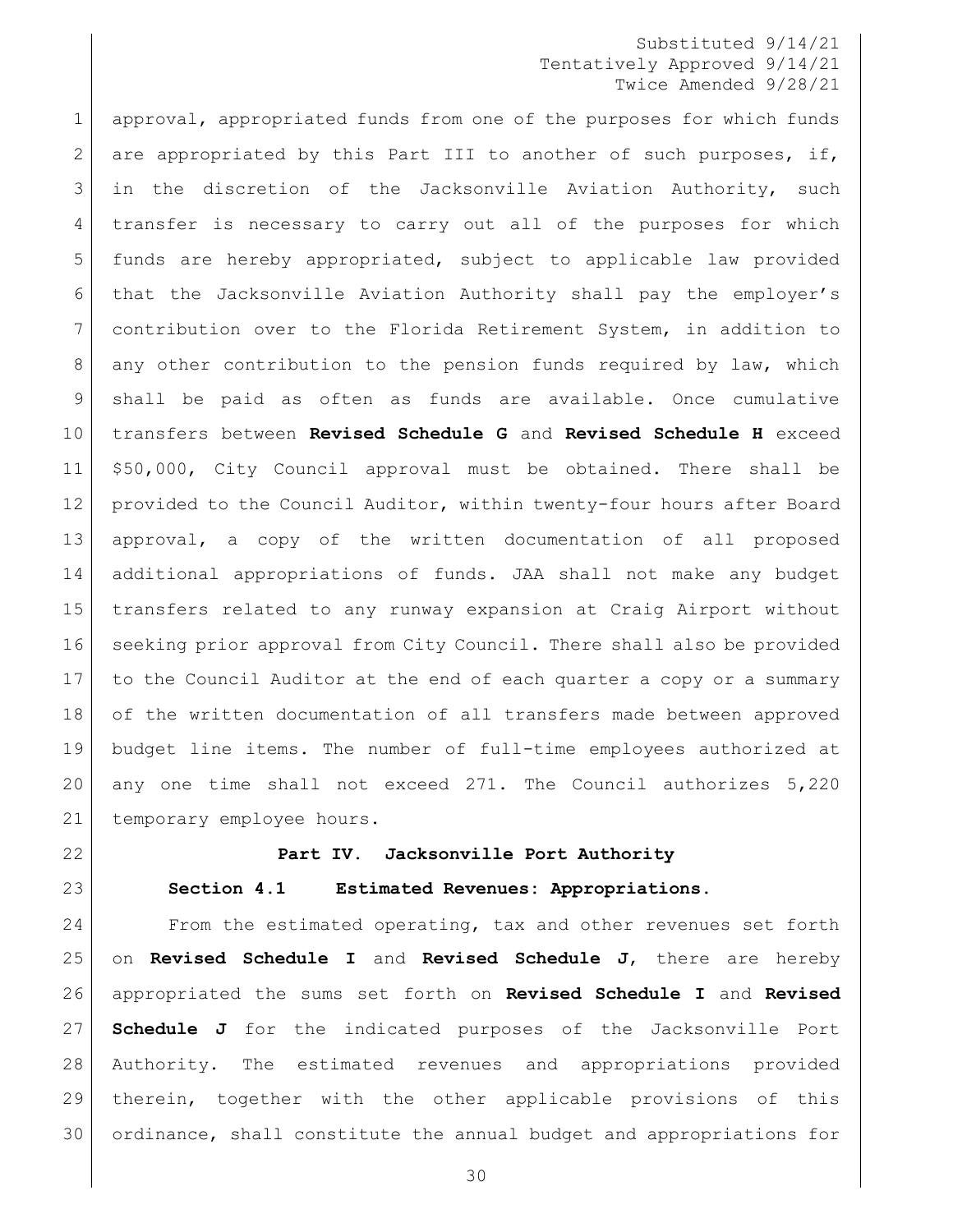the Jacksonville Port Authority for its fiscal year beginning October 2 1, 2021 and ending September 30, 2022, which budget is hereby adopted 3 and approved by the Council pursuant to Section 5 of the Charter, as amended, and Chapter 2001-319, Laws of Florida, as amended. The Jacksonville Port Authority's expenditure of funds for which grants 6 are anticipated is permitted upon receipt of the grant award and the Jacksonville Port Authority's Board acknowledgement and approval of 8 same.

#### <span id="page-30-0"></span>**Section 4.2 Allocations, Allotments and Transfers.**

10 The Jacksonville Port Authority is authorized to allocate, allot and transfer within, but not between (unless less than \$50,000 cumulative), the sums herein appropriated for more specific purposes within each of the total sums specified on **Revised Schedule I** and **Revised Schedule J** and to transfer from time to time, without Council approval, appropriated funds from one of the purposes for which funds 16 are appropriated by this Part IV to another of such purposes, if, in 17 the discretion of the Jacksonville Port Authority, such transfer is necessary to carry out all of the purposes for which funds are hereby appropriated, subject to applicable law; provided that the Jacksonville Port Authority shall pay the employer's contribution over to the Florida Retirement System, in addition to any other contribution to the pension funds required by law, which shall be paid as often as funds are available. Once cumulative transfers between **Revised Schedule I** and **Revised Schedule J** exceed \$50,000, City Council approval must be obtained. There shall be provided to 26 the Council Auditor, within twenty-four hours after Board approval, a copy of the written documentation of all proposed additional appropriations of funds. There shall also be provided to the Council Auditor at the end of each quarter a copy or a summary of the written documentation of all transfers made between approved budget line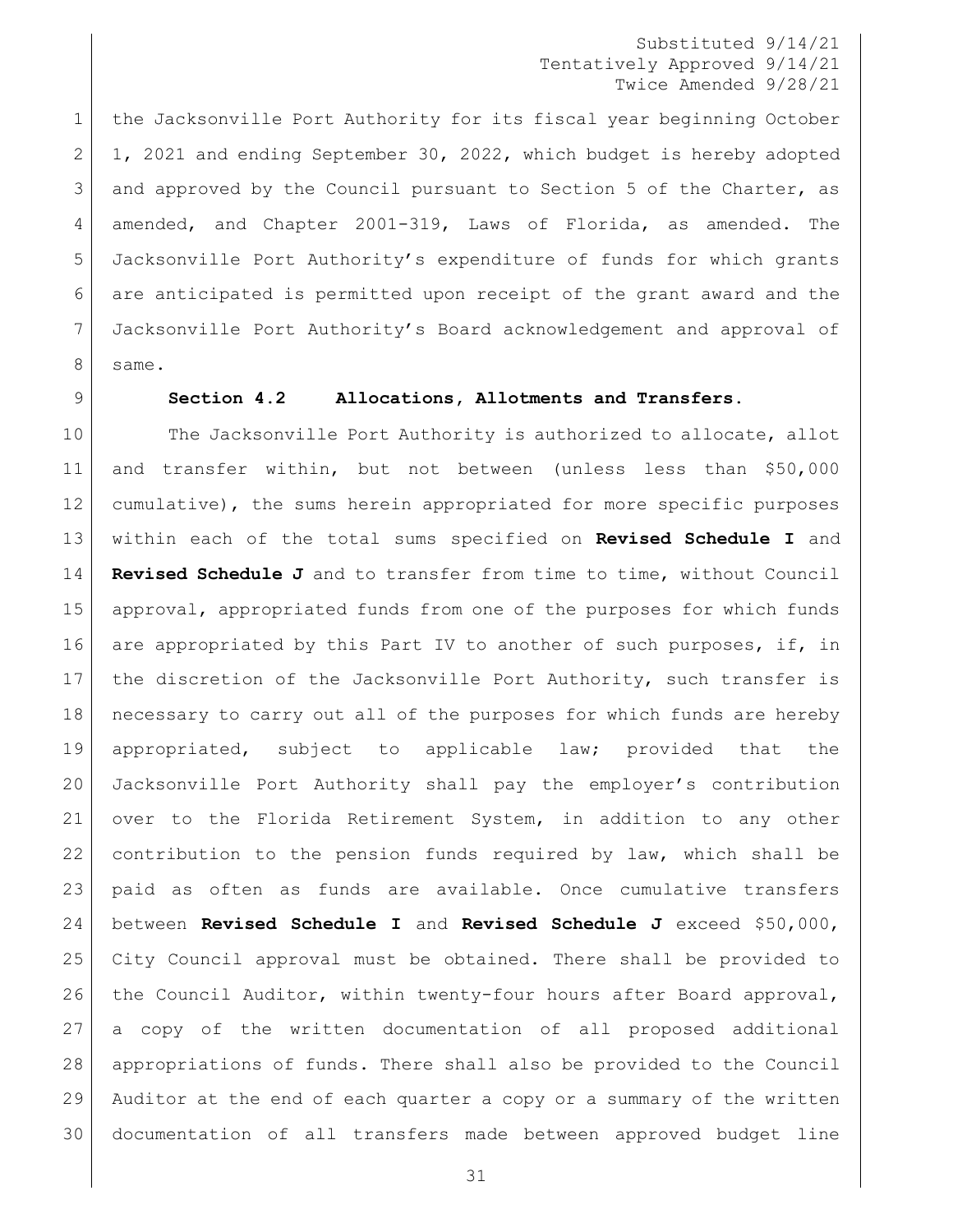items. The number of full-time employees authorized at any one time shall not exceed 171. The Council authorizes 5,200 temporary employee hours.

#### <span id="page-31-1"></span><span id="page-31-0"></span>**Part V. Jacksonville Transportation Authority**

**Section 5.1 Estimated Revenues; Appropriations.**

 From the estimated revenues and fund balances set forth on **Revised Schedule O** and **Revised Schedule Q** there are hereby appropriated the sums set forth on **Revised Schedule P** and **Revised Schedule R** for the indicated purposes of the Mass Transit Division and the Engineering Division of the Jacksonville Transportation Authority. The estimated revenues, fund balances and appropriations provided therein, together with the other applicable provisions of this ordinance, shall constitute the annual budgets and appropriations for the Jacksonville Transportation Authority for its fiscal year beginning October 1, 2021 and ending September 30, 2022, which budgets are hereby adopted and approved by the Council pursuant to Section 14.02 of the Charter, as amended, and Section 349.041, Florida Statutes. Jacksonville Transportation Authority's expenditure of funds for which grants are anticipated is permitted upon receipt of the grant award and the Jacksonville Transportation Authority's Board acknowledgement and approval of same. Florida Statute Section 22 212.055(1)(d)(Discretionary sales surtaxes; legislative intent; authorization and use of proceeds), provides that proceeds from the surtax be applied to as many or as few of the uses enumerated in 25 Section 212.055, Florida Statutes, in whatever combination the county commission deems appropriate. Based on the statutory language, JTA and the City Council will meet to discuss the City Council's "deemed appropriate" use of the local option sales tax in excess of the \$75,106,404 budgeted in fiscal year 2021-2022. For fiscal year 2021- 2022, any sales tax revenue collected in excess of the budgeted amount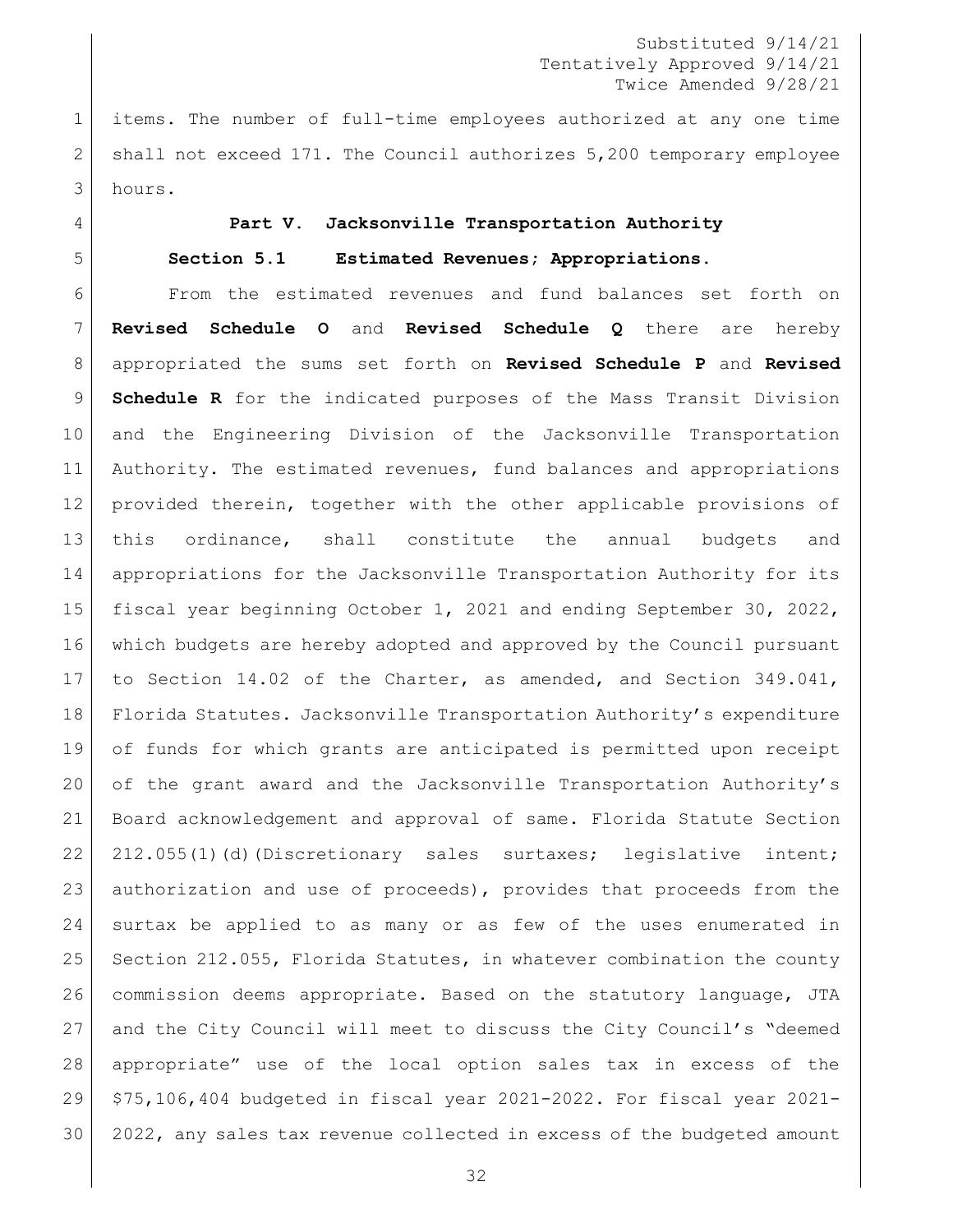of \$75,106,404 may not be expended without further Council appropriation. The Jacksonville Transportation Authority shall accept as proof of senior citizen eligibility a JTA issued Senior STAR card and shall permit all persons age 65 and over to obtain a Senior STAR 5 card and ride for free at all times.

<span id="page-32-0"></span>

## **Section 5.2 Allocations, Allotments and Transfers.**

 The Jacksonville Transportation Authority is authorized to 8 | allocate and allot the sums herein appropriated for more specific purposes, within each of the total sums specified on **Revised Schedule P** and **Revised Schedule R**, except for the Fund Balance Reserves, and to transfer from time to time, without Council approval, appropriated funds from one of the purposes for which funds are appropriated by 13 this Part V to another of such purposes, if, in the discretion of the 14 | Authority, such transfer is necessary to carry out all of the purposes for which funds are hereby appropriated, subject to applicable law. There shall be provided to the Council Auditor, within twenty-four hours after Board approval, a copy of the written documentation of all proposed additional appropriations of funds. There shall also be provided to the Council Auditor at the end of each quarter a copy or a summary of the written documentation of all transfers made between approved budget line items. The number of full-time employees authorized at any one time shall not exceed 818. The Council 23 authorizes 75,712 temporary employee hours.

<span id="page-32-2"></span><span id="page-32-1"></span>

# **Part VI. Police and Fire Pension Fund Section 6.1 Estimated Revenues; Appropriations.**

 From estimated revenues and fund balances set forth on **Revised Schedule AB**, there are hereby appropriated the sums set forth on **Revised Schedule AC**. The estimated revenues, fund balances and appropriations provided therein, together with the other applicable provisions of this ordinance, shall constitute the annual budget and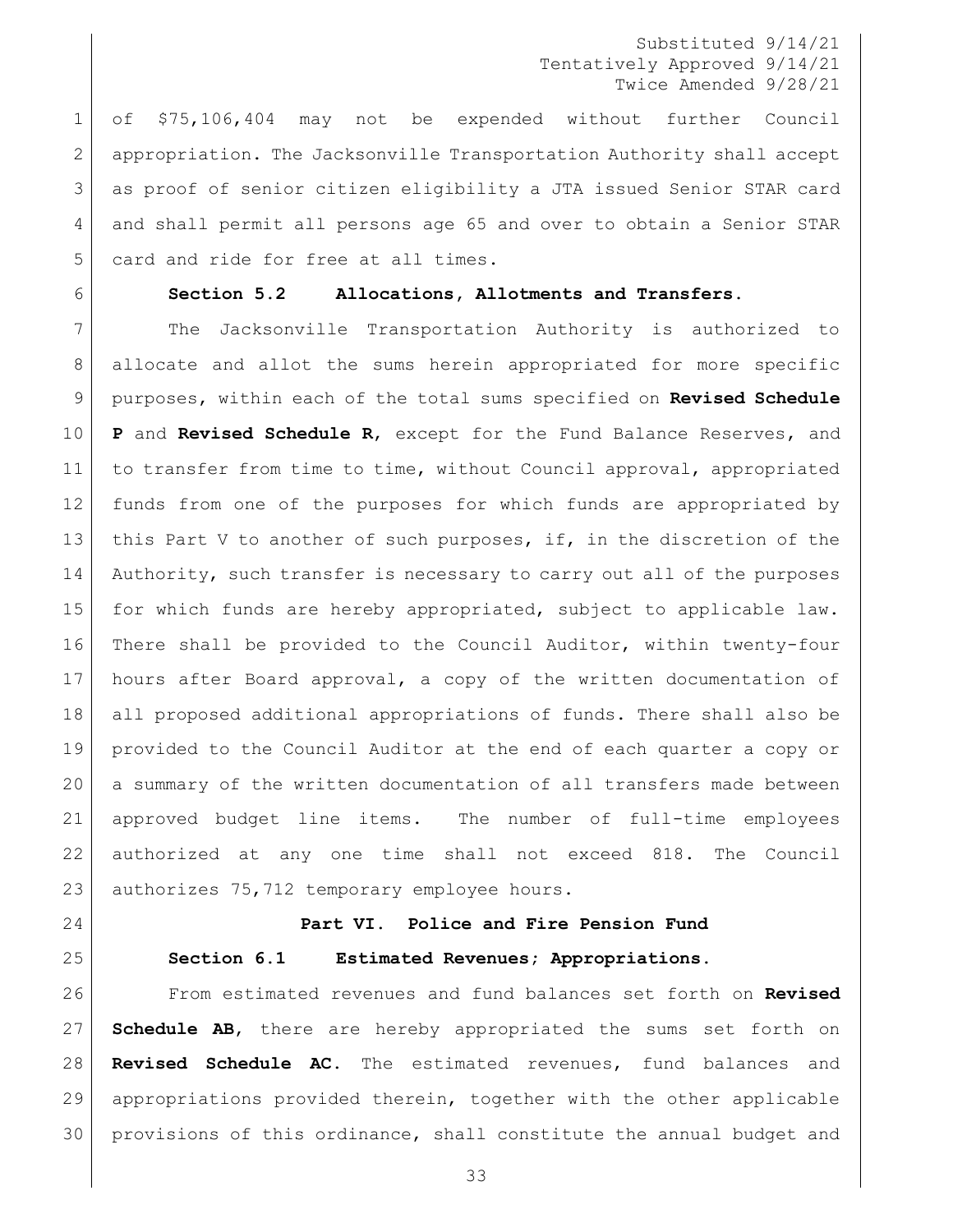appropriations for the Police and Fire Pension Fund for its fiscal 2 year beginning October 1, 2021 and ending September 30, 2022, which budget is hereby adopted and approved by the Council pursuant to Sections 5.07, 14.01 and 14.02 of the Charter; Section 121.101(d), *Ordinance Code.*

#### <span id="page-33-0"></span>**Section 6.2 Allocations, Allotments and Transfers.**

 The Police and Fire Pension Fund is authorized to allocate and allot the sums herein appropriated for more specific purposes within each of the total sums specified on **Revised Schedule AC**, except for reserved funds, and to transfer from time to time, without Council approval, appropriated funds from one of the purposes for which funds 12 are appropriated by this Part VI to another of such purposes. There shall be provided to the Council Auditor, within twenty-four hours after Board approval, a copy of the written documentation of all proposed additional appropriations of funds. There shall also be provided to the Council Auditor at the end of each quarter a copy or a summary of the written documentation of all transfers made between approved budget line items.

<span id="page-33-1"></span>

#### **Section 6.3 Proviso regarding Outside Legal Counsel.**

 Pursuant to Section 7.01 of the *Charter* and Binding Legal Opinion 16-02, no appropriated funds can be expended by the Police and Fire Pension Fund on any outside legal counsel who has not been formally engaged by the Office of General Counsel, unless and until the *Charter* 24 is changed to authorize such services.

<span id="page-33-2"></span>

<span id="page-33-3"></span>

# **Part VII. Jacksonville Housing Finance Authority Section 7.1 Estimated Revenues; Appropriations.**

 From the estimated operating and other revenues set forth on **Revised Schedule N**, there are hereby appropriated the sums set forth on **Revised Schedule N** for the indicated purposes of the Jacksonville Housing Finance Authority. The estimated revenues and appropriations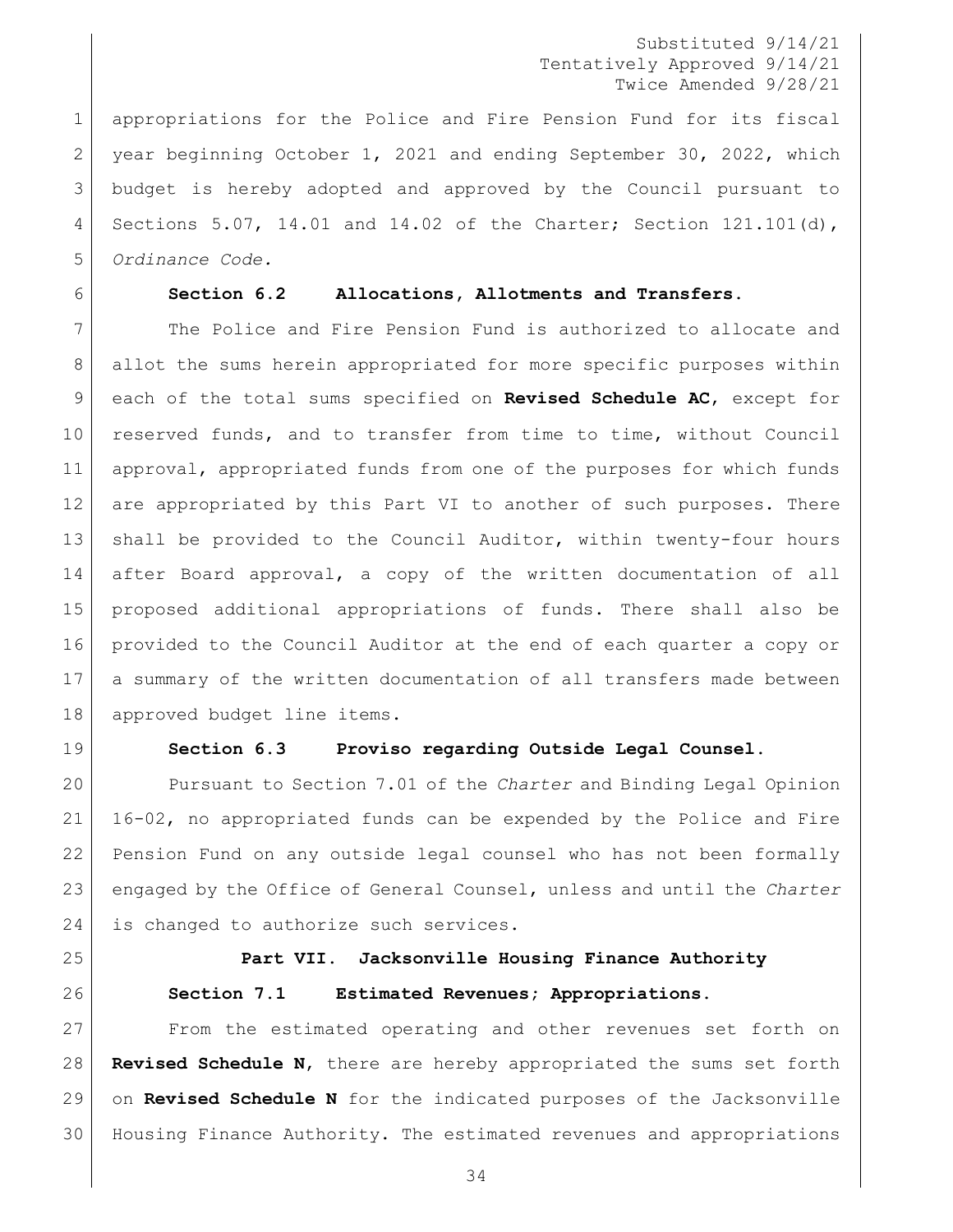provided therein, together with the other applicable provisions of 2 this ordinance, shall constitute the annual budget and appropriations for the Jacksonville Housing Finance Authority for its fiscal year beginning October 1, 2021 and ending September 30, 2022, which budget is hereby adopted and approved by the Council pursuant to Section 5 of the Charter, as amended, and Section 52.110, *Ordinance Code*.

<span id="page-34-0"></span>

## **Section 7.2 Allocations, Allotments and Transfers.**

8 The Jacksonville Housing Finance Authority is authorized to allocate, allot and transfer within, but not between (unless less 10 | than \$50,000 cumulative), the sums herein appropriated for more specific purposes within each of the total sums specified on **Revised Schedule N** and to transfer from time to time, without Council approval, appropriated funds from one of the purposes for which funds 14 are appropriated by this Part VII to another of such purposes, if, 15 in the discretion of the Jacksonville Housing Finance Authority, such transfer is necessary to carry out all of the purposes for which funds are hereby appropriated, subject to applicable law provided that the Jacksonville Housing Finance Authority shall pay over to the Board of Pension Trustees, in addition to any other contribution to the pension funds required by law, the employer's contribution required by Section 9.4, which shall be paid as often as funds are available. Once cumulative transfers between **Revised Schedule N** exceed \$50,000, City Council approval must be obtained. There shall be provided to the Council Auditor, within twenty-four hours after Board approval, a copy of the written documentation of all proposed additional appropriations of funds. There shall also be provided to the Council Auditor at the end of each quarter a copy or a summary of the written documentation of all transfers made between approved budget line items. The Jacksonville Housing Finance Authority utilizes Housing & Community Development Division staff on a cost-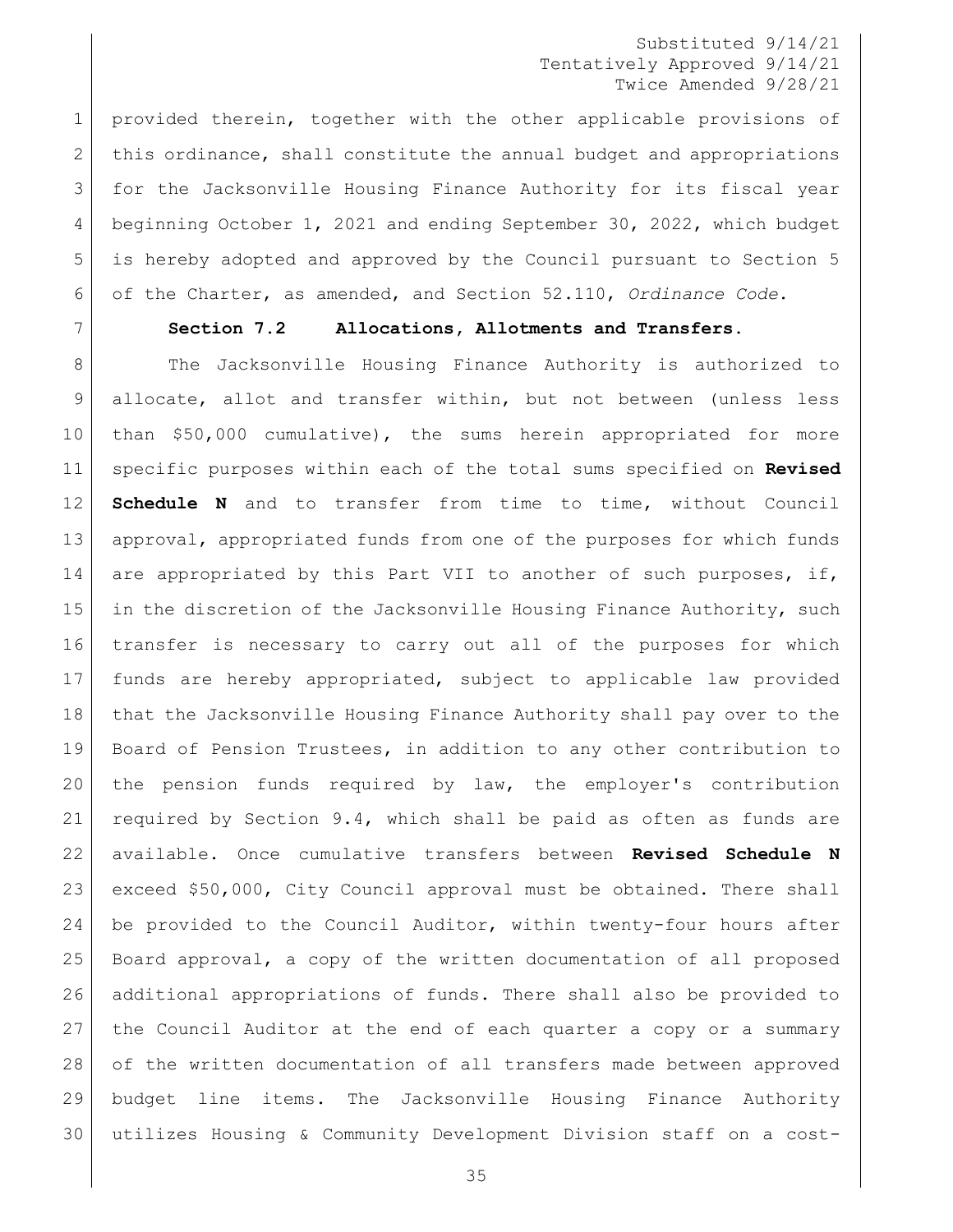reimbursement basis as authorized in Section 52.105, *Ordinance Code*. The monetary amount budgeted represents 36% of the Director - Finance position, 50% of the Contract Compliance Manager position, and 18.5% 4 of the Chief of Housing position.

# <span id="page-35-1"></span><span id="page-35-0"></span> **Part VIII. Downtown Vision Business Improvement District Section 8.1 Estimated Revenues; Appropriations.**

 From estimated revenues and fund balances set forth on **Revised Schedule AD**, there are hereby appropriated the sums set forth on **Schedule AE**. The estimated revenues, fund balances and appropriations 10 provided therein, together with the other applicable provisions of this ordinance, shall constitute the annual budget and appropriations for the Business Improvement District Fund for its fiscal year beginning October 1, 2021 and ending September 30, 2022.

<span id="page-35-2"></span>

## **Section 8.2 Allocations, Allotments and Transfers.**

15 The Business Improvement District Fund is authorized to allocate and allot the sums herein appropriated for more specific purposes within each of the total sums specified on **Schedule AE**, except for reserved funds, and to transfer from time to time, without Council approval, appropriated funds from one of the purposes for which funds are appropriated by this Part VIII to another of such purposes. There shall be provided to the Council Auditor, within twenty-four hours after Board approval, a copy of the written documentation of all proposed additional appropriations of funds. There shall also be provided to the Council Auditor at the end of each quarter a copy or a summary of the written documentation of all transfers made between 26 approved budget line items.

<span id="page-35-3"></span>

#### **Section 8.3 Approval of Non-ad valorem Assessment.**

 The Council hereby confirms the 2021 non-ad valorem for the Downtown Business Improvement District, as established by Ordinance 2021-292-E and the Assessment Roll approved by Ordinance 2021-498-E.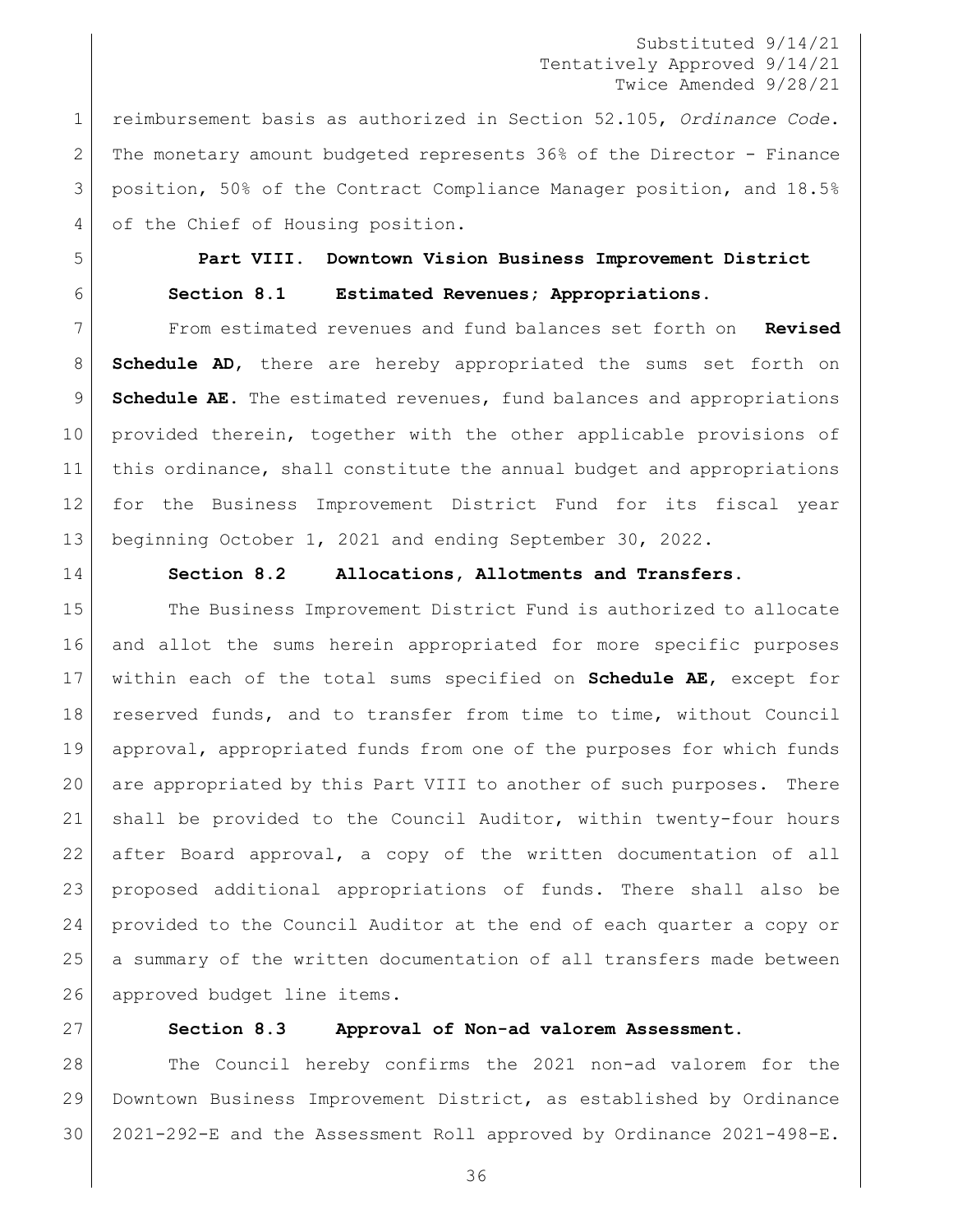Said assessment shall be equal to the value of 1.1 mills on each property identified in Ordinance 2021-292-E and the Assessment Roll approved by Ordinance 2021-498-E, providing anticipated revenue of \$1,668,943.

## **Section 8.4 Annual Public Hearing before the City Council Finance Committee.**

 In addition to any other required public hearing, Downtown Vision, Inc.'s annual public hearing regarding the Downtown Business Improvement District's 2021-2022 budget was held at the regularly scheduled August 17, 2021 City Council Finance Committee meeting.

- **Part IX. General Provisions**
- 

#### **Section 9.1 Budget Restrictions.**

13 The appropriations made and the budgets adopted by Parts I through VIII, inclusive, of this ordinance are subject to the limitations provided in this Part. The provisions of Chapter 106, *Ordinance Code*, shall apply to this ordinance and its execution as fully as if set forth herein, except such provisions thereof as may have been modified, made inapplicable or applied in a different fashion than therein applied by specific language contained herein.

#### **Section 9.2 Capital Projects.**

 Residual funding remaining in any capital project expenditure and/or revenue associated lines at the completion of any project, as certified by the Director of Public Works, shall be transferred to 24 the Fund's fund balance for subsequent appropriation by Council; funds which originated from Discretionary Council Projects, or from the Special Council Reserve, shall be returned to those accounts of origin. A list of any projects certified complete by the Director of Public Works and the amount transferred, and the account to which it is transferred shall be submitted to the City Council, pursuant to Section 122.607, *Ordinance Code*.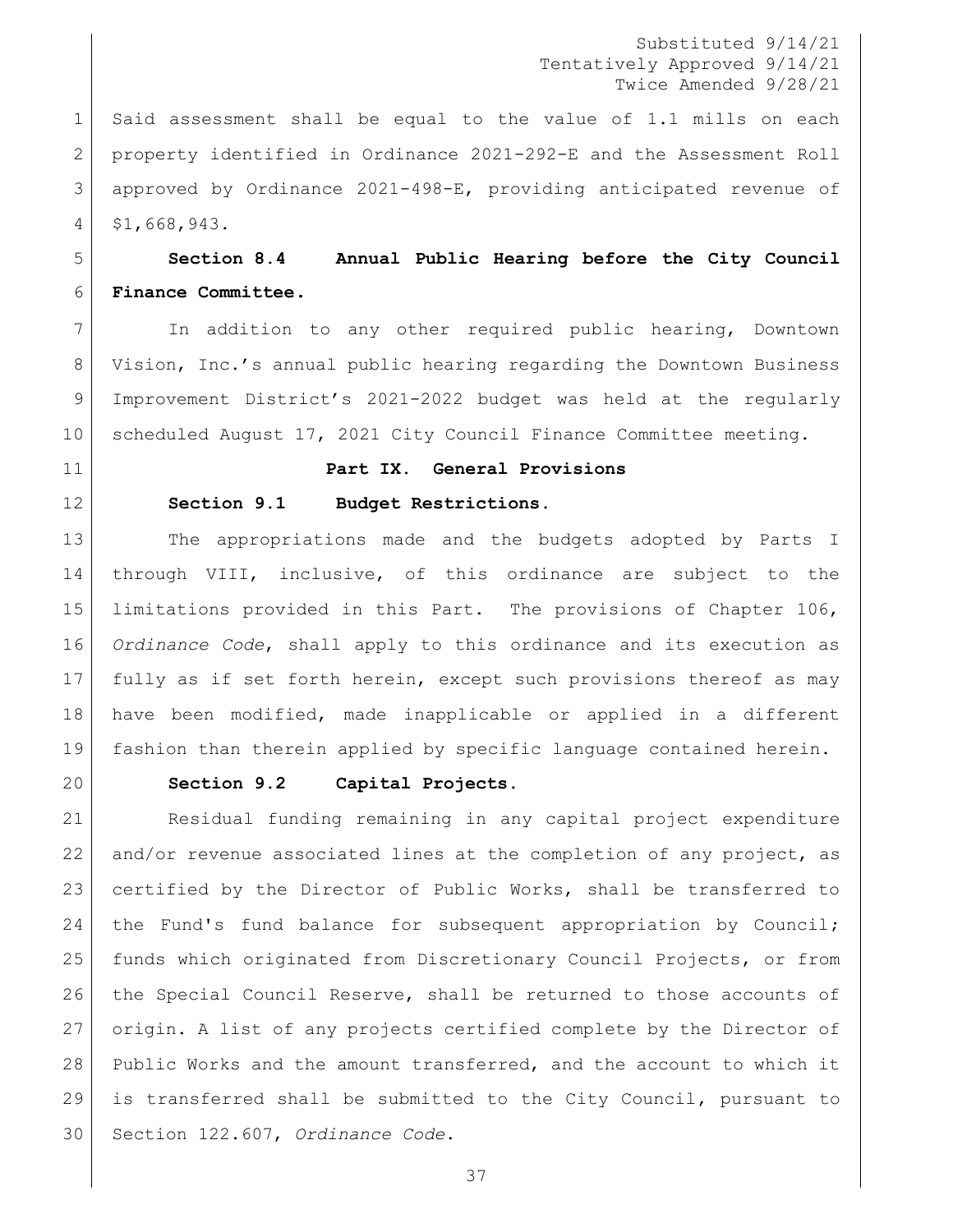#### **Section 9.3 Auto Allowance Restrictions.**

 Employees of the City of Jacksonville or its independent agencies, who receive an auto allowance, shall not be granted a City or agency gas credit card or be reimbursed for auto related expenses or be paid auto mileage for intra-county travel.

### **Section 9.4 Pension Contributions.**

 For the Fiscal Year 2021-2022 budget the employer's contribution 8 to the pension funds are hereby set at the below amounts as determined 9 by the plan actuaries:

- (i) for the 1937 City Employees Pension Fund, in accordance with the 10/1/20 valuation, the amounts shall be as follows:
- 13 a. From the City \$38,698,702
- 14 b. From JEA \$43,825,020
- 
- 
- 15 c. From JHA \$1,065,281

d. From NFTPO - \$107,808

 (ii) The employer contribution to the Corrections Officers' Retirement Plan is hereby set at \$17,592,399, in accordance with the 19 10/1/20 valuation.

 (iii) The employer contribution to the Police and Fire Pension Fund is hereby set at \$157,352,434 as determined by the plan actuary 22 as of the  $10/1/20$  valuation.

 **Section 9.5 Approval of Non-ad valorem Assessment for Stormwater Management Service.**

 In accordance with the provisions of Ordinance 2010-445-E and 2010-672-E, the Council hereby confirms the 2021 non-ad valorem assessment for Stormwater Management Service, first established in Ordinance 2010-445-E. Said assessment on all non-exempt property within the consolidated government of the City, excluding Urban 30 Services Districts 2, 3, 4 and 5, shall be set based upon the rates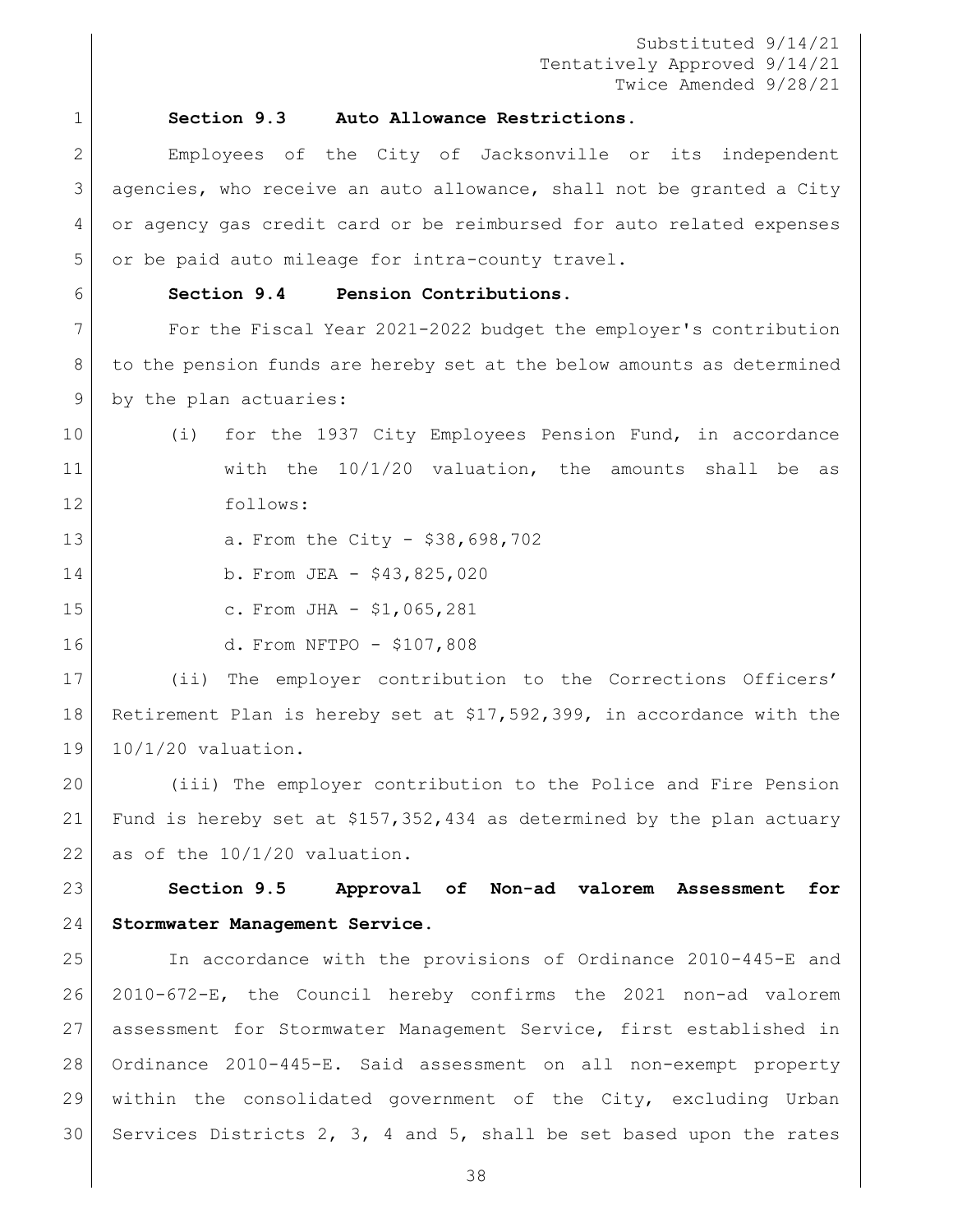set forth in Section 8 of Ordinance 2010-445-E, as confirmed in Ordinance 2010-672-E, providing anticipated revenue of \$31,746,750. This Ordinance shall be deemed the Annual Rate Ordinance pursuant to Section 715.208, *Ordinance Code*, and the Assessment Roll at <https://cityfeespublic.coj.net/> is hereby approved.

 **Section 9.6 Annual Public Hearing before the City Council regarding Approval of Non-ad valorem Assessment for Stormwater Management Service.**

 The annual public hearing regarding the Stormwater Management non ad valorem assessment for properties was held at the regularly 11 | scheduled City Council meeting on September 14, 2021.

 **Section 9.7 Approval of Non-ad valorem Assessment for Solid Waste Services.**

 In accordance with the provisions of Ordinance 2010-446-E and 2010-673-E, the Council hereby confirms the 2021 non-ad valorem assessment for Solid Waste Services, first established in Ordinance 2010-446-E. Said assessment on all non-exempt property within the consolidated government of the City, excluding Urban Services Districts 2, 3, 4 and 5, shall be equal to the rate as calculated in accordance with Section 2 of Ordinance 2010-673-E, providing anticipated revenue of \$41,491,532**.** This Ordinance shall be deemed the Annual Rate Ordinance pursuant to Section 715.208, *Ordinance Code*, and the Assessment Roll at<https://cityfeespublic.coj.net/> is 24 hereby approved.

 **Section 9.8 Annual Public Hearing before the City Council regarding Approval of Non-ad valorem Assessment for Solid Waste Services.**

 The annual public hearing regarding the Solid Waste Services non-ad valorem assessment for properties was held at the regularly scheduled City Council meeting on September 14, 2021.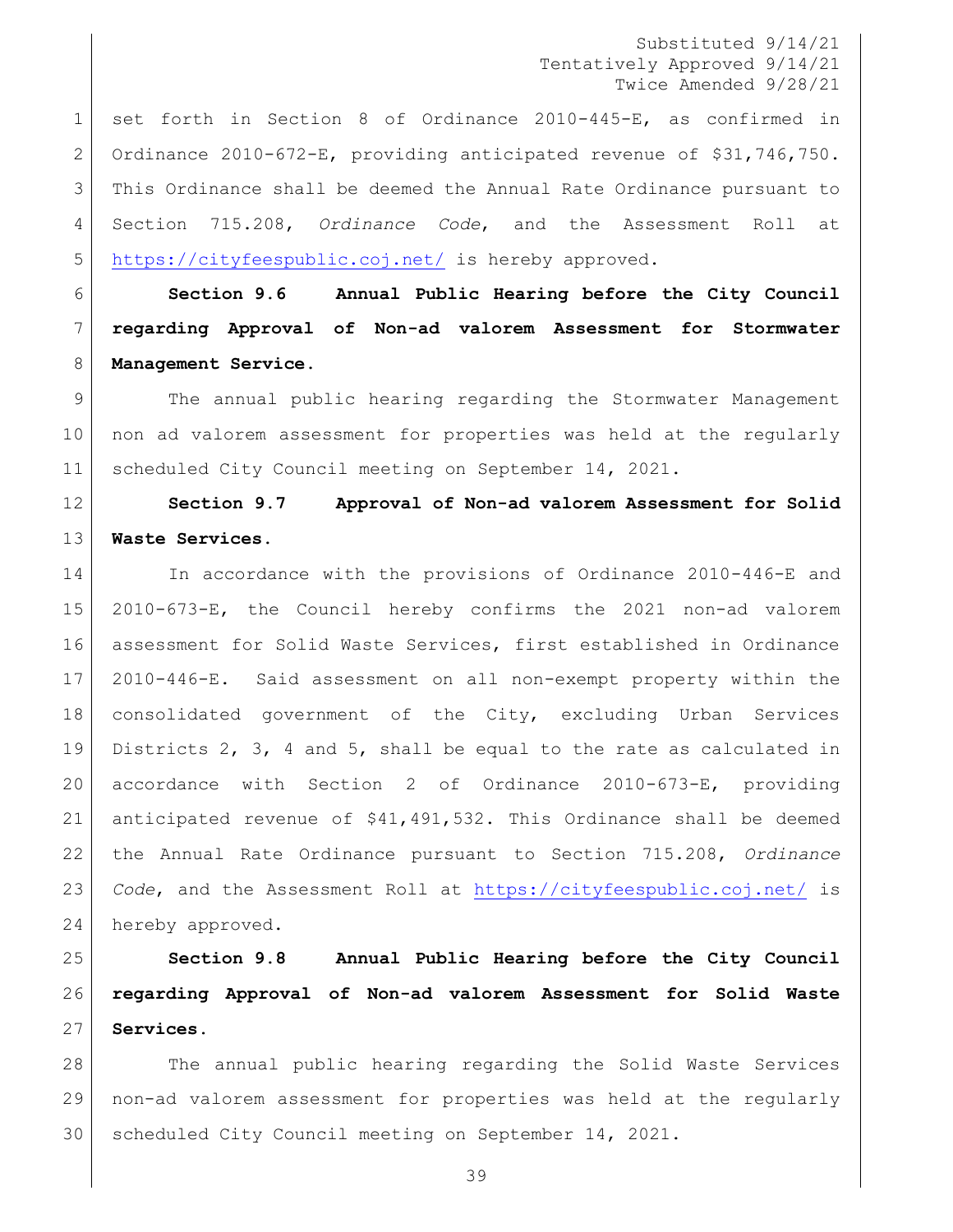#### **PART X. Waivers.**

 **Section 10.1 Postage and communication expenses of Council members, Waiver of Section 10.105,** *Ordinance Code***.**

 The provisions of Section 10.105 (Postage and communication expenses of Council members), *Ordinance Code*, establishes the amount allowable for City Council communication and postage. The conflicting provisions are hereby waived to reduce those City Council allowable 8 postage and communication amounts.

 **Section 10.2 JSEB and MBE Programs Funding Requirements, Waiver of Section 126.605,** *Ordinance Code***.**

11 The provisions of 126.605 (Minimum Program Funding Requirement), *Ordinance Code*, are hereby waived to allow for funding in an amount other than a minimum of \$500,000 or greater excluding staff to be 14 funded in the FY 2021-2022 budget.

 **Section 10.3 Waiver of Section 111.183 (Tayé Brown Regional Park Improvement Trust Fund),** *Ordinance Code***.**

 Section 111.183, *Ordinance Code*, requiring trust funds to be used for improvements to Tayé Brown Regional Park, is hereby waived to allow for funds to be used for operational costs at the Equestrian 20 Center.

 **Section 10.4 Chapter 126,** *Ordinance Code***, Waiver in regard to the ASM Global Contract and providing for utilization by ASM Global of the ASM Global Procurement Policies.** 

24 ASM Global manages certain City owned public assembly facilities (as defined in the Facilities Management Agreement between the City of Jacksonville and ASM Global of Public Assembly Facilities, dated effective April 1, 2017, as amended from time to time, herein, "Agreement"). To effect guidelines acceptable to both parties to the Agreement, the City Council hereby determines that, to the extent that funding is available in the accounts established for the budget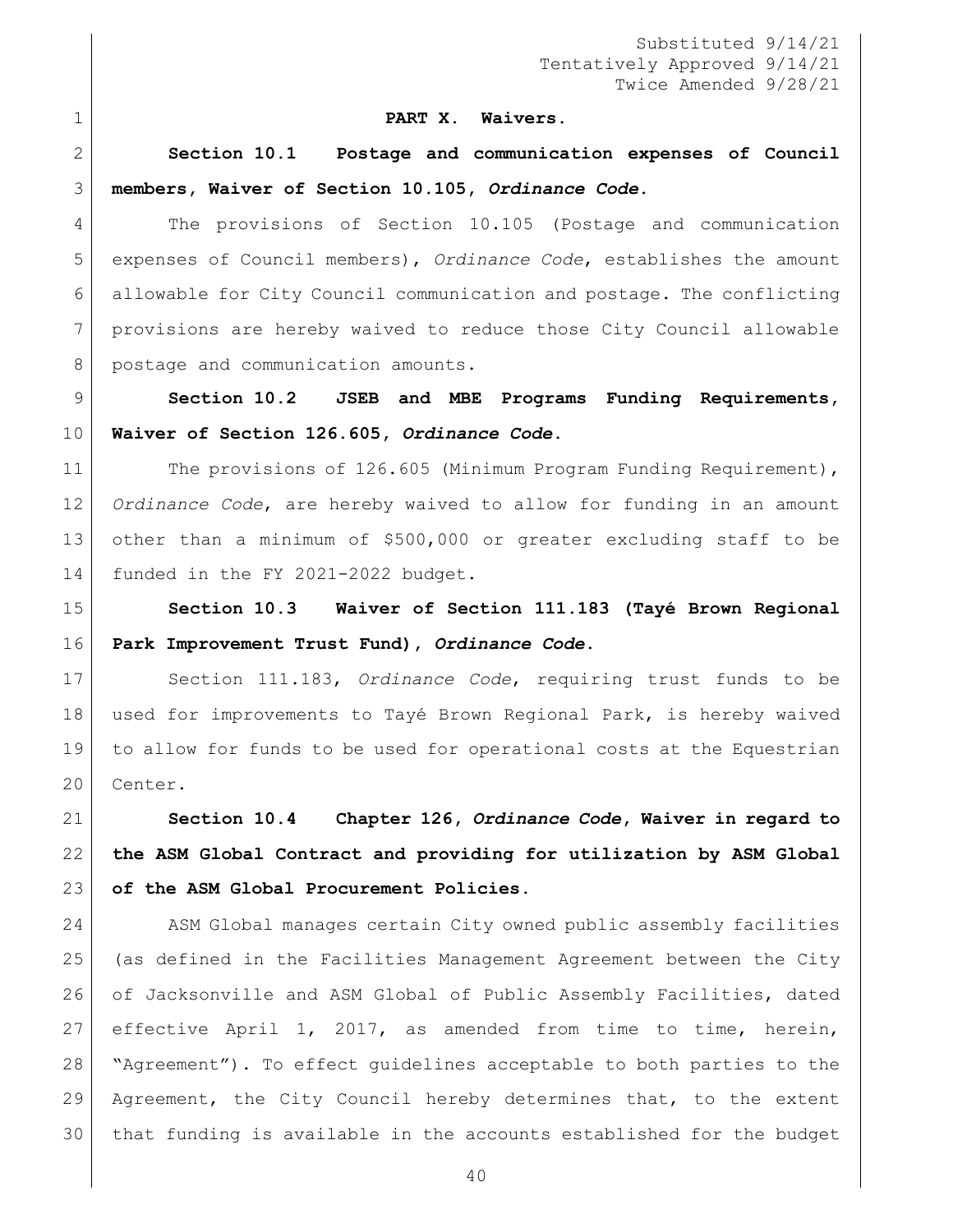related to the Agreement and ASM Global has received the necessary approvals for expenditures from said accounts from the City's Authorized Representative under the Agreement, said City Authorized Representative is authorized to approve ASM Global's continued utilization of ASM Global's competitive procurement policies for the purchase of capital expenditures in the amount of \$250,000 or less and non-capital extraordinary repair and maintenance projects in the amount of \$500,000 or less. Upon said approval by the City's Authorized Representative, the funds required shall carry-forward and 10 shall not lapse, with appropriate notice from the City's Authorized Representative to the City's Accounting Division. For purchases made by ASM Global above these \$250,000/\$500,000 thresholds, the City's Authorized Representative shall require ASM Global's utilization of the City Procurement Division's policies (as same are reflected in *Ordinance Code* Chapter 126). The provisions of this Section shall in no way modify the Agreement's requirement that all purchases by ASM Global are fully accountable to the City pursuant to the Agreement. Excluding Section 126.316 (Contracts to Manage and or Promote Sports and Entertainment Facilities), *Ordinance Code*, the City hereby waives any conflicting provision of Part 2 and Part 3, Chapter 126 (Procurement Code), *Ordinance Code*, relating to ASM Global's procurement of materials, equipment and services for the operation and maintenance of the City's Public Assembly Facilities pursuant to 24 the Agreement.

## **Section 10.5 Waiver of Ordinance 2000-1079-E, as amended by Ordinance 2001-795-E.**

 Pursuant to the provisions made in Ordinance 2000-1079-E, as amended by Ordinance 2001-795-E, and related exhibits, funds received for certain loan repayments of VCP-Lynch, Ltd. shall be deposited within the Downtown Economic Development Fund to be utilized for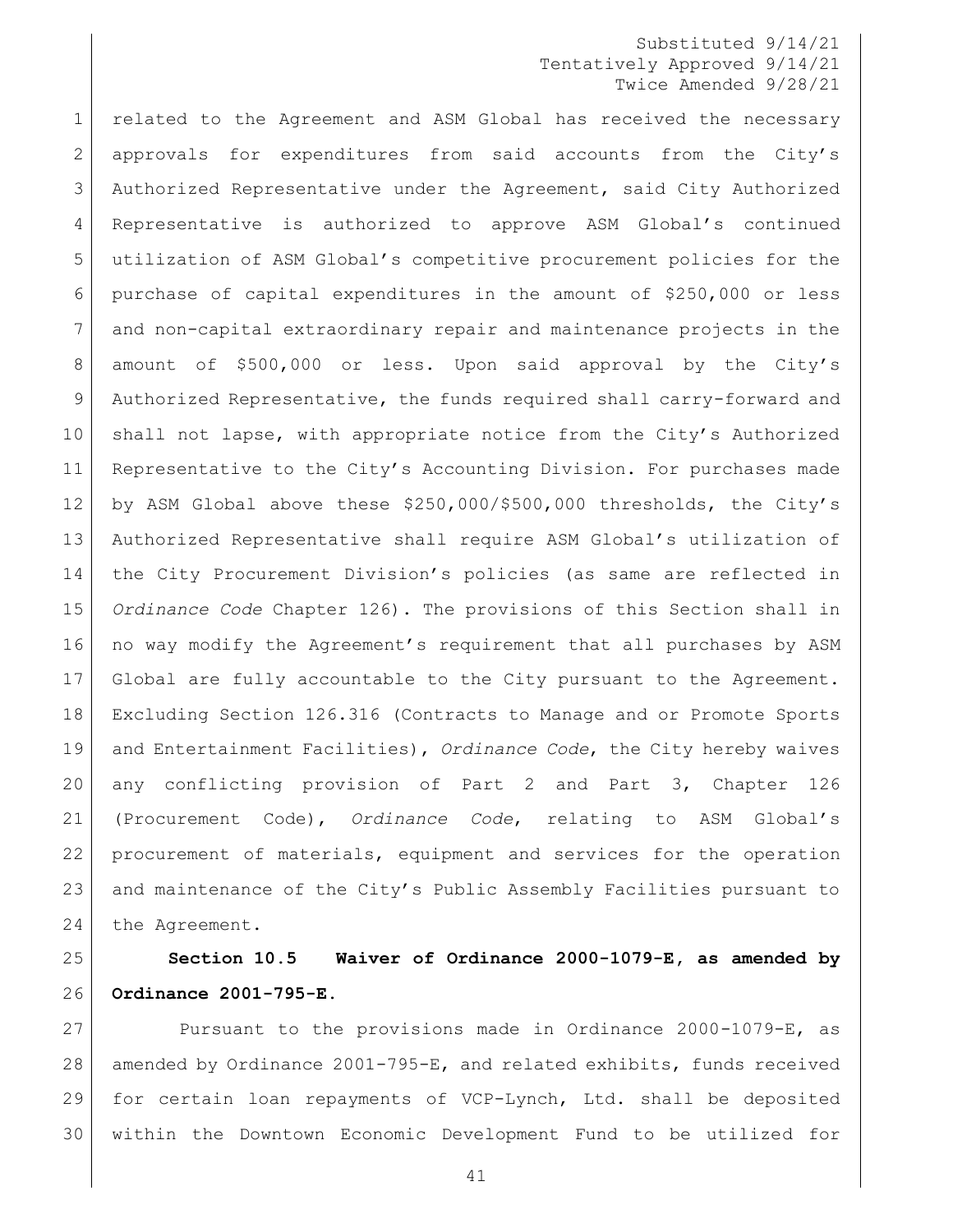future downtown projects. Those provisions are waived herein to the extent that loan repayments for the 2021-2022 fiscal year shall be deposited into the Northeast Tax Increment District – USD1C, Fund 10801.

 **Section 10.6 Waiver of Section 715.208 (Annual Adoption Procedures),** *Ordinance Code***.**

 Section 715.208 (Annual Adoption Procedures), *Ordinance Code*, requiring a Preliminary Rate Ordinance for the non-ad valorem assessment for Stormwater Management Service confirmed in Section 9.5 and for the non-ad valorem assessment for Solid Waste Services confirmed in Section 9.7 is hereby waived due to no increase in the originally established rates.

 **Section 10.7 Waiver of Schedule B-3, General Fund Revenue and Expenditure Projections required by Section 106.201***, Ordinance Code***.** 

 The provisions of Section 106.201, *Ordinance Code*, requiring a projection of forecasted General Fund revenues and expenditures for the four years immediately following the succeeding year's budget proposal (**Schedule B-3**) is hereby waived. This waiver is only approved for the submission of the Fiscal Year 2021/22 Budget and this schedule will be included again with the Budget Ordinance for FY 2022/23.

#### **Part XI. Miscellaneous Provisions**

#### **Section 11.1 Public Works Charge Back Limitations.**

23 | No charge back shall be charged to any City Council appropriations from bonded discretionary District Council funds. In order to properly allocate all costs related to all other capital projects, all requests for project management and/or design services anticipated to exceed \$5,000 per project shall be accompanied by an identified funding source and project number.

29 Prior to implementation of the \$5,000 Charge Back limitation, 30 | the Department shall establish a rate structure, per person hourly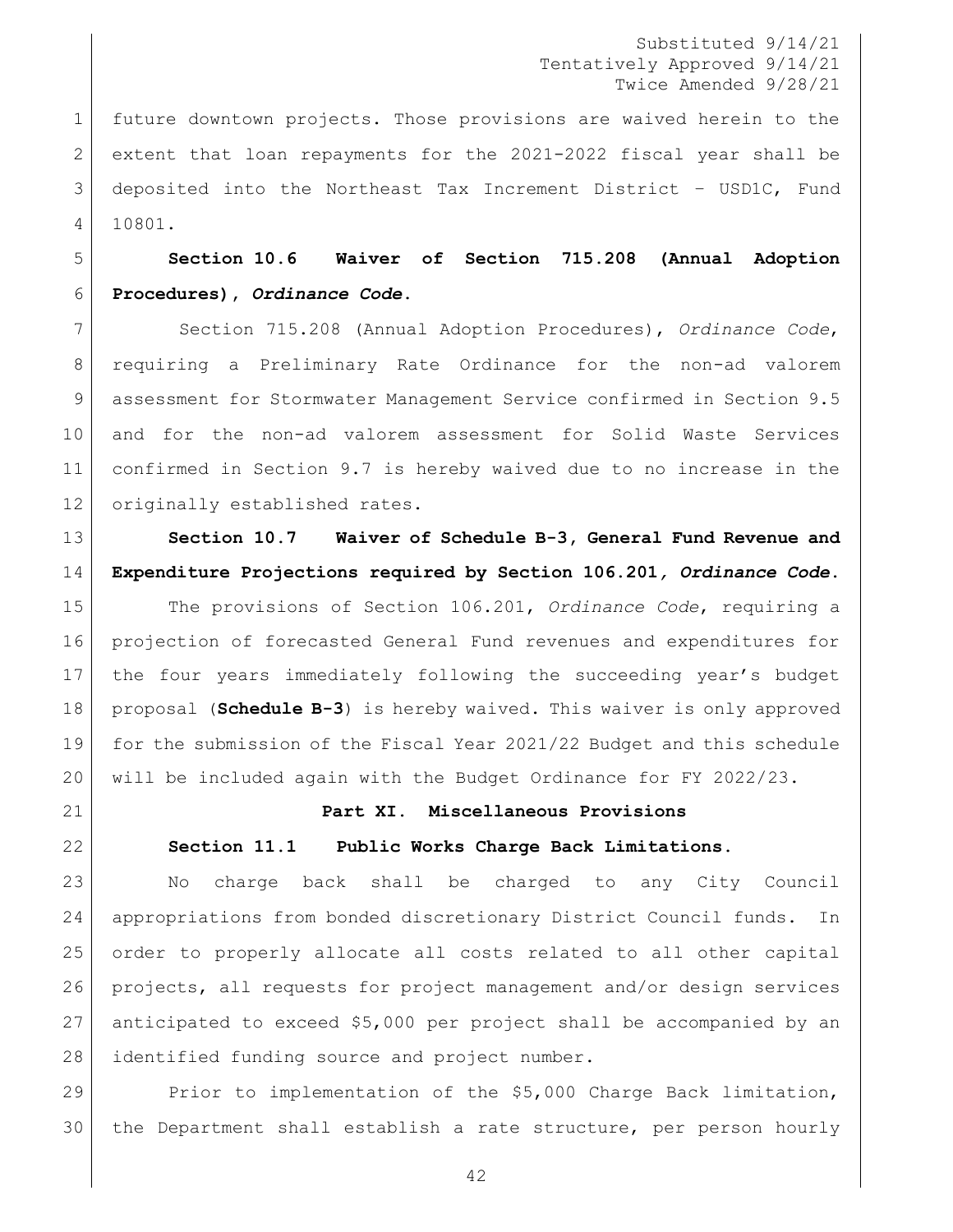rate and tracking mechanism including detailed hourly time sheets broken down by project. Furthermore, the department shall forecast 3 | the cost of the average project for a conceptual design, including 4 drawing and cost estimates.

 **Section 11.2 Food and Beverage appropriation pursuant to Section 106.203(b),** *Ordinance Code***.** 

 The Food and Beverage appropriation is attached hereto as **Attachment A**. The Municipal Purpose for each index appropriation is 9 on file with the Council Secretary.

 **Section 11.3 Limits on Payments to Jacksonville Area Legal Aid.**

12 Pursuant to various ordinances of the City, Jacksonville Area Legal Aid receives funding from the Court system for assorted 14 statutorily and judicially imposed fees and costs. Funds are collected by the courts and deposited with the City. All payments made from these funds to Jacksonville Area Legal Aid shall be made monthly, in arrears, after the payments have been received by the City of Jacksonville and deposited into the Trust Funds. In addition to the foregoing, all contracts between the City and Jacksonville Area Legal Aid shall reflect payments in accordance with this section. The City shall not be liable for, nor shall it pay to Jacksonville Area Legal Aid, any more money than is received by the City pursuant to the 23 | applicable statutes and ordinances.

 **Section 11.4 Proviso regarding expenditures of Stormwater fee for time, equipment, material and personnel.**

 The fee collected for stormwater expenses is collected in a Stormwater account, fund 44101. The expenditures from that account 28 shall be tracked allocating those funds to time, equipment, materials, and personnel. The Department of Public Works has committed to tracking expenses and those tracked expenses are reflected in the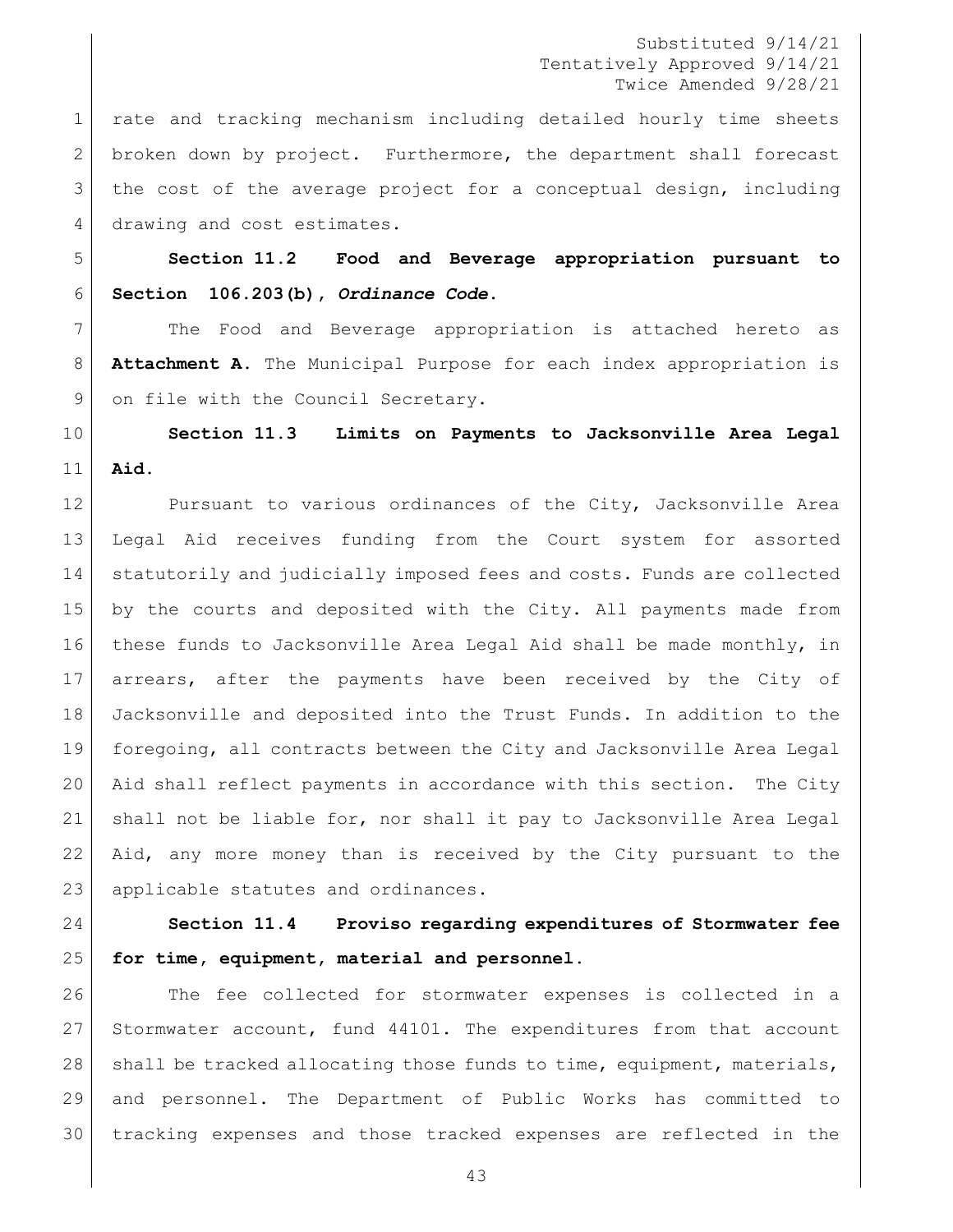quarterly summary reports prepared within the Finance Department and 2 Submitted to the Council Auditor's Office and City Council. Such detail shall be in accordance with instructions provided by the Council Auditor's Office. The quarterly reporting of time and activity will provide the ability to substantiate the appropriate use of the City Stormwater User Fee in all years going forward as of October 1, 2012 with the first report made available thirty days after the end 8 of each quarter, and sixty days after fiscal year end.

 **Section 11.5 Proviso regarding Shands Jacksonville indigent care appropriation.** 

11 The City of Jacksonville and Shands Jacksonville agree that payment by the City of Jacksonville in the 2021-2022 fiscal year indigent care appropriation shall be in the amount not to exceed \$30,275,594.

### **Section 11.6 CRA Resolutions.**

 All Community Redevelopment Area Board Resolutions approved by the Board and signed by the Board Chair, shall be forwarded with all accompanying attachments, to the Chief Administrative Officer of the 18 | City of Jacksonville for transmittal.

 **Section 11.7 2021-2022 fiscal year Recapture review for contribution to funds with negative cash balances.** 

 Section 106.106 (i), *Ordinance Code*, requires the recapture of funds with the intent of increasing the Operating Reserves and thereafter the Emergency Reserves. Section 106.106(k), *Ordinance Code*, requires that the Director of Finance and Administration shall provide to the Council Auditor the recapture journal entry. For the Fiscal Year 2021-2022, the Director of Finance and Administration shall include within this communication to the Council Auditor all funds that have negative balances. The Council Auditor will, in conjunction with the Director of Finance and Administration, provide a list to the Finance Committee on recommendations of which funds to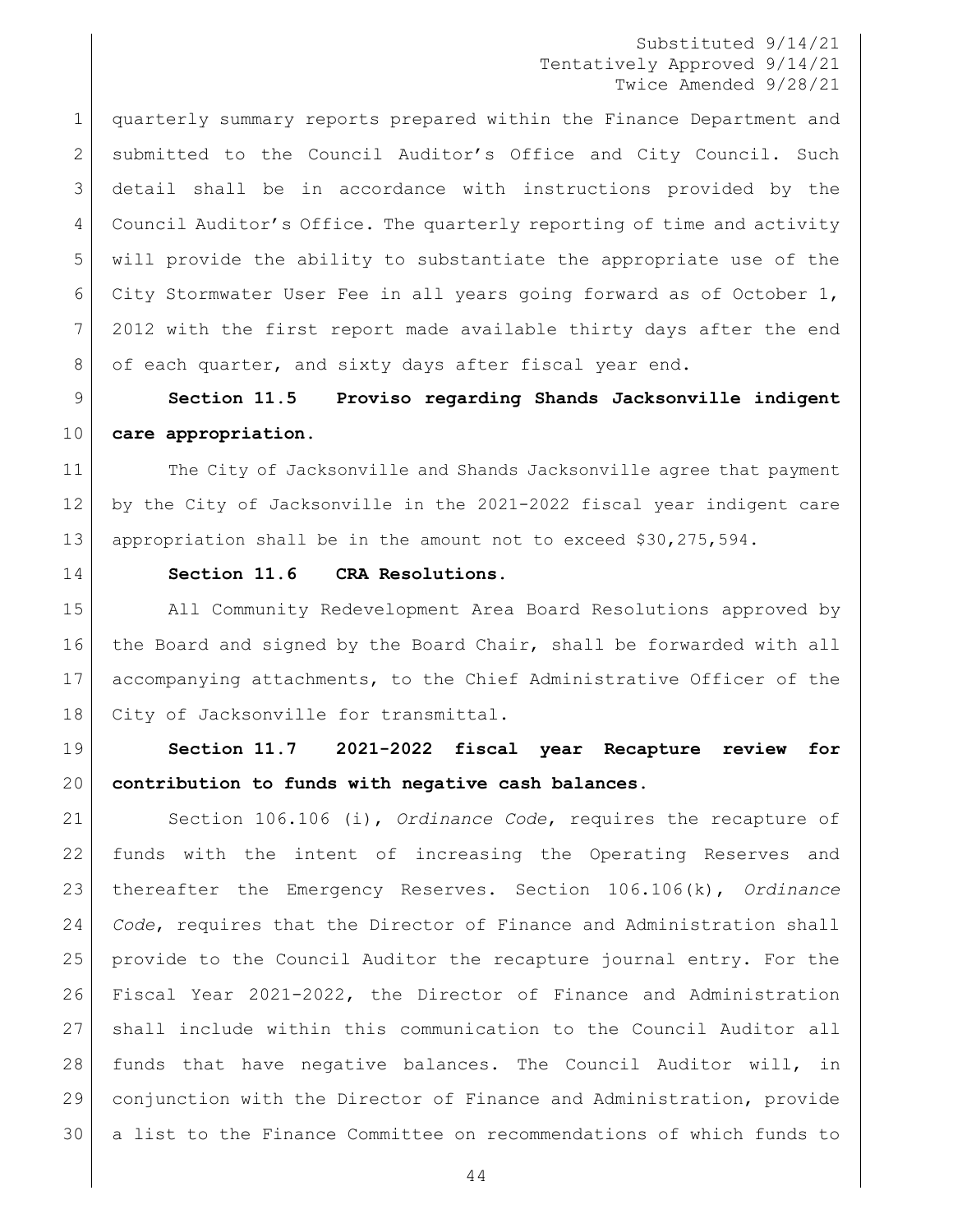1 address before recapturing the balances to the Operating Reserves and 2 | Emergency Reserves.

#### **Section 11.8 Emergency Funds from Public Buildings.**

 In the 2021-2022 budget, \$250,000 has been appropriated to Public Buildings for emergency funds. Prior to expenditures, Public Buildings shall justify the nature of the emergency and obtain authorization from the Chief Financial Officer, or if unavailable, 8 | the Chief Administrative Officer.

#### **Section 11.9 City Council Postage.**

 Each District Council Member shall be allotted \$1,000 per District Council Member. The remaining \$36,000 for postage shall be distributed at the discretion of the Council President to all Council Members.

# **Section 11.10 Agreements between the City of Jacksonville Office of General Counsel and Conflict Counsel for Jacksonville Sheriff's Office.**

17 There is hereby approved, and the General Counsel, or his designee, and Corporation Secretary are hereby authorized to execute and deliver, those certain agreements between the City of Jacksonville and special counsel identified by the General Counsel pursuant to Section 108.505, *Ordinance Code*, for selection and retention of conflict counsel in representing Jacksonville Sheriff's Office police officers, reserve officers, and corrections officers in civil cases in which the Office of General Counsel has determined the existence of a conflict or potential conflict of interest between the City and an officer's legal position in the litigation. This authorization and approval is granted for agreements in aggregate not to exceed an amount of \$90,000 for the 2021-2022 fiscal year.

 **Section 11.11 Florida Theatre Performing Arts Center, Inc. (\$1,000,000) authorizing an amendment to Contract No. 10466-01.**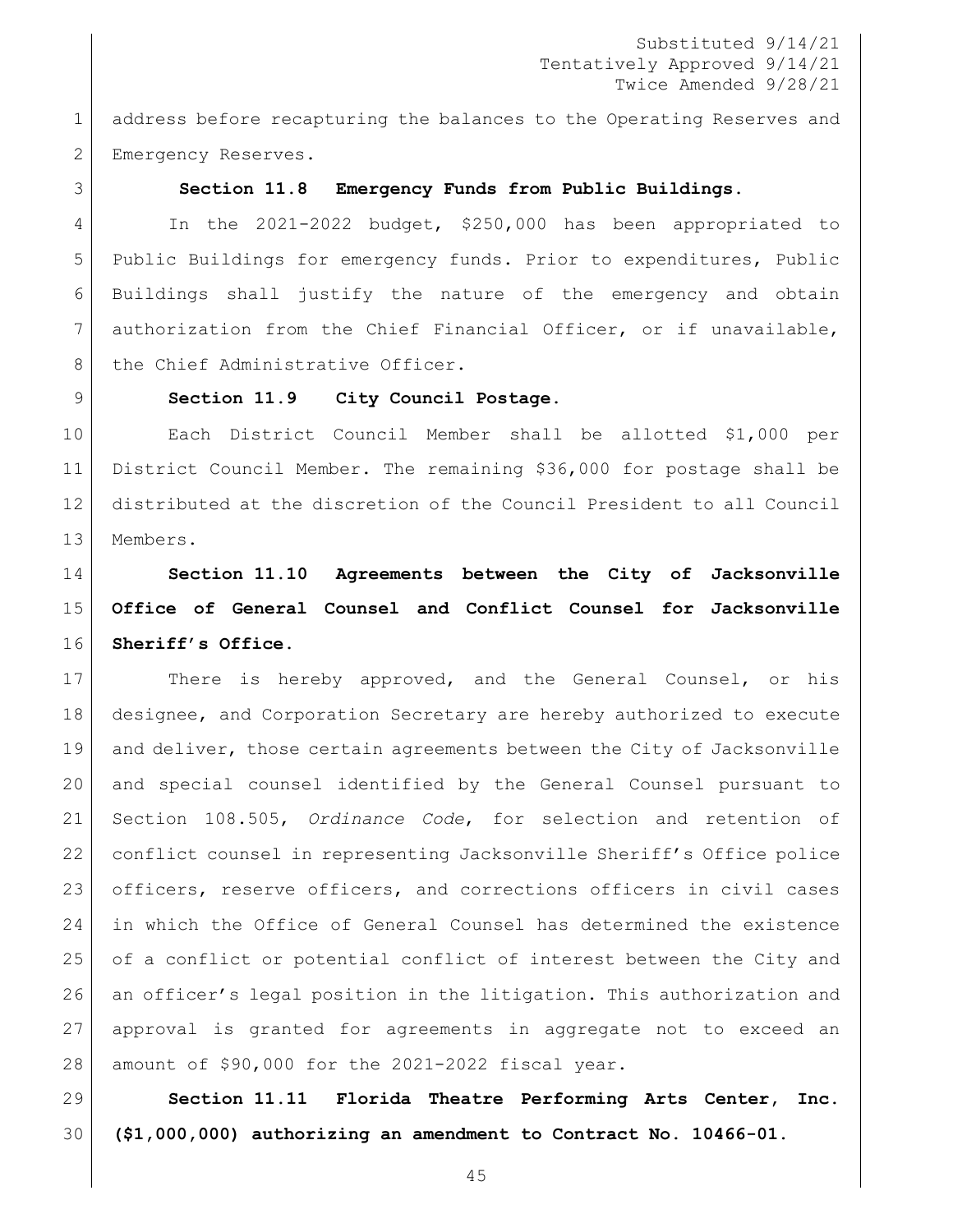1 The Mayor, or his designee, and the Corporation Secretary are hereby authorized to execute an amendment to Florida Theatre Performing Arts Center, Inc. Contract No. 10466-01, to allow the City's funding to be used to pay any vendors approved by the City that are necessary to complete the Improvements (as defined in the contract), including, but not limited to, design professionals, construction companies, equipment and material suppliers, and project 8 managers.

 **Section 11.12. Attaching the ARP Act Funding Table for Informational Purposes only.** The funding being provided from the American Rescue Plan (ARP) Act is attached hereto as **Exhibit 19.** The funding table is being provided with the budget bill for informational purposes only. The funds listed in the ARP Act Table are being appropriated through Ordinances 2021-463 and 2021-516.

#### **Section 11.13 Veterans Memorial Arena Trust Fund Recipients.**

 As required by Section 111.255, *Ordinance Code*, the Veterans Council of Duval County (VCDC) is required to provide to the Office of the Mayor for inclusion in the following fiscal year's budget ordinance its list of veterans' programs and dollar amounts approved for funding by the VCDC. The VCDC Grant Recipients listing is attached hereto as **Attachment B**.

#### **Part XII. Direct Contracts**

 **Section 12.1 Gateway Community Services (GCS) and up to Seven Emergency Departments (\$1,128,348) authorizing Direct Contracting and invoking the exception to 126.107,** *Ordinance Code,* **designating the Jacksonville Fire and Rescue Department to oversee the Project.** 

 **1. Approval and authorization to execute.** The Mayor, or his designee, and the Corporation Secretary are hereby authorized to negotiate and execute a services contract with GCS, in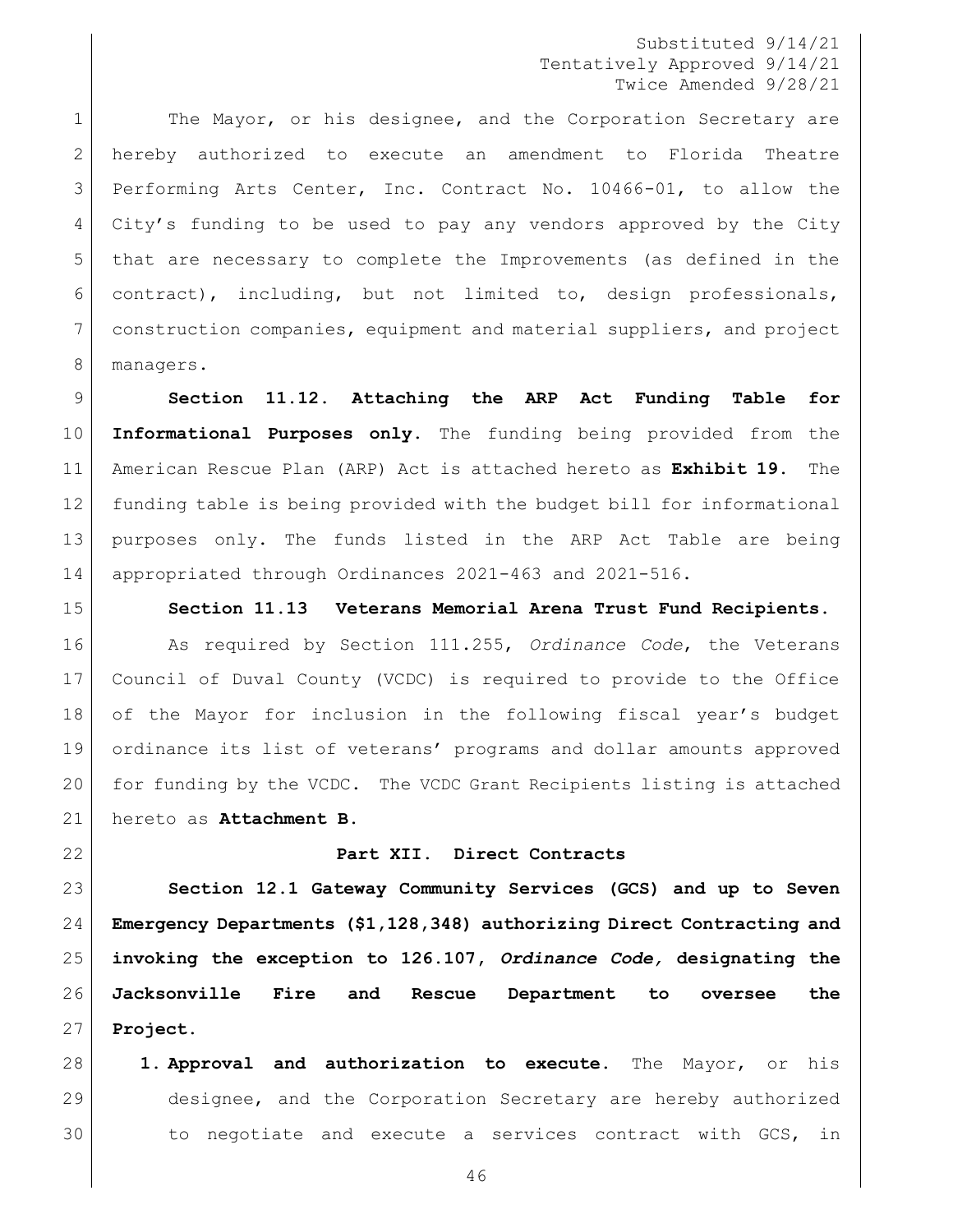1 accordance with Chapter 118, Parts 1-5, *Ordinance Code*, from 2 October 1, 2021 through September 30, 2022 and to appropriate 3  $\vert$  \$1,128,348 to be used for Project Save Lives for combatting the 4 opioid crisis, subject to the terms, scope and conditions more 5 fully described in **Exhibit 1** attached hereto. Additionally, the 6 Mayor, or his designee, and the Corporation Secretary are hereby 7 authorized to execute additional technical amendments to the 8 contract, provided no modification to the contract may increase 9 1 1 the financial obligations or the liability of the City and any 10 such modification shall be technical only and shall be subject 11 to appropriate legal review and approval of the General Counsel, 12 or his or her designee, and all other appropriate action required 13 by law.

- 14 **2. Invoking the exception to Sec. 126.107(g),** *Ordinance Code***.** The 15 City is hereby authorized to enter into a service contract with 16 GCS from October 1, 2021 through September 30, 2022 to provide 17 funding to GCS in conjunction with Project Save Lives to combat 18 opioid addiction and for treatment and related services. 19 Pursuant to Section 126.107(g), *Ordinance Code*, such procurement 20 is exempted from competitive solicitation. With the exception 21 of the foregoing, all other provisions of Chapter 126, *Ordinance*  22 *Code*, shall remain in full force and effect.
- 23 **3. Approval and authorization to execute agreements with up to**  24 **Seven Emergency Departments.** As part of the Project Save Lives 25 opioid program, the City may need to negotiate and execute 26 agreements, including amendments, with up to seven (7) Emergency 27 Departments to effectuate the respective duties and obligations 28 of the parties under the program. The Mayor, or his designee, 29 and the Corporation Secretary, are hereby authorized to execute 30 amendments as necessary to existing agreements with St.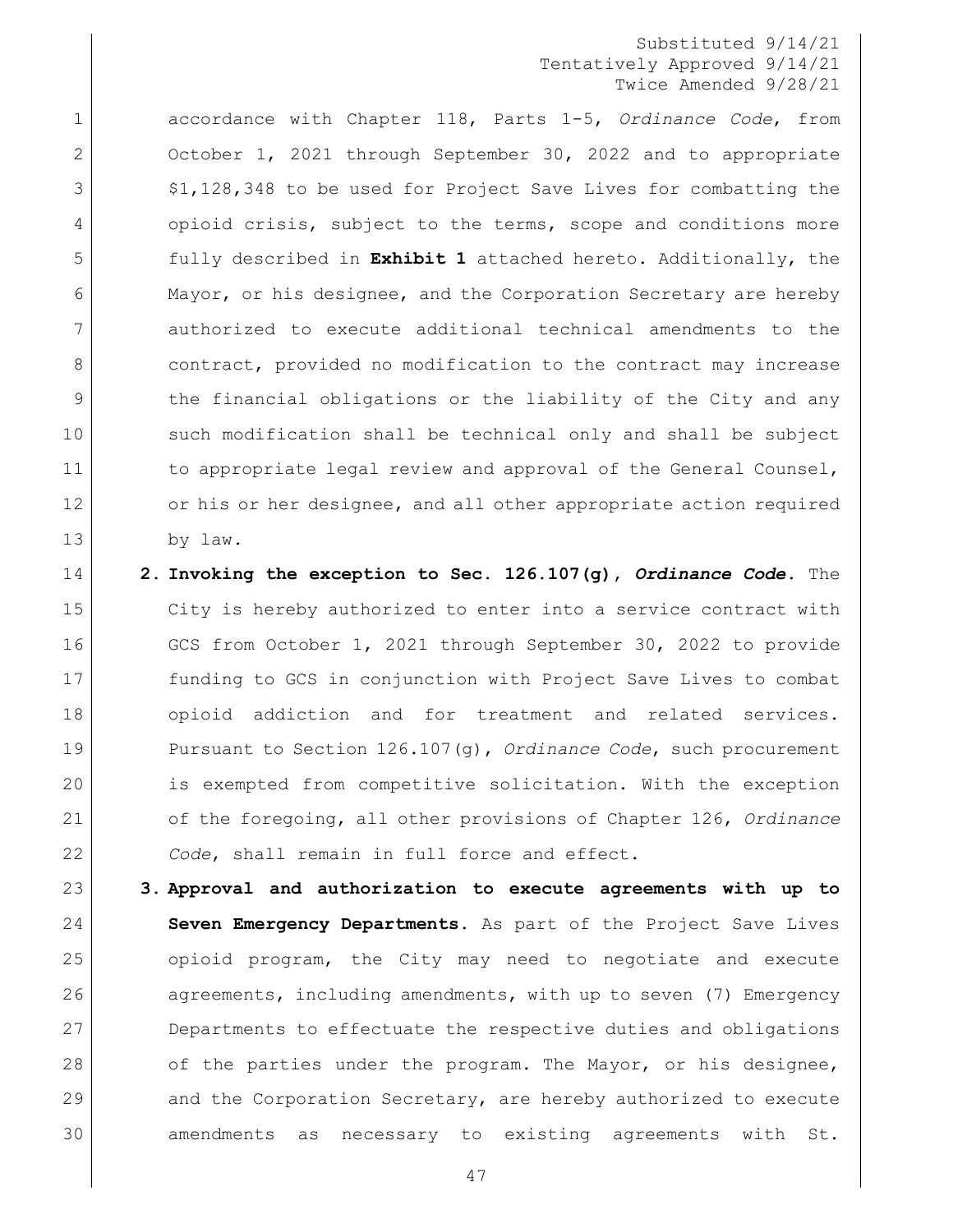Vincent's Health Systems, Inc. ("Ascension Health System") (Riverside and Southside), Memorial Healthcare Group, Inc., 3 Orange Park Medical Center, Inc. (Park West), Southern Baptist Hospital of Florida, Inc. (Baptist North), Shands Jacksonville Medical Center, Inc., and new agreements or memoranda of understanding with additional Emergency Departments, and all 7 other contracts and documents as may, in the opinion of the 8 City's Office of General Counsel and Risk Management Division be deemed appropriate to accomplish the intent of the Project Save Lives opioid program, as more fully described in **Exhibit 1** attached hereto.

- **4. Invoking the exception to Sec. 126.107,** *Ordinance Code***, to Allow Up to Seven Emergency Departments to Participate in Program.** The City is authorized to allow up to seven (7) Emergency Departments located in Duval County to participate in 16 the Project Save Lives program. The City shall select the seven Emergency Departments pursuant to an exemption found in Section 126.107, *Ordinance Code*, or as otherwise consistent with Chapter 126 (Procurement Code), *Ordinance Code*.
- **5. Oversight.** The Jacksonville Fire and Rescue Department shall oversee the administration of the agreements described herein. Review and distribution of funding shall be overseen and managed 23 by the Chief Financial Officer of the City of Jacksonville.

 **Section 12.2 Prisoners of Christ, Inc. (POC) (\$400,000) authorizing Direct Contracting and invoking the exception to 126.107(g),** *Ordinance Code,* **designating the Office of Grants and Contract Compliance to oversee the Project.** 

 **1. Approval and authorization to execute.** The Mayor, or his designee, and the Corporation Secretary are hereby authorized 30 to negotiate and execute a grant agreement, including amendments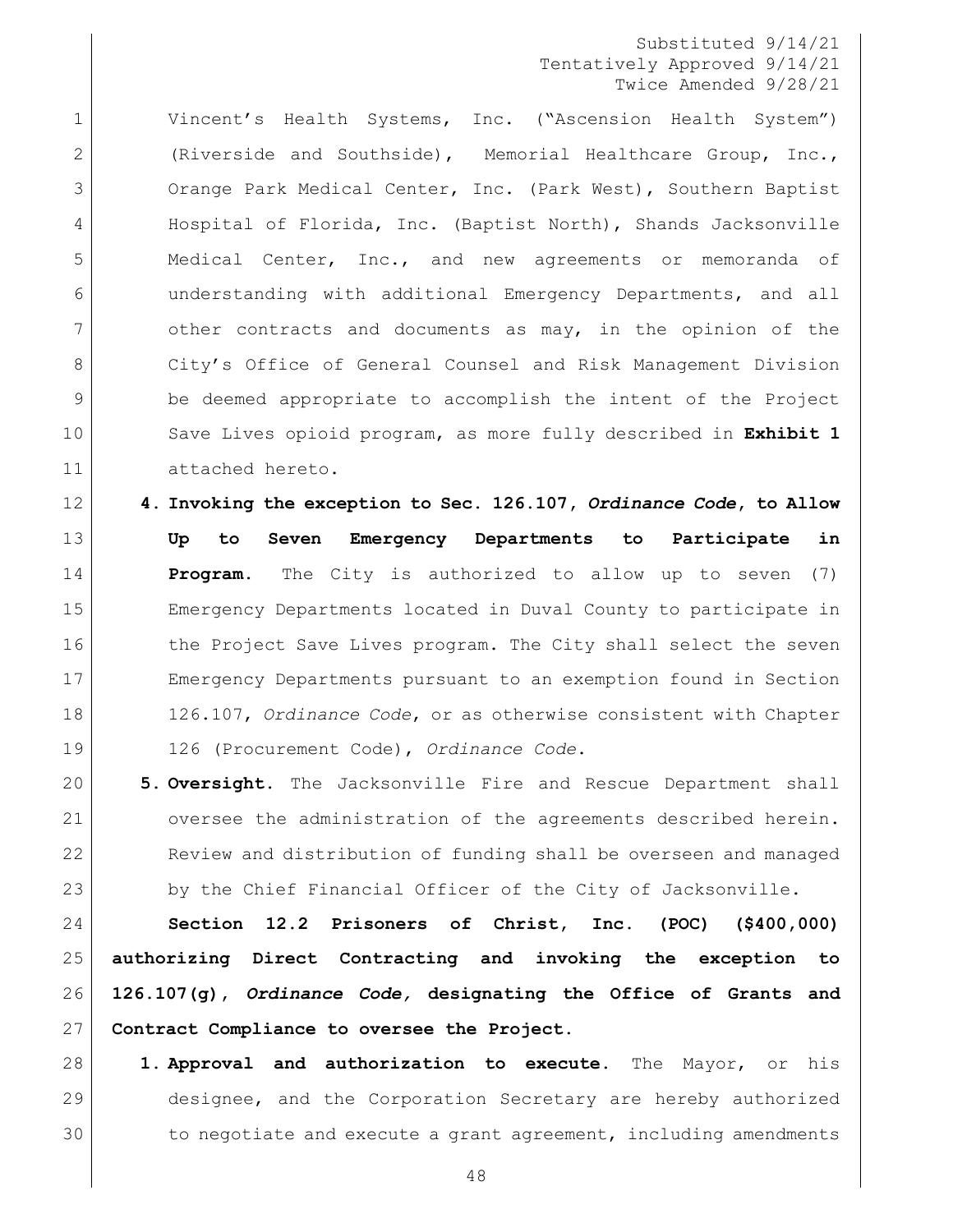1 thereto, in accordance with Chapter 118, Parts 1, 2, 4 and 5, *Ordinance Code*, with Prisoners of Christ, Inc. in a not to exceed amount of \$400,000 for the 2021-2022 fiscal year to be disbursed on the basis of charges for services resulting in employment of ex-offenders as well as daily housing costs for POC clients in 6 the program, subject to the terms, scope and conditions more fully described in **Exhibit 2** attached hereto.

- **2. Invoking the exception to Sec. 126.107(g),** *Ordinance Code***.** The City is hereby authorized to enter into a grant agreement with 10 POC to provide funding to POC to be used for community outreach services resulting in employment of ex-offenders as well as 12 daily housing costs for POC clients in the program. Pursuant to Section 126.107(g), *Ordinance Code*, such procurement is exempted from competitive solicitation. With the exception of the foregoing, all other provisions of Chapter 126, *Ordinance Code*, 16 Shall remain in full force and effect.
- **3. Oversight.** The Office of Grants and Contract Compliance of the Department of Finance and Administration shall oversee the project described herein.

 **Section 12.3 New Hope Education and Addiction Services, Inc. d/b/a Florida Recovery School (FRS) (\$100,000) authorizing Direct Contracting and invoking the exception to 126.107(g),** *Ordinance Code,*  **designating the Office of Grants and Contract Compliance to oversee the Project.** 

 **1. Approval and authorization to execute.** The Mayor, or his designee, 26 and the Corporation Secretary are hereby authorized to negotiate 27 and execute a grant agreement, including amendments thereto, in accordance with Chapter 118, Parts 1-5, *Ordinance Code*, with New Hope Education and Addiction Services, Inc. d/b/a Florida Recovery School in a not to exceed amount of \$100,000 for the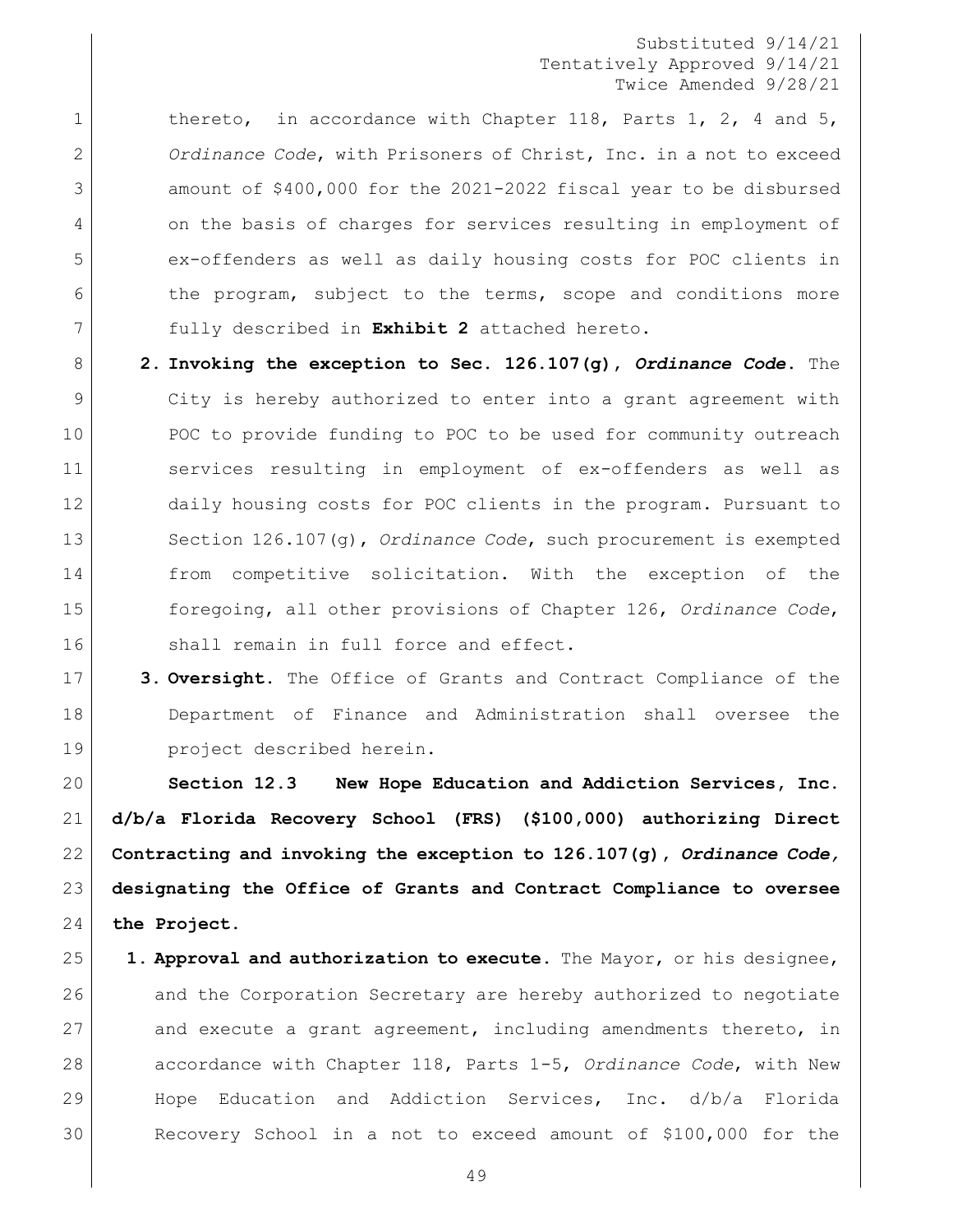2021-2022 fiscal year to be used to provide high school students 2 an academic program while they are in recovery from substance 3 abuse or addiction, subject to the terms, scope and conditions more fully described in **Revised Exhibit 3** attached hereto.

 **2. Invoking the exception to Sec. 126.107(g),** *Ordinance Code***.** The 6 | City is hereby authorized to enter into a grant agreement with 7 | New Hope Education and Addiction Services, Inc. d/b/a Florida 8 Recovery School in conjunction with its academic and substance abuse/addiction programs. Pursuant to Section 126.107(g), *Ordinance Code*, such procurement is exempted from competitive 11 solicitation. With the exception of the foregoing, all other provisions of Chapter 126, *Ordinance Code*, shall remain in full 13 force and effect.

 **3. Oversight.** The Office of Grants and Contract Compliance of the Department of Finance and Administration shall oversee the **project** described herein.

 **Section 12.4 Operation New Hope, Inc. (ONH) (\$600,000) authorizing Direct Contracting and invoking the exception to 126.107(g),** *Ordinance Code,* **designating the Office of Grants and Contract Compliance to oversee the Project.** 

 **1. Approval and authorization to execute.** The Mayor, or his designee, and the Corporation Secretary are hereby authorized to negotiate 23 and execute a grant agreement, including amendments thereto, in accordance with Chapter 118, Parts 1, 2, 4 and 5, *Ordinance Code*, with Operation New Hope, Inc. in a not to exceed amount of \$600,000 for the 2021-2022 fiscal year to be disbursed on a reimbursement basis for client housing costs and for services rendered on a tiered basis to clients who accomplish certain 29 program goals and achievements, subject to the terms, scope and conditions more fully described in **Revised Exhibit 4** attached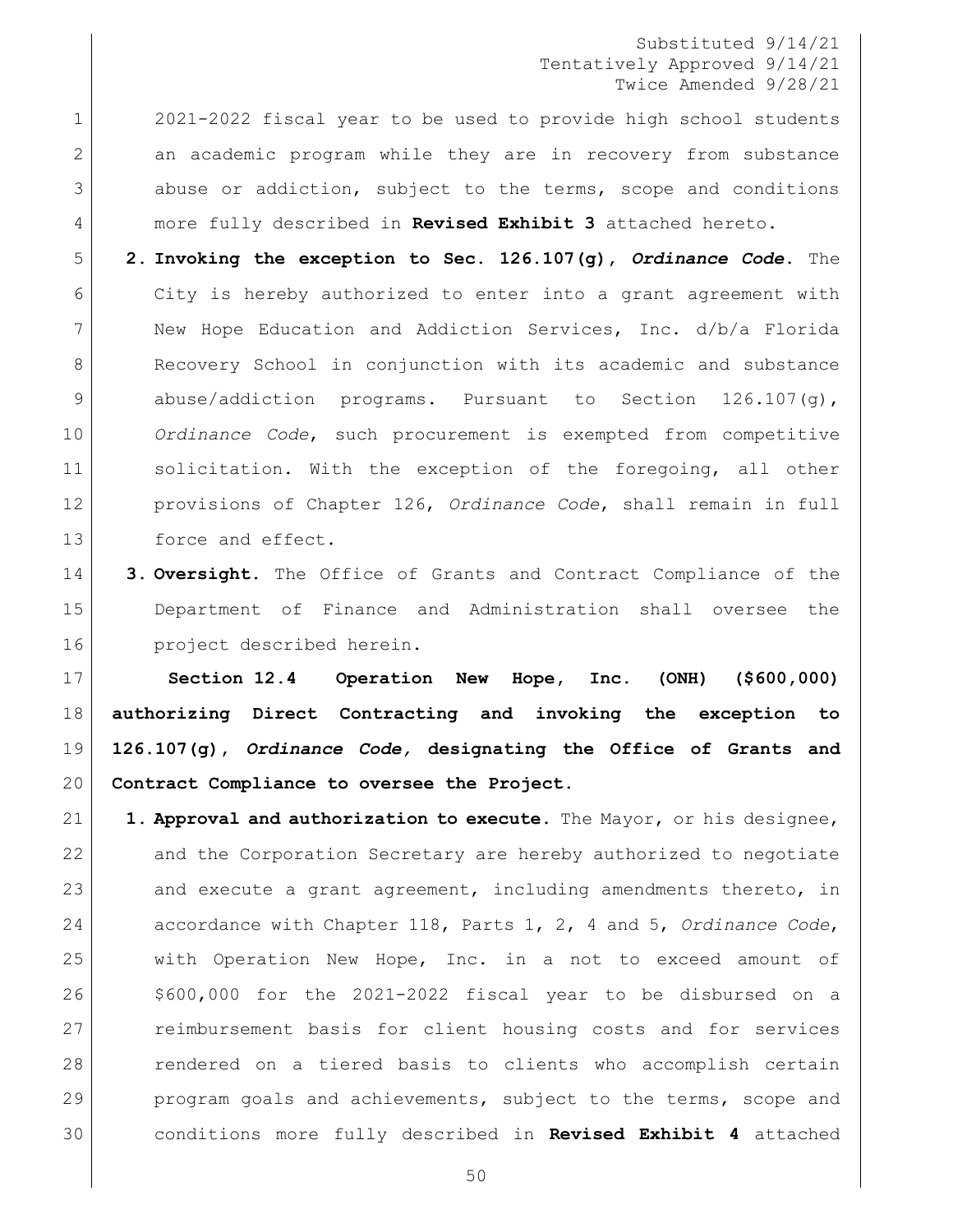hereto.

 **2. Invoking the exception to Sec. 126.107(g),** *Ordinance Code***.** The City is hereby authorized to enter into a grant agreement with ONH to provide funding to ONH in conjunction with its ex-offender re-entry program and related services as more particularly described above. Pursuant to Section 126.107(g), *Ordinance Code*, such procurement is exempted from competitive solicitation. With 8 the exception of the foregoing, all other provisions of Chapter 126, *Ordinance Code*, shall remain in full force and effect.

 **3. Oversight.** The Office of Grants and Contract Compliance of the Department of Finance and Administration shall oversee the project described herein.

 **Section 12.5 Edward Waters University, Inc. for New Town Success Zone (NTSZ) (\$161,300) authorizing Direct Contracting and invoking the exception to 126.107(g),** *Ordinance Code,* **designating the Office of Grants and Contract Compliance to oversee the Project.** 

 **1. Approval and authorization to execute.** The Mayor, or his designee, 19 and the Corporation Secretary are hereby authorized to negotiate and execute a grant agreement, including amendments thereto, in accordance with Chapter 118, Parts 1-5, *Ordinance Code*, with Edward Waters University, Inc. in a not to exceed amount of  $$161,300$  for the 2021-2022 fiscal year to be used for the New 24 Town Success Zone Program, subject to the terms, scope and conditions more fully described in **Revised Exhibit 5** attached hereto.

 **2. Invoking the exception to Sec. 126.107(g),** *Ordinance Code***.** The City is hereby authorized to enter into a grant agreement with Edward Waters University, Inc. to provide funding to NTSZ in conjunction with their children and families programs and related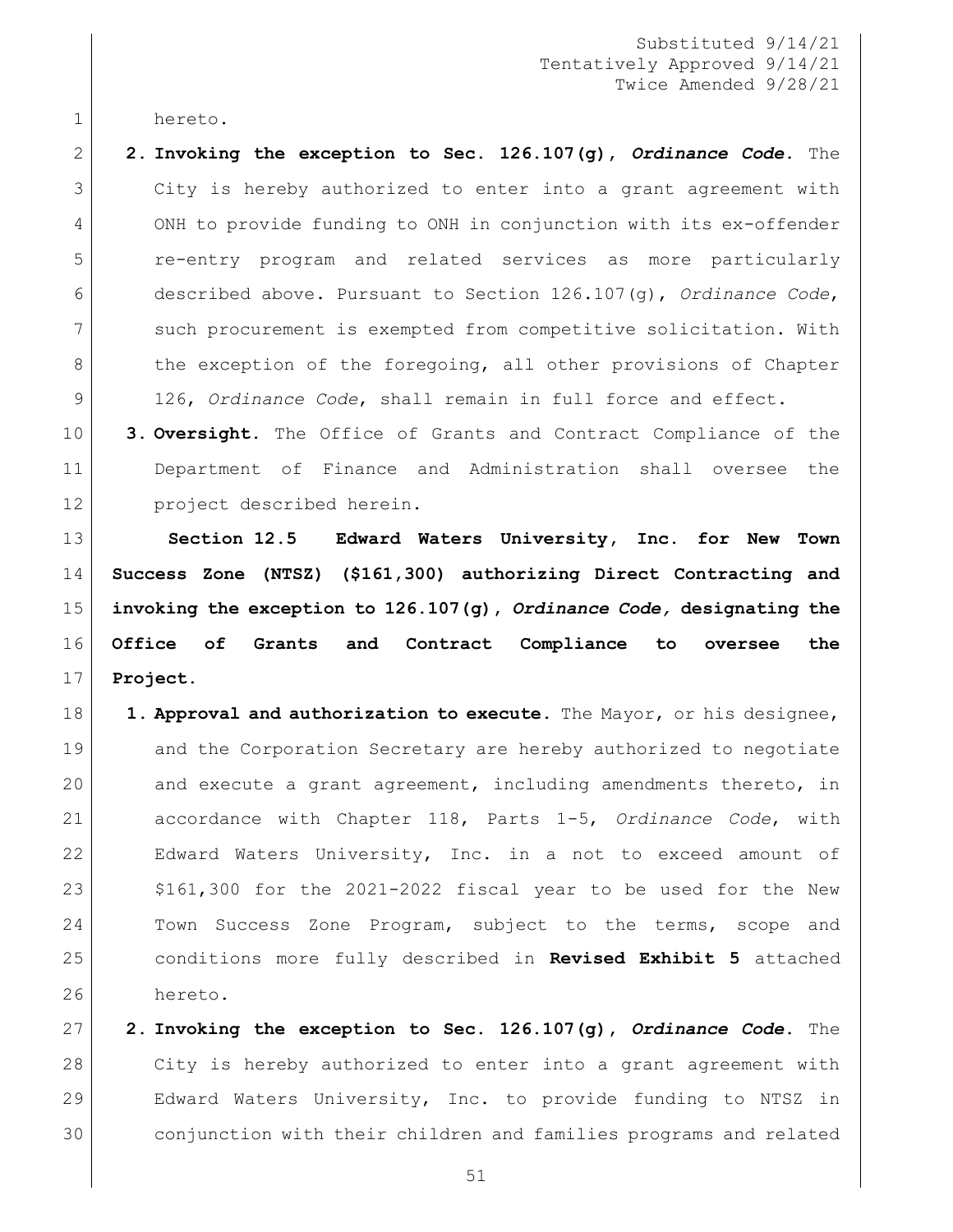services. Pursuant to Section 126.107(g), *Ordinance Code*, such procurement is exempted from competitive solicitation. With the exception of the foregoing, all other provisions of Chapter 126, *Ordinance Code*, shall remain in full force and effect.

 **3. Oversight.** The Office of Grants and Contract Compliance of the Department of Finance and Administration shall oversee the 7 project described herein.

 **Section 12.6 Groundwork Jacksonville, Inc. (GWJ) (\$50,000) authorizing Direct Contracting and invoking the exception to 126.107(g),** *Ordinance Code* **designating the Public Works Department to oversee the Project.** 

 **1. Approval and authorization to execute.** The Mayor, or his designee, 13 and the Corporation Secretary are hereby authorized to negotiate 14 and execute a funding agreement, including amendments thereto, in accordance with Chapter 118, Parts 1-5, *Ordinance Code*, with 16 Groundwork Jacksonville, Inc. to appropriate \$50,000 for the 2021-2022 fiscal year to be used to pay for a portion of the CEO's 18 Salary, for support in applying for grants, coordination and 19 oversight of the McCoy's Creek and Hogan's Creek Improvements to 20 build and connect Jacksonville's Emerald Necklace, subject to the terms, scope and conditions more fully described in **Exhibit 6** 22 attached hereto.

 **2. Invoking the exception to Sec. 126.107(g),** *Ordinance Code***.** The City is hereby authorized to enter into a funding agreement with GWJ to provide funding to GWJ to fund a portion of the CEO's 26 salary in conjunction with the McCoy's Creek and Hogan's Creek Improvements to build and connect Jacksonville's Emerald Necklace. Pursuant to Section 126.107(g), *Ordinance Code*, such procurement is exempted from competitive solicitation. With the exception of the foregoing, all other provisions of Chapter 126,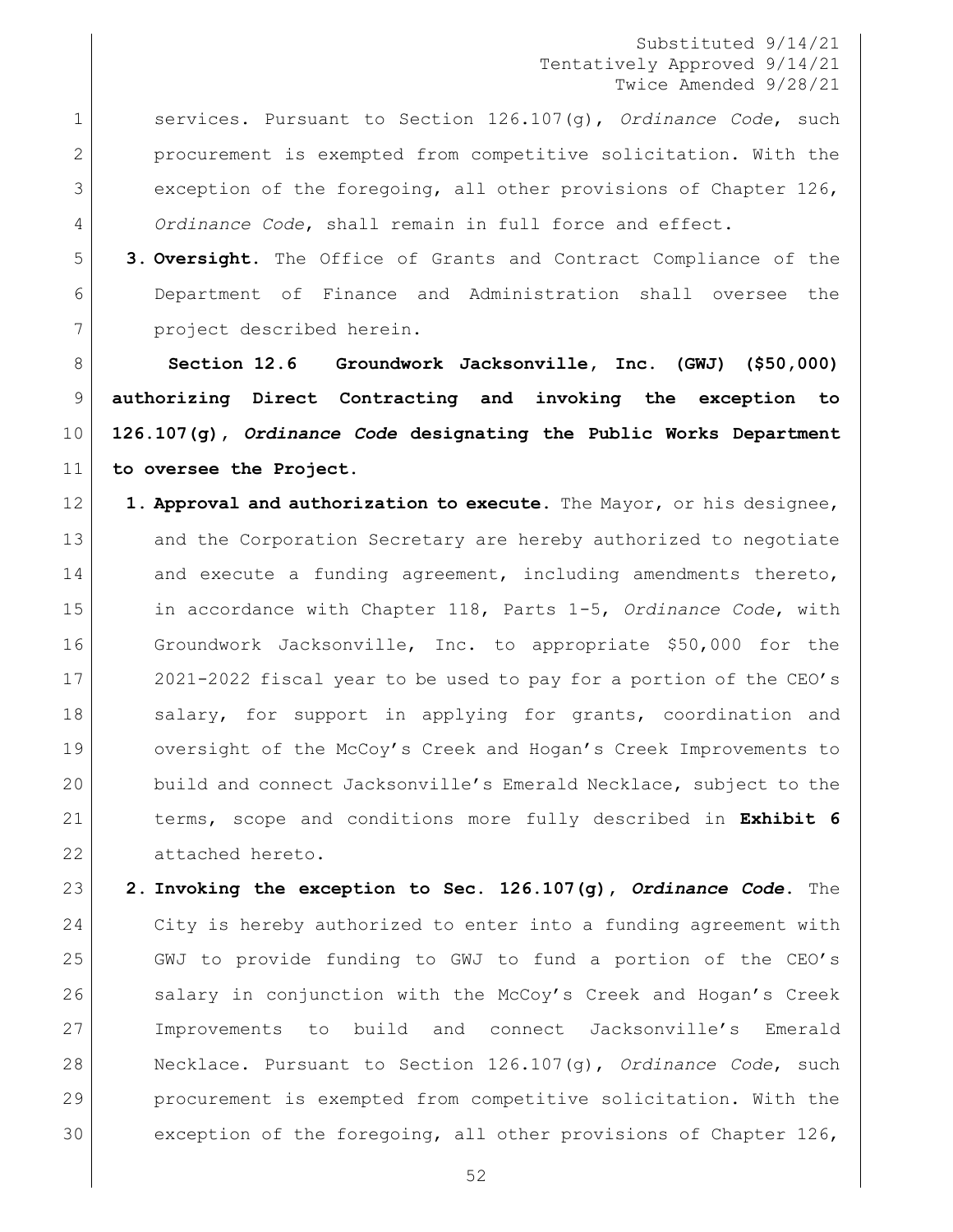*Ordinance Code*, shall remain in full force and effect.

 **3. Oversight.** The Public Works Department shall oversee the project described herein.

 **Section 12.7 United Way of Northeast Florida, Inc. (\$150,000) authorizing Direct Contracting and invoking the exception to 126.107(g),** *Ordinance Code,* **designating the Office of Grants and Contract Compliance to oversee the Project.** 

 **1. Approval and authorization to execute.** The Mayor, or his designee, 9 and the Corporation Secretary are hereby authorized to negotiate 10 and execute a grant agreement, including amendments thereto, in accordance with Chapter 118, Parts 1-5, *Ordinance Code*, with 12 United Way of Northeast Florida, Inc. in a not to exceed amount of \$150,000 for the 2021-2022 fiscal year to be used for the United Way 2-1-1 program to provide a three-digit telephone number that enables people in need of services to connect with appropriate community and human resources services, subject to the terms, scope and conditions more fully described in **Revised Exhibit 7** attached hereto. Receipt of this grant shall be to the exclusion of any other city grants for the funded program for FY 2021-2022, not including funding received from the Florida's 21 First Coast Relief Fund.

 **2. Invoking the exception to Sec. 126.107(g),** *Ordinance Code***.** The City is hereby authorized to enter into a grant agreement with United Way of Northeast Florida, Inc. (United Way) to provide funding to United Way in conjunction with their community and human resources. Pursuant to Section 126.107(g), *Ordinance Code*, such procurement is exempted from competitive solicitation. With 28 the exception of the foregoing, all other provisions of Chapter 126, *Ordinance Code*, shall remain in full force and effect.

**3. Oversight.** The Office of Grants and Contract Compliance of the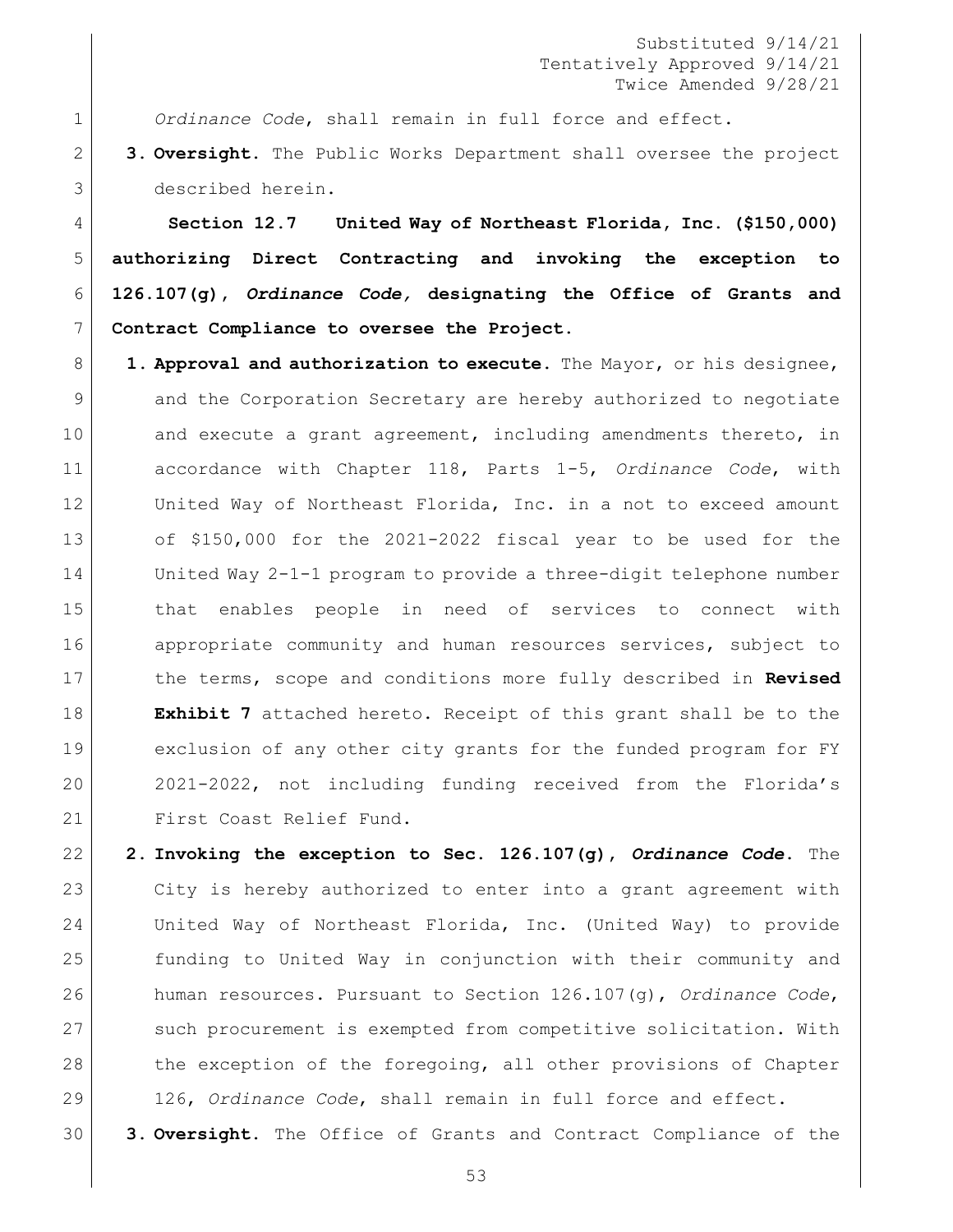1 Department of Finance and Administration shall oversee the 2 project described herein.

 **Section 12.8 Agape Community Health Center, Inc. (\$160,000) authorizing Direct Contracting, and invoking the exception to 126.107(g),** *Ordinance Code,* **designating the Office of Grants and Contract Compliance to oversee the Project.** 

7 **1. Approval and authorization to execute.** The Mayor, or his 8 designee, and the Corporation Secretary are hereby authorized 9 to execute a Letter of Agreement between the City of 10 Jacksonville, on behalf of Agape Community Health Center, Inc. 11 ("ACHC"), and the State of Florida Agency for Health Care 12 Administration, and a grant agreement between the City and ACHC, 13 including amendments thereto, in accordance with Chapter 118, 14 Parts 1-5, *Ordinance Code*, in an not to exceed amount of \$160,000 15 (\$119,869 for an intergovernmental transfer and \$40,131 directly 16 to ACHC for Charity Care) to be used for one time funding during 17 the 2021-2022 fiscal year to provide matching funding for health 18 services for some of the City's neediest individuals and 19 families, diverting them from Emergency Rooms to a primary care 20 | medical home, subject to the terms, scope and conditions more 21 fully described in **Second Revised Exhibit 8** attached hereto.

 **2. Invoking the exception to Sec. 126.107(g),** *Ordinance Code***.** The City is hereby authorized to enter into a grant agreement with 24 Agape Community Health Center, Inc. to provide health services involving examination, diagnosis, treatment, prevention, and medical consultation and administration. Pursuant to Section 126.107(g), *Ordinance Code*, such procurement is exempted from 28 competitive solicitation. With the exception of the foregoing, all other provisions of Chapter 126, *Ordinance Code*, shall 30 remain in full force and effect.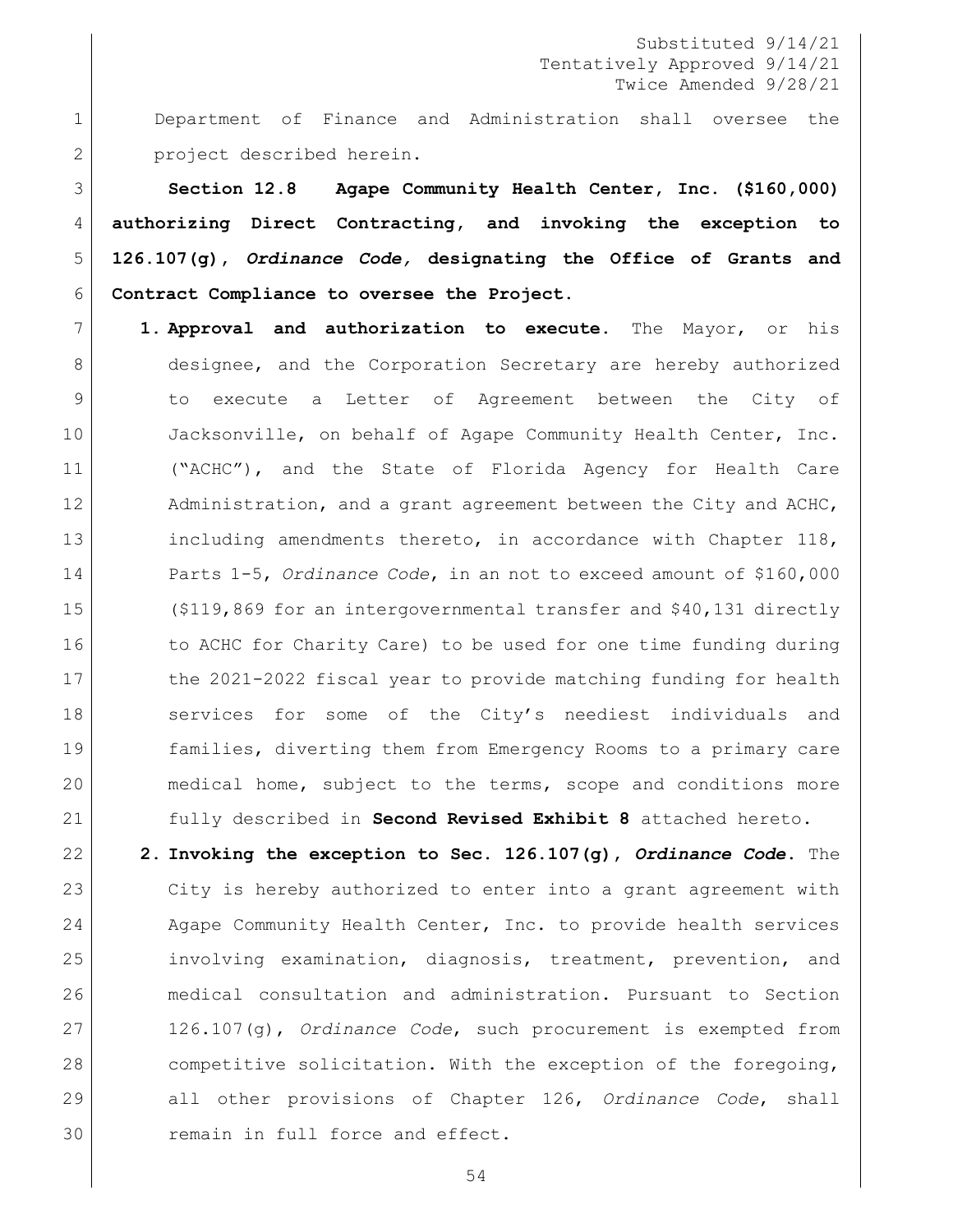**3. Oversight.** The Office of Grants and Contract Compliance of the 2 Department of Finance and Administration shall oversee the project described herein.

 **Section 12.9 I.M. Sulzbacher Center for the Homeless, Inc. (\$270,000) authorizing Direct Contracting and invoking the exception to 126.107(g),** *Ordinance Code,* **designating the Office of Grants and Contract Compliance to oversee the Project and Waiving Conflicting Provisions of Section 118.805 (Eligibility to apply for public service grants),** *Ordinance Code***.** 

- **1. Approval and authorization to execute.** The Mayor, or his designee, and the Corporation Secretary are hereby authorized to negotiate and execute a grant agreement, including 13 amendments thereto, in accordance with Chapter 118, Parts 1-5, *Ordinance Code*, with I.M. Sulzbacher Center for the Homeless, Inc. in a not to exceed amount of \$270,000 for the 2021-2022 fiscal year to be used to partner with Mental Health Resource Center to continue building and providing an Urban Rest Stop 18 Program and to continue providing emergency shelter, rapid rehousing, permanent supportive housing, case management, meals, life skills, employment assistance and referrals, career education, primary health and dental care, mental health care, 22 substance abuse counseling, showers, laundry and mail access to 23 the City's street homeless, subject to terms, scope and conditions more fully described in **Exhibit 9** attached hereto.
- **2. Invoking the exception to Sec. 126.107 (g),** *Ordinance Code***.** The City is hereby authorized to enter into a grant agreement with I.M. Sulzbacher Center for the Homeless, Inc. to provide added 28 personnel and security in the amount of \$129,568 and temporary housing, utilities, supplies, and administrative costs in the amount of \$140,432. Pursuant to Section 126.107(g), *Ordinance*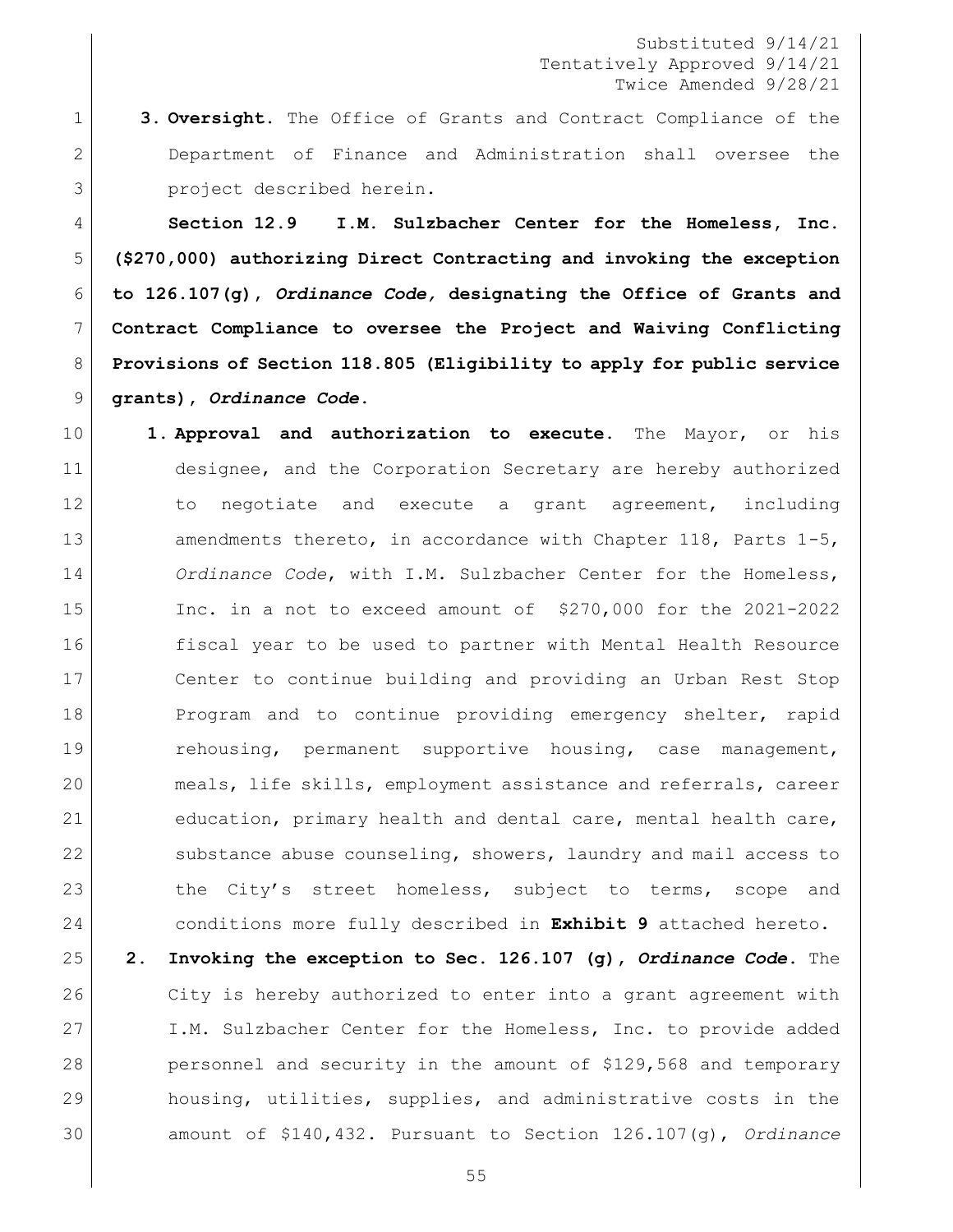*Code*, such procurement is exempted from competitive 2 Solicitation. With the exception of the foregoing, all other provisions of Chapter 126, *Ordinance Code*, shall remain in full 4 force and effect.

- **3. Oversight.** The Office of Grants and Contract Compliance of the Department of Finance and Administration shall oversee the project described herein.
- **4. Waiving Section 118.805 (Eligibility to Apply for Public Service Grants),** *Ordinance Code***.** Receipt of this Direct City Grant will not disqualify the recipient from eligibility to apply for funding under other City grant programs. The provisions of Section 118.805, *Ordinance Code*, to the contrary are hereby waived.

 **Section 12.10 I.M. Sulzbacher Center for the Homeless, Inc. ("Sulzbacher"), authorizing the execution of a Letter of Agreement with the State of Florida Agency for Health Care Administration ("AHCA") and a Letter of Agreement between the City and Sulzbacher allowing up to \$300,000 of City funds to be remitted to AHCA for Sulzbacher programs, designating the Social Services Division of the Department Of Parks, Recreation and Community Services to oversee the project.**

 **1. Approval and authorization to execute.** The Mayor, or his designee, and the Corporation Secretary are hereby authorized to execute a Letter of Agreement between the City of Jacksonville, on behalf of Sulzbacher, and AHCA, and a funding 26 agreement between the City and Sulzbacher, allowing the City to process an intergovernmental transfer in an amount not to exceed  $\frac{28}{100}$ ,000 for the 2021-2022 fiscal year to be used for funding to provide an increased provision of charity care health services through Sulzbacher. The agreement with Sulzbacher shall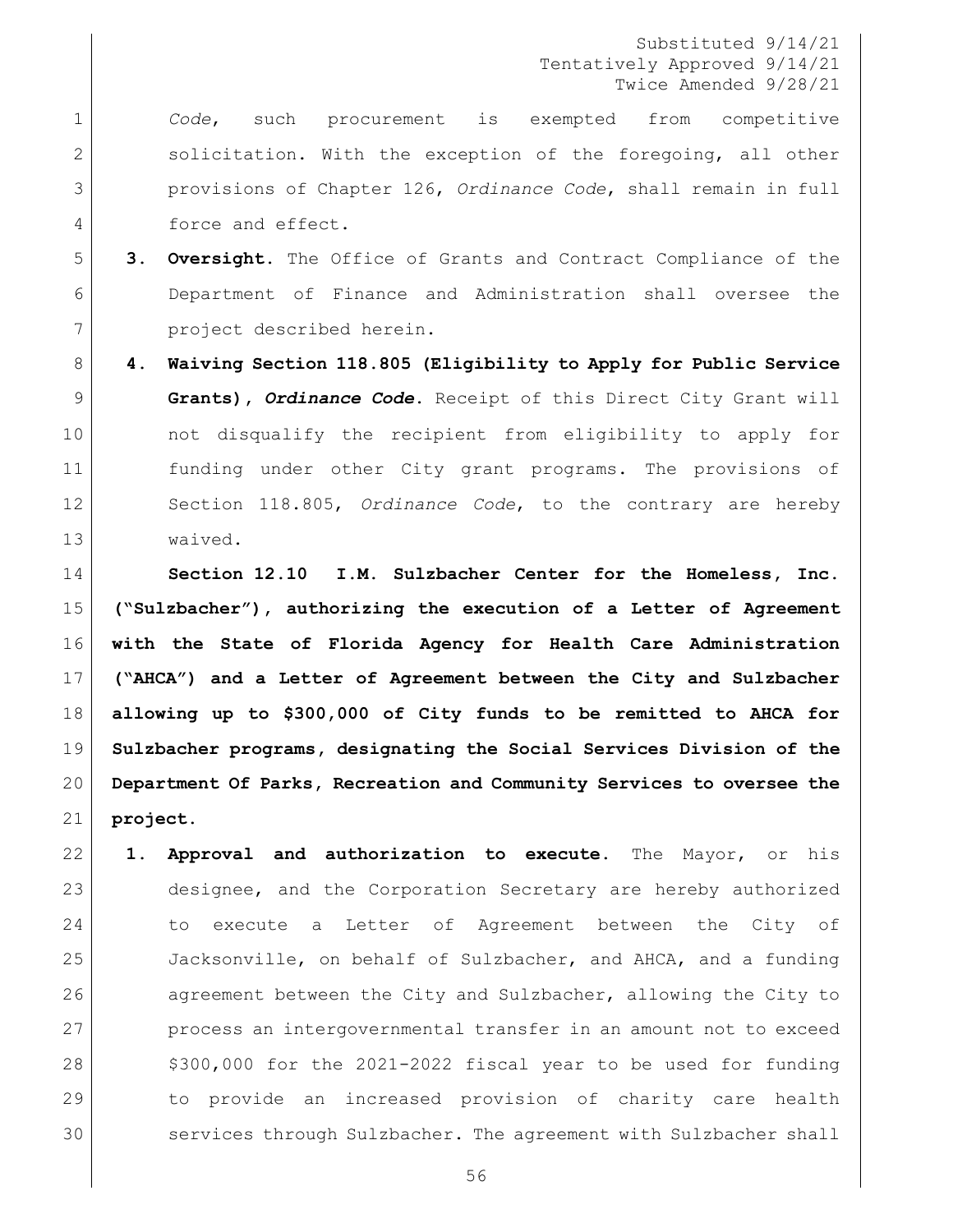1 acknowledge that the amount remitted to AHCA (\$300,000) shall be considered a portion of its total 2021-2022 Social Services 3 Division funding of \$591,738.

 **2. Confirmation of program participation.** No agreements between the City and Sulzbacher will be executed, and no funding disbursed by the City to the State until the City confirms adequate participation in the Intergovernmental Transfers Program by 8 other counties and government entities in the State to ensure 9 that Sulzbacher will receive at least \$300,000 from AHCA.

 **3. Oversight.** The Social Services Division of the Department of Parks, Recreation and Community shall oversee the project described herein.

 **Section 12.11 Mental Health Resource Center, Inc. ("MHRC"), authorizing the execution of a Letter of Agreement with the State of Florida Agency for Health Care Administration ("AHCA") and a Letter of Agreement between the City and MHRC allowing up to \$845,577 of City funds to be remitted to AHCA for MHRC programs, designating the Social Services Division of the Department Of Parks, Recreation and Community Services and the Office of Grants and Contract Compliance to oversee the project.**

 **1. Approval and authorization to execute.** The Mayor, or his designee, and the Corporation Secretary are hereby authorized to execute a Letter of Agreement between the City of Jacksonville, on behalf of MHRC, and AHCA, and a funding 25 agreement between the City and MHRC, allowing the City to process an intergovernmental transfer in an amount not to exceed \$845,577 for the 2021-2022 fiscal year to be used for funding to provide an increased provision of charity care health services through MHRC. The agreement with MHRC shall acknowledge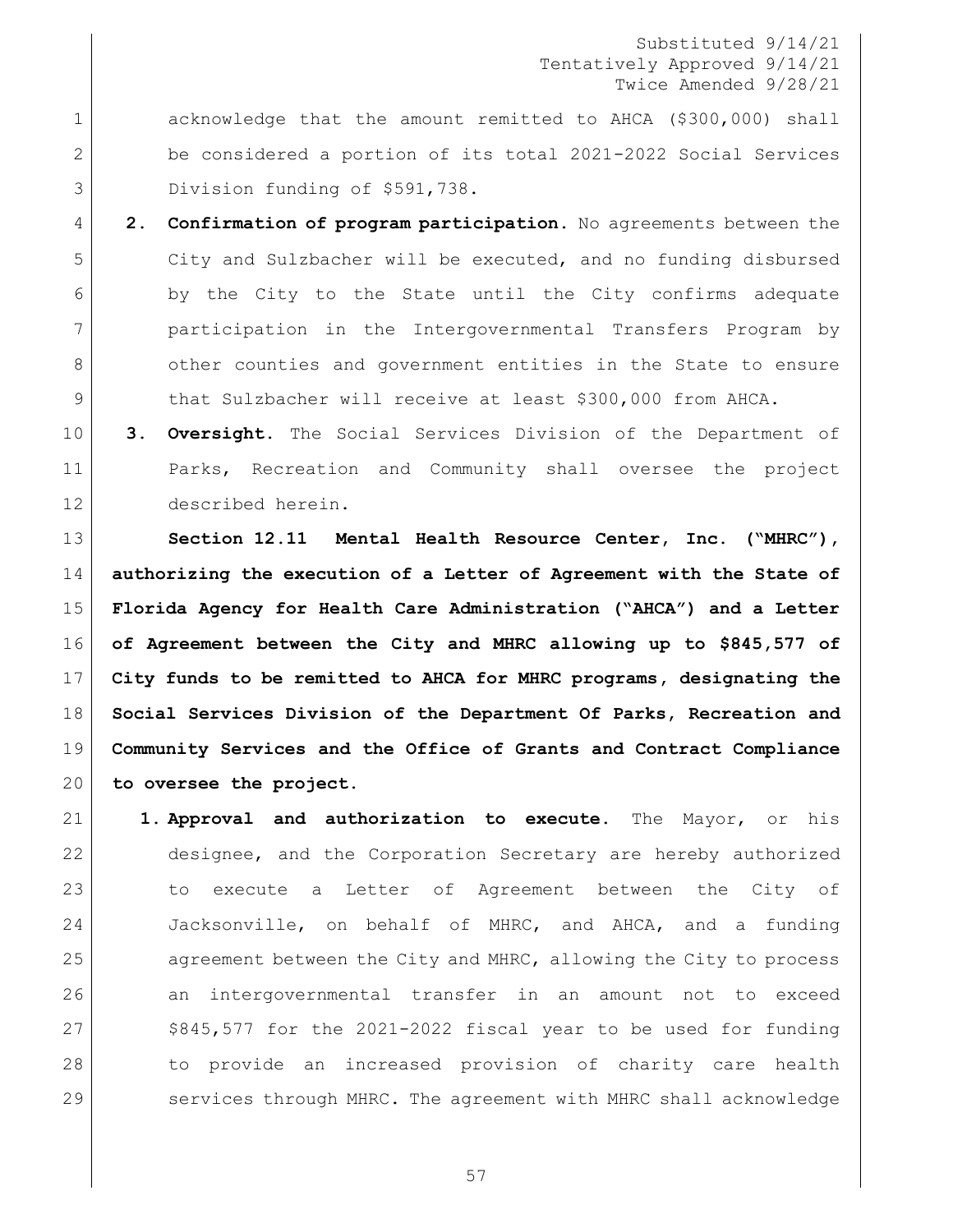1 that the amount remitted to AHCA (\$845,577) shall be considered 2 a portion of its total 2021-2022 contract funding of  $$2,228,632$ . **2. Confirmation of program participation.** No agreements between the City and AHCA will be executed and no funding disbursed by the City to the State until the City confirms adequate participation in the Intergovernmental Transfers Program by other counties and government entities in the State to ensure that MHRC will receive 8 at least \$845,577 from AHCA.

9 **3. Oversight.** The Social Services Division of the Department of 10 Parks, Recreation and Community Services and the Office of 11 Grants and Contract Compliance of the Department of Finance and 12 Administration shall oversee the project described herein.

 **Section 12.12 Goodwill Industries of North Florida, Inc. (\$225,000) authorizing Direct Contracting, and invoking the exception to 126.107(g),** *Ordinance Code,* **designating the Office of Grants and Contract Compliance to oversee the Project.** 

17 **1. Approval and authorization to execute.** The Mayor, or his 18 designee, and the Corporation Secretary are hereby authorized 19 19 to negotiate and execute an agreement, including amendments 20 thereto, in accordance with Chapter 118, Parts 1-5, *Ordinance*  21 *Code*, with Goodwill Industries of North Florida, Inc. in a not 22 to exceed amount of \$225,000 to continue funding an adult 23 workforce preparation program known as "A-STEP" in northwest 24 Jacksonville. Funding will be used for candidate assistance, a 25 full-time college navigator position, Chief Mission Officer, 26 financial coaching, program manager, GED classes and workshops, 27 and supplies, subject to the terms, scope and conditions more 28 fully described in **Exhibit 10** attached hereto.

29 **2. Invoking the exception to Sec. 126.107(g),** *Ordinance Code***.** The 30 City is hereby authorized to enter into a grant agreement with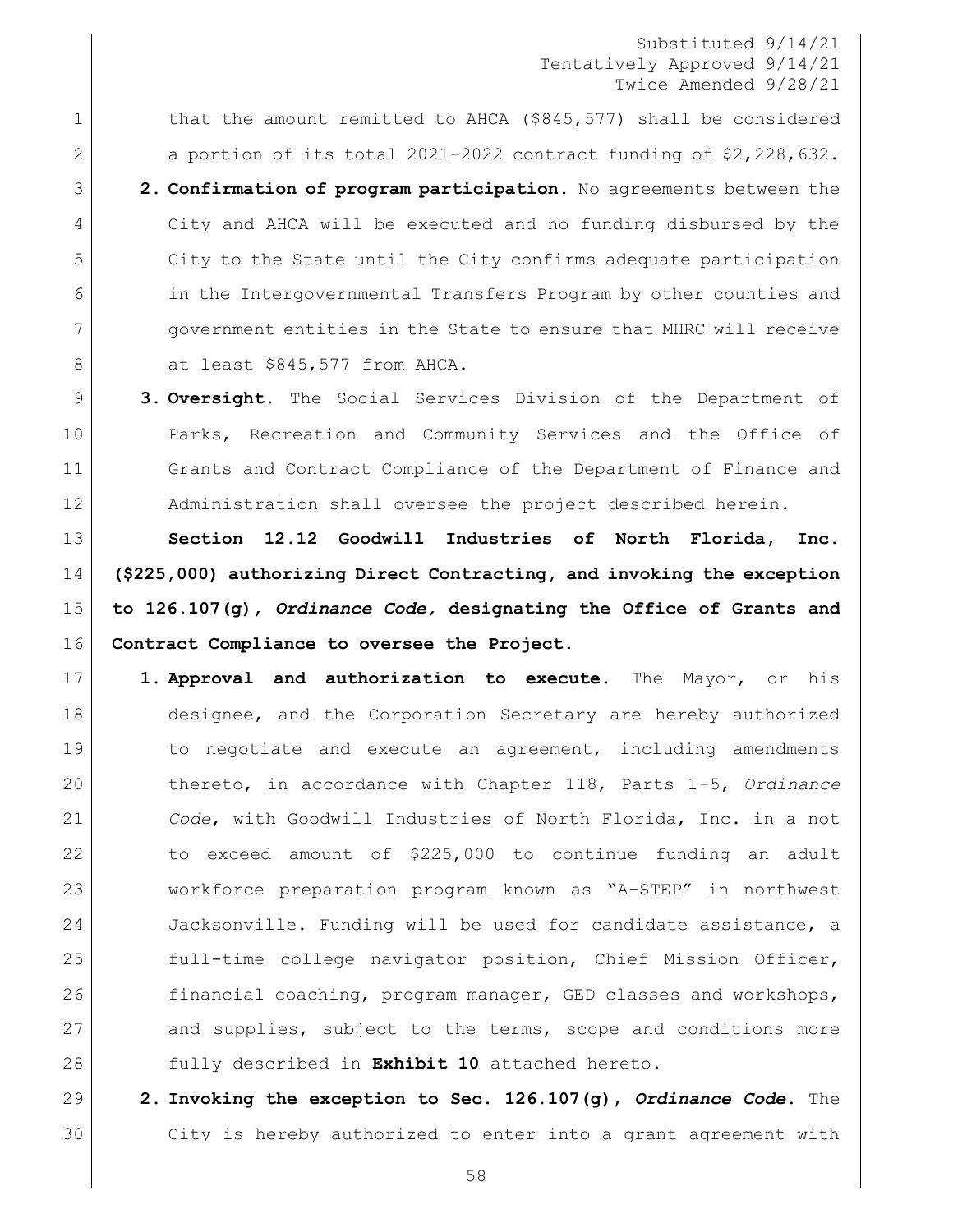Goodwill Industries of North Florida, Inc. to provide for the establishment of a Workforce training program in northwest Jacksonville, which will provide employment assistance, GED 4 assistance, career planning, coaching, college enrollment, financial counseling, and career placement. Pursuant to Section 126.107(g), *Ordinance Code*, such procurement is exempted from competitive solicitation. With the exception of the foregoing, 8 all other provisions of Chapter 126, *Ordinance Code*, shall 9 remain in full force and effect.

 **3. Oversight.** The Office of Grants and Contract Compliance of the Department of Finance and Administration shall oversee the project described herein.

 **Section 12.13 First Coast Crime Stoppers, Inc. (\$150,000) authorizing Direct Contracting and invoking the exception to 126.107(g),** *Ordinance Code,* **designating the Office of Grants and Contract Compliance to oversee the Project and Waiving Conflicting Provisions of Section 118.805 (Eligibility to apply for public service grants),** *Ordinance Code***.** 

 **1. Approval and authorization to execute.** The Mayor, or his designee, and the Corporation Secretary are hereby authorized 21 to negotiate and execute a grant agreement, including amendments thereto, in accordance with Chapter 118, Parts 1-5, *Ordinance Code*, with First Coast Crime Stoppers, Inc. (Crime Stoppers) in 24 a not to exceed amount of \$150,000 for the 2021-2022 fiscal year 25 to be used to support the Crime Stoppers' program through which informants provide information about crime and criminals to law 27 enforcement, while maintaining the anonymity of informants, 28 subject to the terms, scope and conditions more fully described in **Exhibit 11** attached hereto.

**2. Invoking the exception to Sec. 126.107(g),** *Ordinance Code***.** The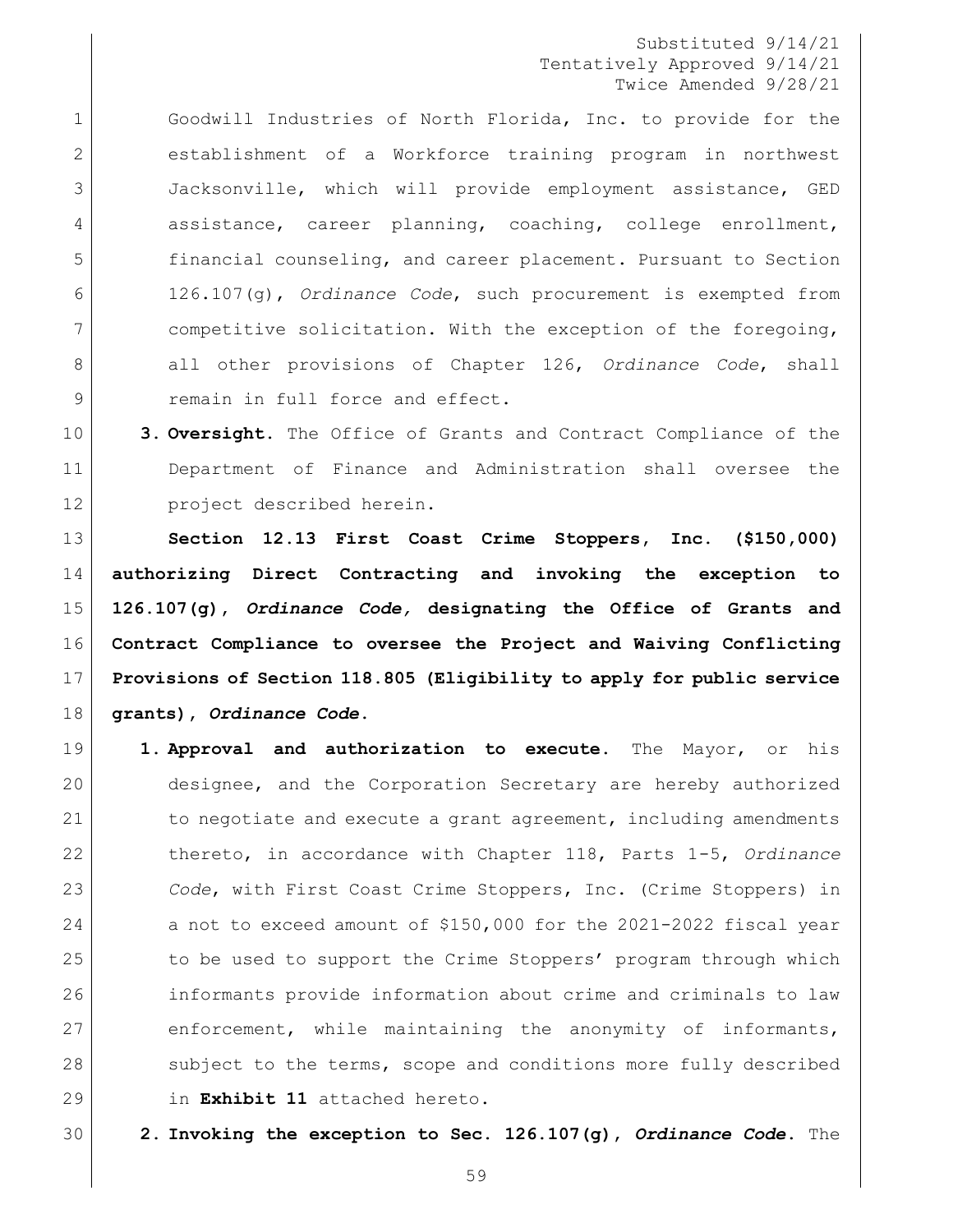1 city is hereby authorized to enter into a grant agreement with First Coast Crime Stoppers, Inc. to provide funding to support 3 1 The Crime Stoppers program by funding costs for advertising and promotional materials. Pursuant to Section 126.107(g), *Ordinance Code*, such procurement is exempted from competitive 6 solicitation. With the exception of the foregoing, all other provisions of Chapter 126, *Ordinance Code*, shall remain in full **b** force and effect.

- **3. Oversight.** The Office of Grants and Contract Compliance of the Department of Finance and Administration shall oversee the project described herein.
- **4. Waiving Section 118.805 (Eligibility to Apply for Public Service Grants),** *Ordinance Code***.** Receipt of this Direct City Grant will not disqualify the recipient from eligibility to apply for funding under other City grant programs. The provisions of Section 118.805, *Ordinance Code*, to the contrary are hereby waived.

 **Section 12.14 Cure Violence Program ("Program") and five contractors (\$2,730,000), authorizing Direct Contracting and invoking the exception to 126.107(g),** *Ordinance Code,* **providing for expenditure of public funds on food pursuant to Section 106.203(b),** *Ordinance Code,* **designating the Office of Grants and Contract Compliance to oversee the Project.**

 **1. Approval and authorization to execute.** The Mayor, or his designee, and the Corporation Secretary are hereby authorized 26 to execute separate contracts with five contractors to provide 27 Services in support of the Program, which was established to 28 reduce and prevent shootings and killings in Jacksonville, said contracts to cover the period from October 1, 2021 through September 30, 2022 and to appropriate \$2,730,000 to provide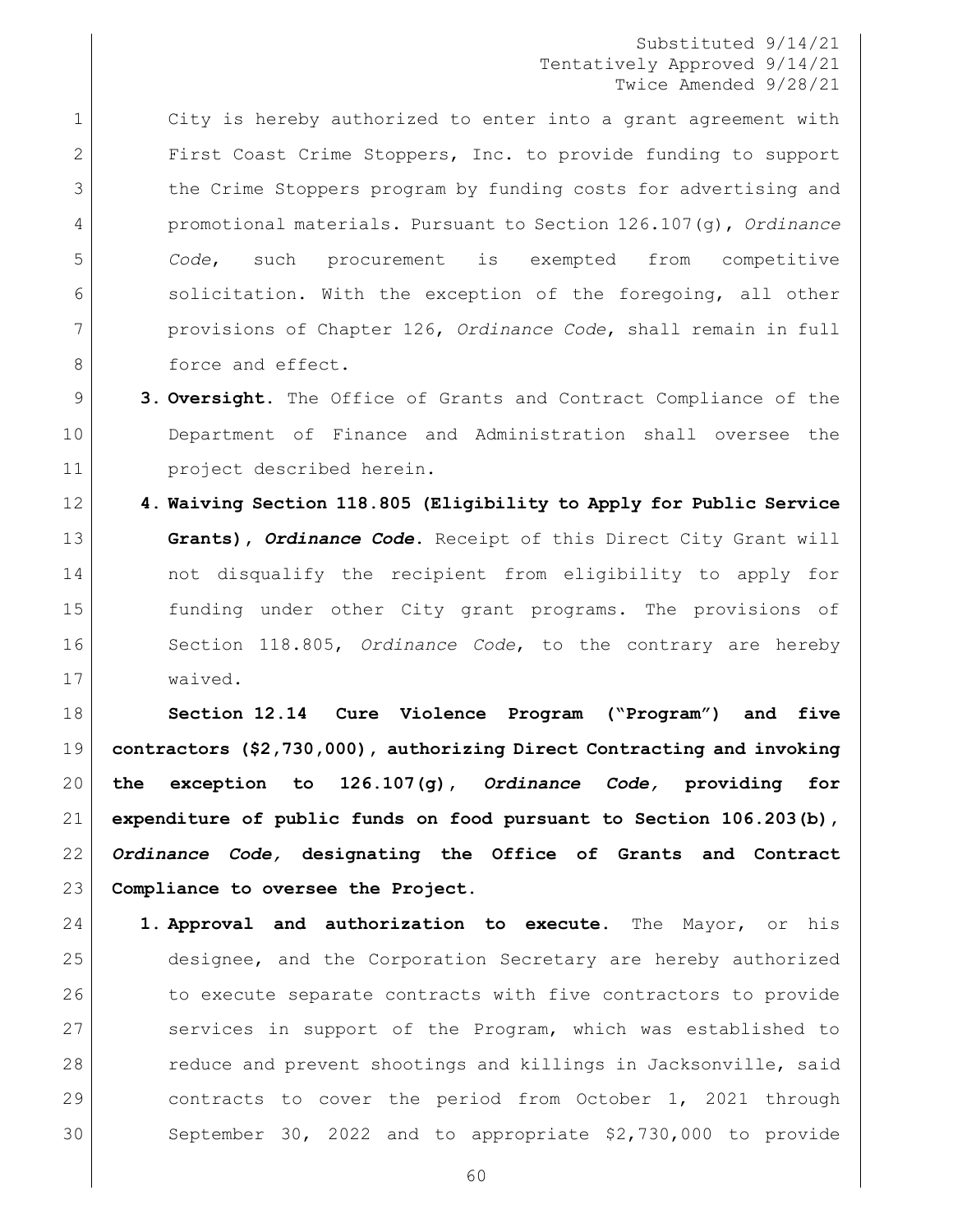1 funding for the provision of services in support of the Program. 2 Additionally, the Mayor, or his designee, and the Corporation 3 Secretary are hereby authorized to execute additional technical 4 amendments to these contracts, provided no modification to the 5 contracts may increase the financial obligations or the 6 liability of the City and any such modification shall be 7 technical only and shall be subject to appropriate legal review 8 and approval of the General Counsel, or his or her designee, and 9 all other appropriate action required by law.

10 **2. Approval and authorization to execute agreements with up to five** 11 **contractors.** The Mayor, or his designee, and the Corporation 12 Secretary, are hereby authorized to negotiate and execute 13 contracts with Cure Violence Global through its fiscal agent 14 Public Health Institute of Metropolitan Chicago in an amount not 15 to exceed \$150,000, Bridges to the Cure, LLC in an amount not 16 to exceed \$800,000, Reintegration Solutions, Inc. d/b/a Noah's 17 Ark Project in an amount not to exceed \$800,000, The Potter's 18 House Community Development Empowering Center, Inc. in an amount 19 not to exceed \$800,000 and Family Foundations of Northeast 20 Florida, Inc. in an amount not to exceed \$180,000 to accomplish 21 the intent of the Cure Violence Program and subject to the terms, 22 scope and conditions as more fully described in **Exhibit 12** 23 attached hereto.

 **3. Invoking the exception to Section 126.107(g),** *Ordinance Code***.** The City is hereby authorized to enter into agreements with Cure Violence Global through its fiscal agent Public Health Institute 27 of Metropolitan Chicago, Bridges to the Cure, LLC, Reintegration 28 Solutions, Inc. d/b/a Noah's Ark Project, The Potter's House Community Development Empowering Center, Inc. and Family Foundations of Northeast Florida, Inc., to provide services in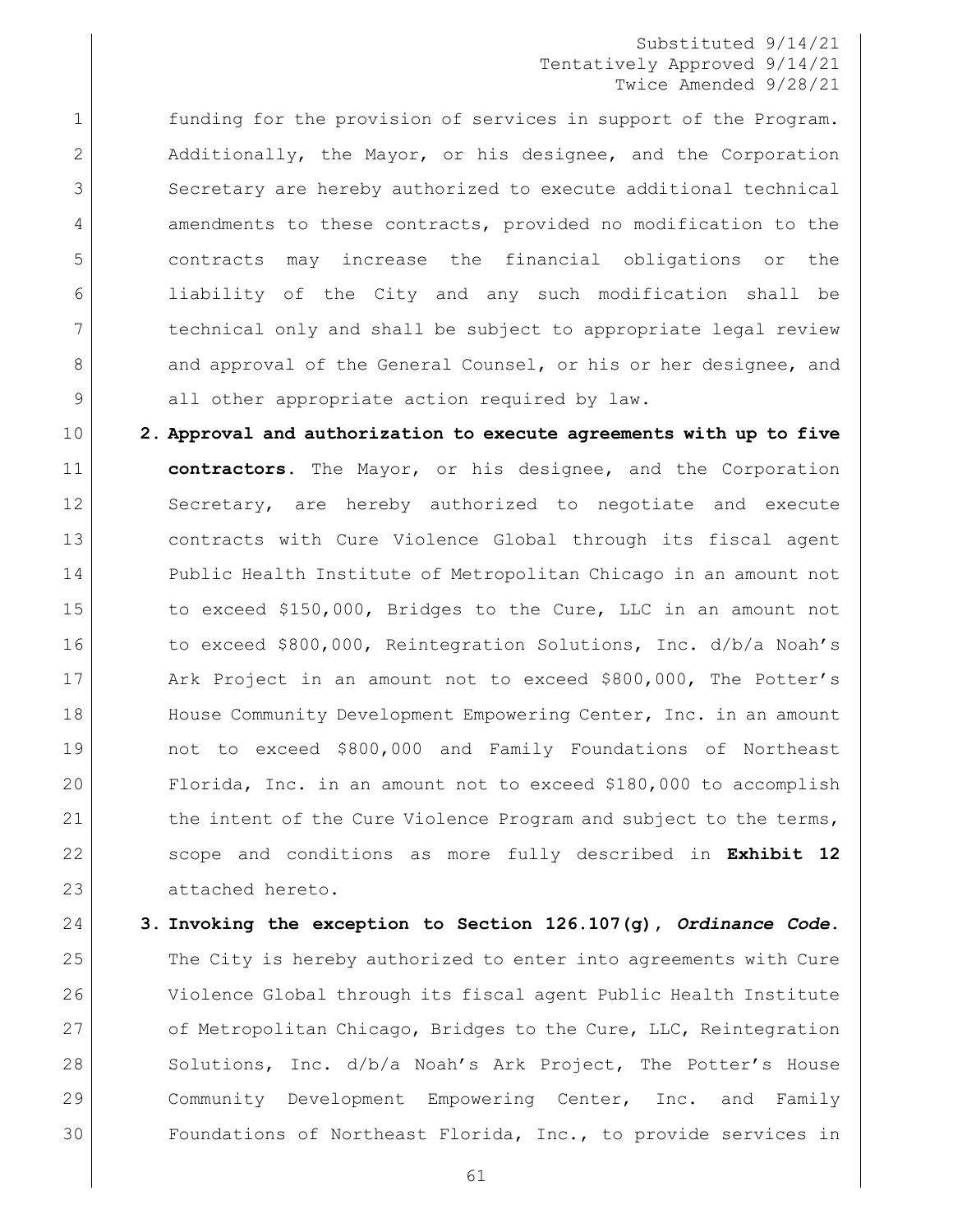1 Support of the Program. Pursuant to Section 126.107(g), *Ordinance Code*, such procurement is exempted from competitive 3 solicitation. With the exception of the foregoing, all other provisions of Chapter 126, *Ordinance Code*, shall remain in full 5 force and effect.

- **4. Expenditure of Public Funds on Food, pursuant to Section 106.203(b),** *Ordinance Code***.** The Program is authorized to expend 8 a funds (up to 5% of the total grant in the aggregate) on food 9 and beverage. The purpose of the Cure Violence grant is outreach 10 to the community to effectuate change with the goal of reducing violence. The food will be one source of interacting with the community at large to implement the Program.
- **5. Oversight.** The Office of Grants and Contract Compliance of the Department of Finance and Administration shall oversee the 15 Program described herein.

 **Section 12.15 Jacksonville Local Initiatives Support Corporation ("LISC") Small Business Grant Program ("Program") (\$1,000,000), authorizing Direct Contracting and invoking the exception to 126.107(g),** *Ordinance Code,* **designating the Office of Grants and Contract Compliance to oversee the Project and Waiving Conflicting Provisions of Section 118.805 (Eligibility to apply for public service grants),** *Ordinance Code***.**

- **1. Approval and authorization to execute.** The Mayor, or his designee, and the Corporation Secretary are hereby authorized 25 to negotiate and execute a grant agreement, including amendments thereto, in accordance with Chapter 118, Parts 1-5, *Ordinance Code*, with Jacksonville Local Initiatives Support Corporation ("LISC") in a not to exceed amount of \$1,000,000 for the 2021- 29 2022 fiscal year to be used to fund salaries, benefits, and re- grants in its Small Business Grant Program ("Program"), more
	-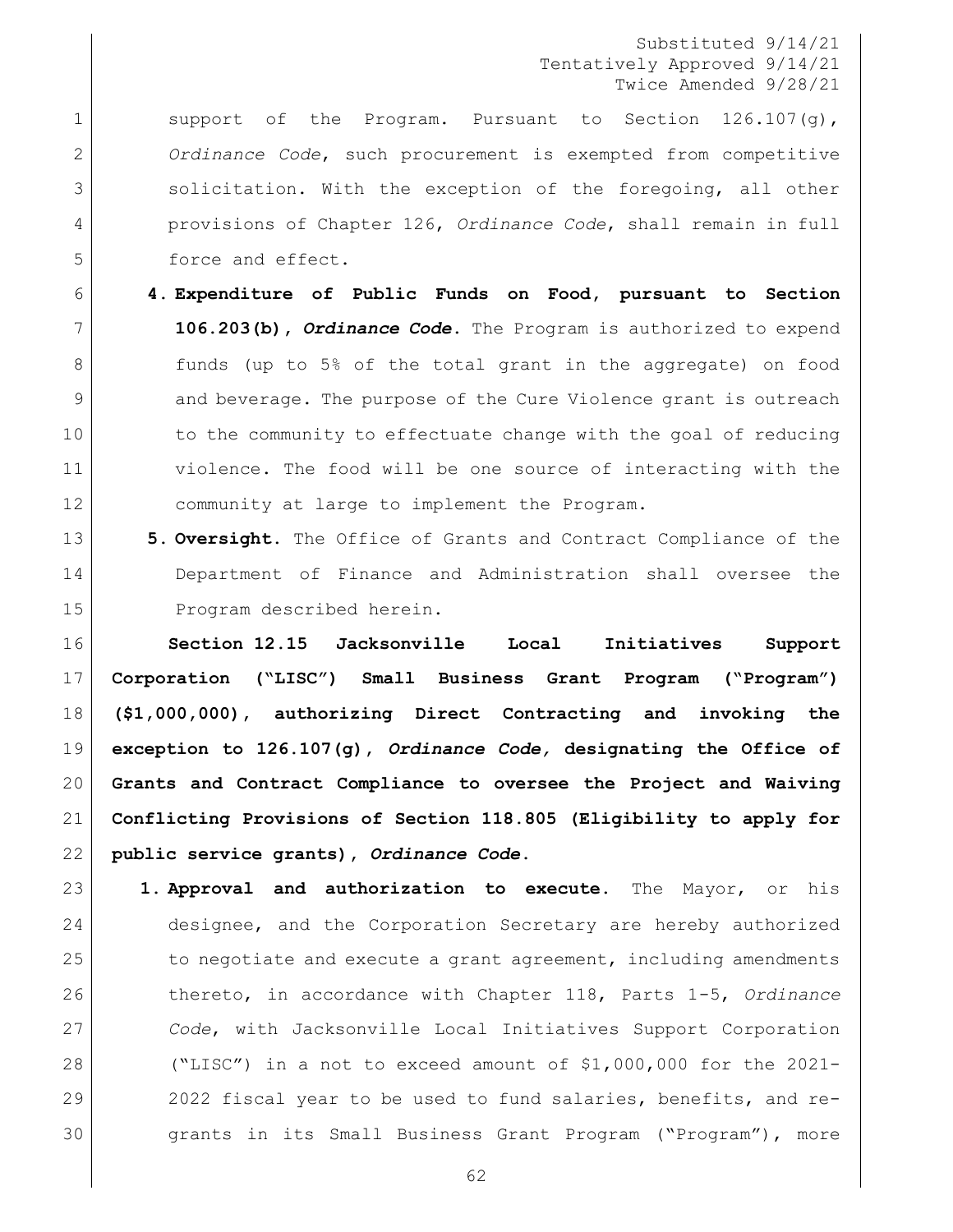fully described in **Revised Exhibit 13** attached hereto.

- **2. Invoking the exception to Sec. 126.107(g),** *Ordinance Code***.** The City is hereby authorized to enter into a grant agreement with 4 LISC to provide funding for costs for salaries, benefits, and re-grants. Pursuant to Section 126.107(g), *Ordinance Code*, such procurement is exempted from competitive solicitation. With the exception of the foregoing, all other provisions of Chapter 126, *Ordinance Code*, shall remain in full force and effect.
- **3. Oversight.** The Office of Grants and Contract Compliance of the Department of Finance and Administration shall oversee the project described herein.
- **4. Waiving Section 118.805 (Eligibility to Apply for Public Service Grants),** *Ordinance Code***.** Receipt of this Direct City Grant will not disqualify the recipient from eligibility to apply for funding under other City grant programs. The provisions of Section 118.805, *Ordinance Code*, to the contrary are hereby waived.

 **Section 12.16 Volunteers in Medicine Jacksonville, Inc. (\$144,065), authorizing Direct Contracting and invoking the exception to 126.107(g),** *Ordinance Code,* **designating the Office of Grants and Contract Compliance to oversee the Project and Waiving Conflicting Provisions of Section 118.805 (Eligibility to apply for public service grants),** *Ordinance Code***.**

 **1. Approval and authorization to execute.** The Mayor, or his designee, and the Corporation Secretary are hereby authorized 26 to negotiate and execute a grant agreement, including amendments thereto, in accordance with Chapter 118, Parts 1-5, *Ordinance Code*, with Volunteers in Medicine Jacksonville, Inc. in a not 29 to exceed amount of \$144,065 for the 2021-2022 fiscal year to 30 be used to support the Volunteers in Medicine Jacksonville, Inc.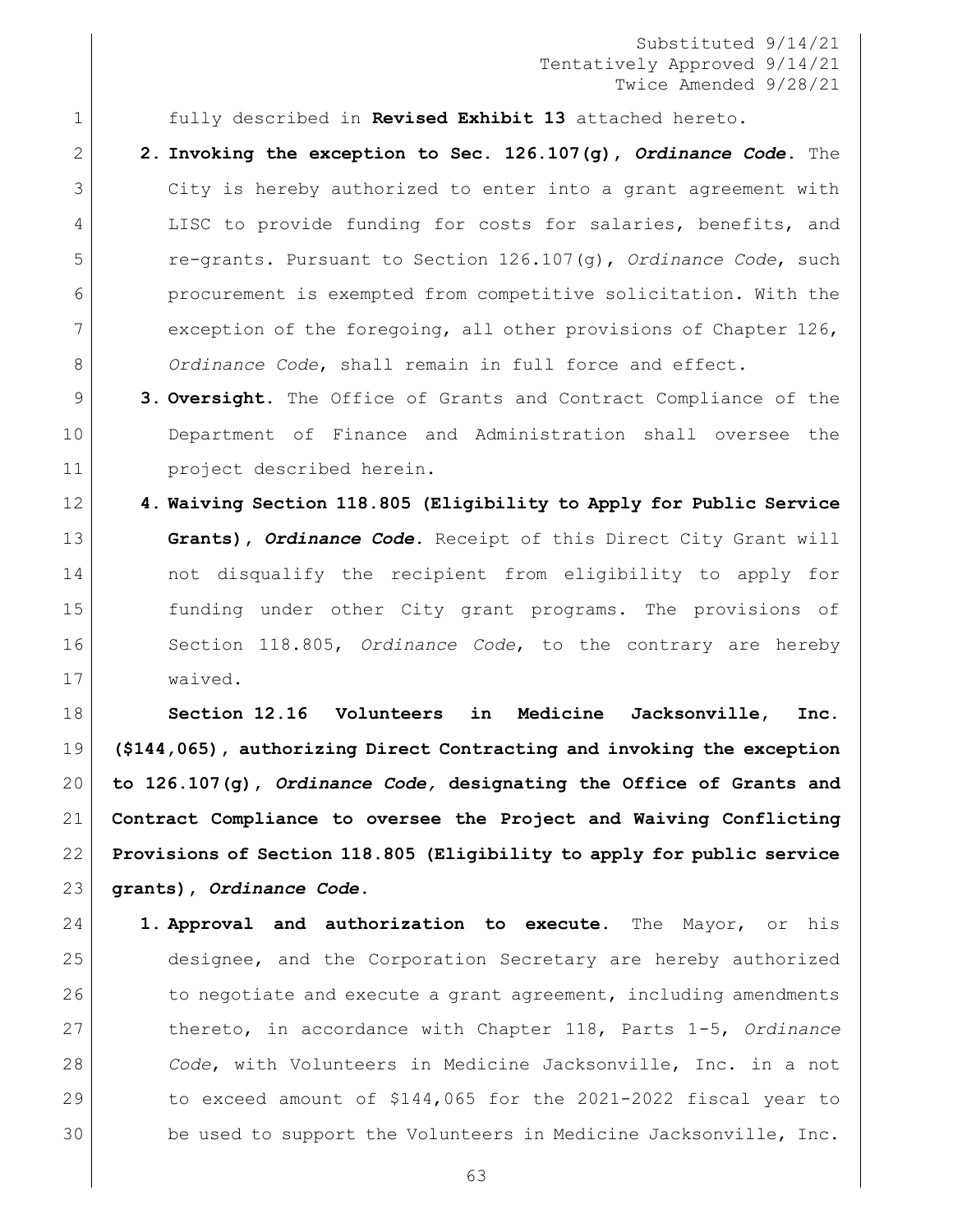program more fully described in **Exhibit 14** attached hereto. **2. Invoking the exception to Sec. 126.107(g),** *Ordinance Code***.** The City is hereby authorized to enter into a grant agreement with Volunteers in Medicine Jacksonville, Inc. to provide funding to support the Volunteers in Medicine Jacksonville, Inc. program by funding costs for salaries, occupancy expenses, office expenses, and client medical expenses. Pursuant to Section 126.107(g), *Ordinance Code*, such procurement is exempted from competitive solicitation. With the exception of the foregoing, all other provisions of Chapter 126, *Ordinance Code*, shall **11** remain in full force and effect.

- **3. Oversight.** The Office of Grants and Contract Compliance of the Department of Finance and Administration shall oversee the **project** described herein.
- **4. Waiving Section 118.805 (Eligibility to Apply for Public Service Grants),** *Ordinance Code***.** Receipt of this Direct City Grant will not disqualify the recipient from eligibility to apply for 18 funding under other City grant programs. The provisions of Section 118.805, *Ordinance Code*, to the contrary are hereby waived.

 **Section 12.17 The Fire Watch Project, Inc. ("Project") (\$100,000), authorizing Direct Contracting and invoking the exception to 126.107(g),** *Ordinance Code,* **designating the Office of Grants and Contract Compliance to oversee the Project and Waiving Conflicting Provisions of Section 118.805 (Eligibility to apply for public service grants),** *Ordinance Code***.**

 **1. Approval and authorization to execute.** The Mayor, or his designee, and the Corporation Secretary are hereby authorized 29 to negotiate and execute a grant agreement, including amendments thereto, in accordance with Chapter 118, Parts 1-5, *Ordinance*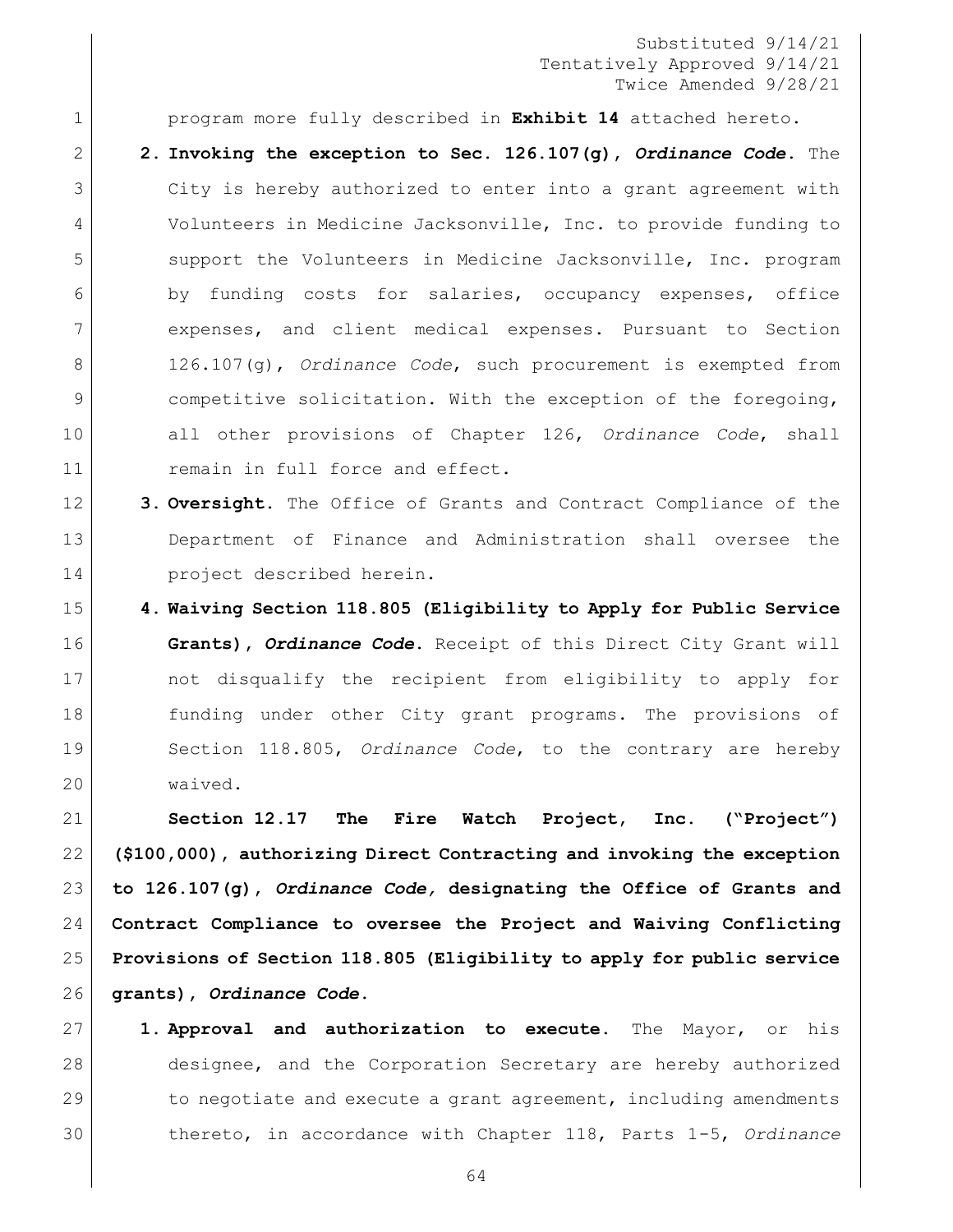*Code*, with The Fire Watch Project, Inc. in a not to exceed amount of \$100,000 for the 2021-2022 fiscal year to be used to support the project more fully described in **Revised Exhibit 15** attached hereto.

- **2. Invoking the exception to Sec. 126.107(g),** *Ordinance Code***.** The 6 City is hereby authorized to enter into a grant agreement with 7 The Fire Watch Project, Inc. to provide funding to support the 8 project by funding costs for salaries, printing and advertising, outreach, digital and social media, micro-grants, payroll and **accounting services, and parking and tools. Pursuant to Section**  126.107(g), *Ordinance Code*, such procurement is exempted from 12 competitive solicitation. With the exception of the foregoing, all other provisions of Chapter 126, *Ordinance Code*, shall 14 remain in full force and effect.
- **3. Oversight.** The Office of Grants and Contract Compliance of the Department of Finance and Administration shall oversee the project described herein.

 **4. Waiving Section 118.805 (Eligibility to Apply for Public Service Grants),** *Ordinance Code***.** Receipt of this Direct City Grant will not disqualify the recipient from eligibility to apply for funding under other City grant programs. The provisions of Section 118.805, *Ordinance Code*, to the contrary are hereby waived.

 **Section 12.18 The Pollock Group, LLC for the Florida Black Expo ("Program") (\$25,000), authorizing Direct Contracting and invoking the exception to 126.107(g),** *Ordinance Code,* **Designating the Office of Grants and Contract Compliance to oversee the Project and Waiving Conflicting Provisions of Section 118.805 (Eligibility to apply for public service grants),** *Ordinance Code***.**

**1. Approval and authorization to execute.** The Mayor, or his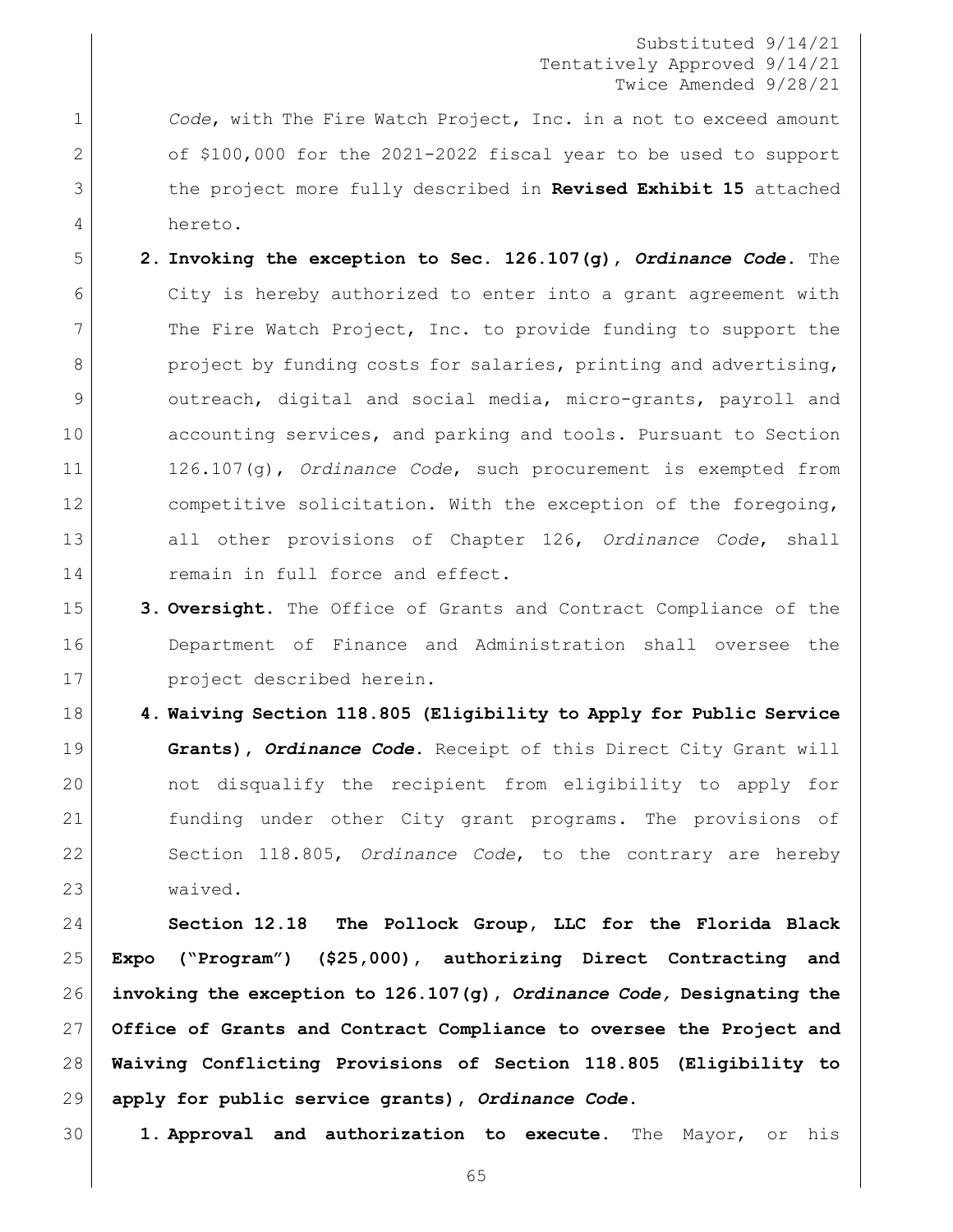designee, and the Corporation Secretary are hereby authorized 2 to negotiate and execute a grant agreement, including amendments thereto, in accordance with Chapter 118, Parts 1-5, *Ordinance Code*, with The Pollock Group, LLC for the Florida Black Expo in 5 a not to exceed amount of \$25,000 for the 2021-2022 fiscal year 6 to be used to support the Florida Black Expo more fully described in **Revised Exhibit 16** attached hereto.

- **2. Invoking the exception to Sec. 126.107(g),** *Ordinance Code***.** The City is hereby authorized to enter into a grant agreement with The Pollock Group, LLC for the Florida Black Expo to provide 11 funding to support the program by funding costs for salaries, 12 benefits, facility rental, and expo-related event costs. Pursuant to Section 126.107(g), *Ordinance Code*, such procurement is exempted from competitive solicitation. With the exception of the foregoing, all other provisions of Chapter 126, *Ordinance Code*, shall remain in full force and effect.
- **3. Oversight.** The Office of Grants and Contract Compliance of the Department of Finance and Administration shall oversee the project described herein.
- **4. Waiving Section 118.805 (Eligibility to Apply for Public Service Grants),** *Ordinance Code***.** Receipt of this Direct City Grant will not disqualify the recipient from eligibility to apply for funding under other City grant programs. The provisions of Section 118.805, *Ordinance Code*, to the contrary are hereby waived.

 **Section 12.19 Farm Share, Inc. (\$1,100,000) authorizing Direct Contracting and invoking the exception to 126.107(g),** *Ordinance Code,*  **Designating the Office of Economic Development to oversee the Project.** 

**1. Approval and authorization to execute.** The Mayor, or his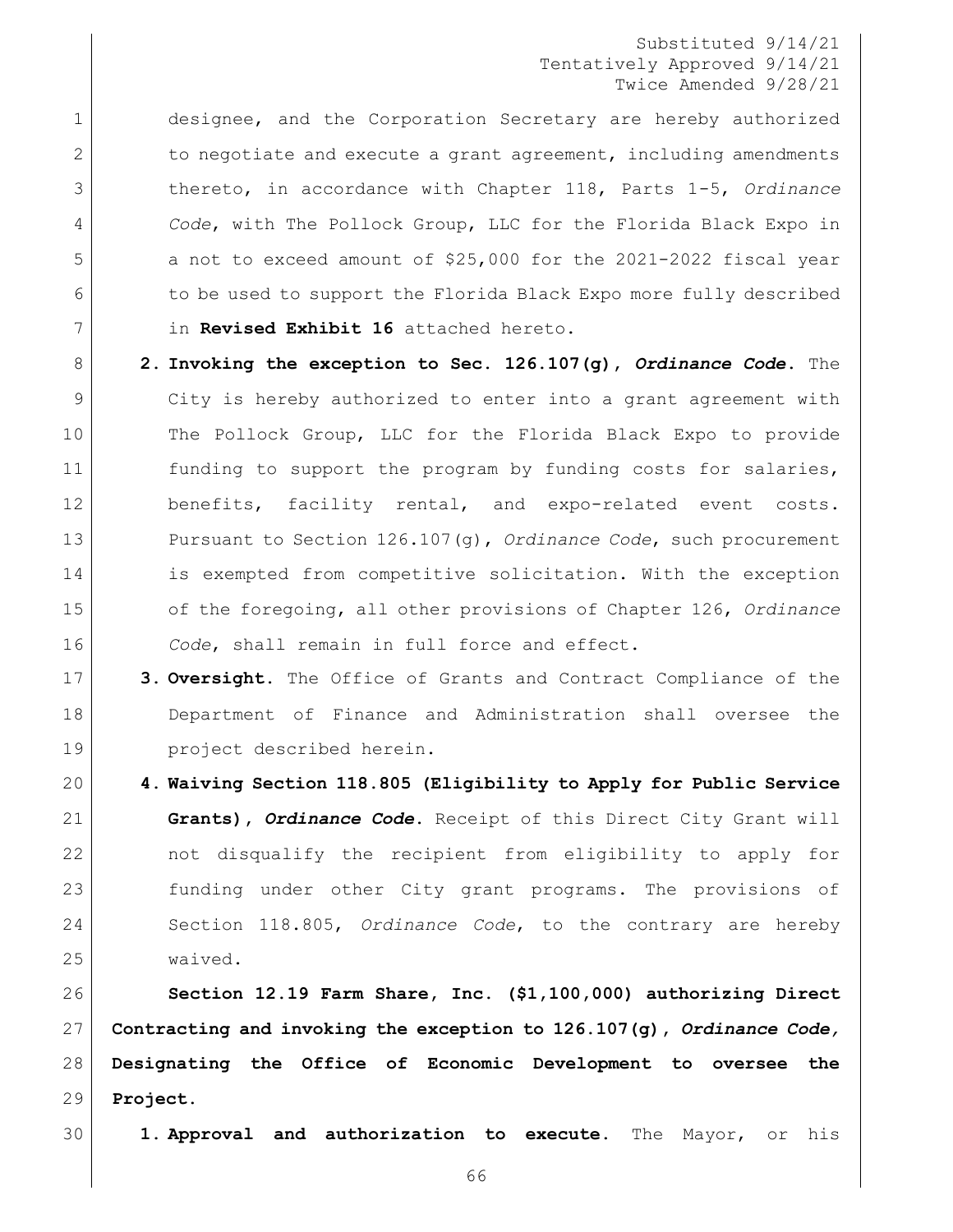designee, and the Corporation Secretary are hereby authorized 2 to negotiate and execute a grant agreement, including amendments thereto, in accordance with Chapter 118, Parts 1-5, *Ordinance Code*, with Farm Share, Inc. in a not to exceed amount of \$1,100,000 for the 2021-2022 fiscal year to be used for the occupancy and warehousing for the Farm Share program, subject 7 1 to the terms, scope and conditions more fully described in **Exhibit 17** attached hereto.

- **2. Invoking the exception to Sec. 126.107(g),** *Ordinance Code***.** The City is hereby authorized to enter into a grant agreement with Farm Share, Inc. to provide funding for the occupancy and warehousing for the Farm Share program. Pursuant to Section 126.107(g), *Ordinance Code*, such procurement is exempted from 14 competitive solicitation. With the exception of the foregoing, all other provisions of Chapter 126, *Ordinance Code*, shall **16** remain in full force and effect.
- **3. Oversight.** The Office of Economic Development shall oversee the agreement described herein.

 **Section 12.20 Regional Food Bank of Northeast Florida, Inc. d/b/a Feeding Northeast Florida (\$1,200,000) authorizing Direct Contracting and invoking the exception to 126.107(g),** *Ordinance Code***, Designating the Office of Economic Development to oversee the Project.** 

 **1. Approval and authorization to execute.** The Mayor, or his designee, and the Corporation Secretary are hereby authorized 26 to negotiate and execute a grant agreement, including amendments thereto, in accordance with Chapter 118, Parts 1-5, *Ordinance Code*, with Regional Food Bank of Northeast Florida, Inc. d/b/a Feeding Northeast Florida in a not to exceed amount of \$1,200,000 for the 2021-2022 fiscal year to be used for the acquisition,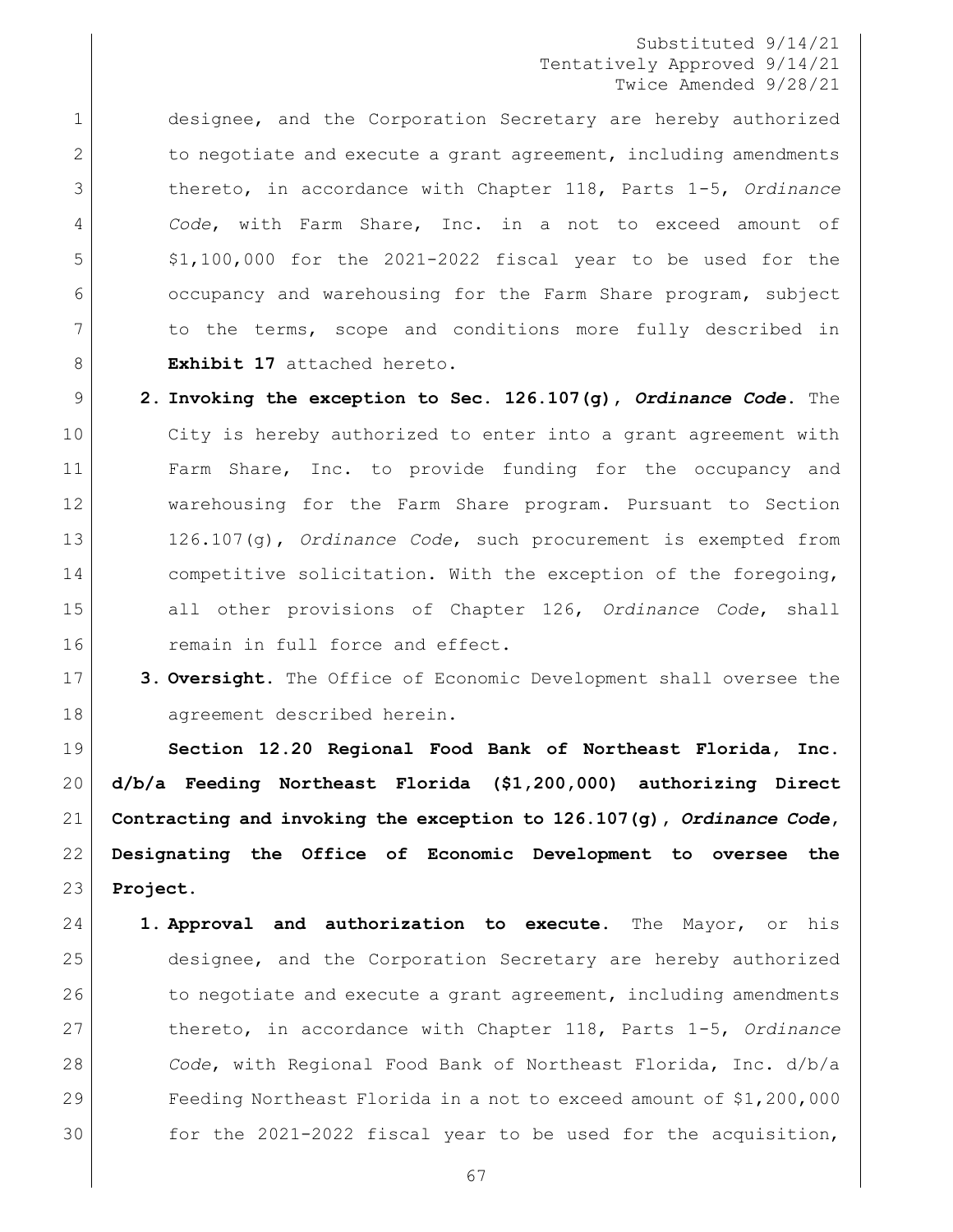1 renovation and equipping of the Beaver Street Farmers Market, 2 Subject to the terms, scope and conditions more fully described in **Revised Exhibit 18** attached hereto.

 **2. Invoking the exception to Sec. 126.107(g),** *Ordinance Code***.** The City is hereby authorized to enter into a grant agreement with Regional Food Bank of Northeast Florida, Inc. d/b/a Feeding Northeast Florida to provide funding for the acquisition, 8 | renovation and equipping of the Beaver Street Farmers Market. Pursuant to Section 126.107(g), *Ordinance Code*, such procurement is exempted from competitive solicitation. With the exception of the foregoing, all other provisions of Chapter 126, *Ordinance Code*, shall remain in full force and effect.

13 3. **Oversight.** The Office of Economic Development shall oversee the 14 agreement described herein.

 **Section 12.21 Friends of the Brentwood Public Library, Inc. (\$25,000), authorizing Direct Contracting and invoking the exception to 126.107(g),** *Ordinance Code,* **providing for expenditure of public funds on food pursuant to Section 106.203(b),** *Ordinance Code***.**

 **1. Approval and authorization to execute.** The Mayor, or his designee, and the Corporation Secretary are hereby authorized 21 to negotiate and execute a grant agreement, including amendments 22 thereto, in accordance with Chapter 118, Parts 1, 2, 4 and 5, *Ordinance Code*, with Friends of the Brentwood Public Library, Inc. for the James Weldon Johnson Writer's Festival in a not to exceed amount of \$25,000 for the 2021-2022 fiscal year as more fully described in **Revised Exhibit 20** attached hereto.

 **2. Invoking the exception to Sec. 126.107(g),** *Ordinance Code***.** The City is hereby authorized to enter into a grant agreement with Friends of the Brentwood Public Library, Inc. for programming associated with the James Weldon Johnson Writer's Festival.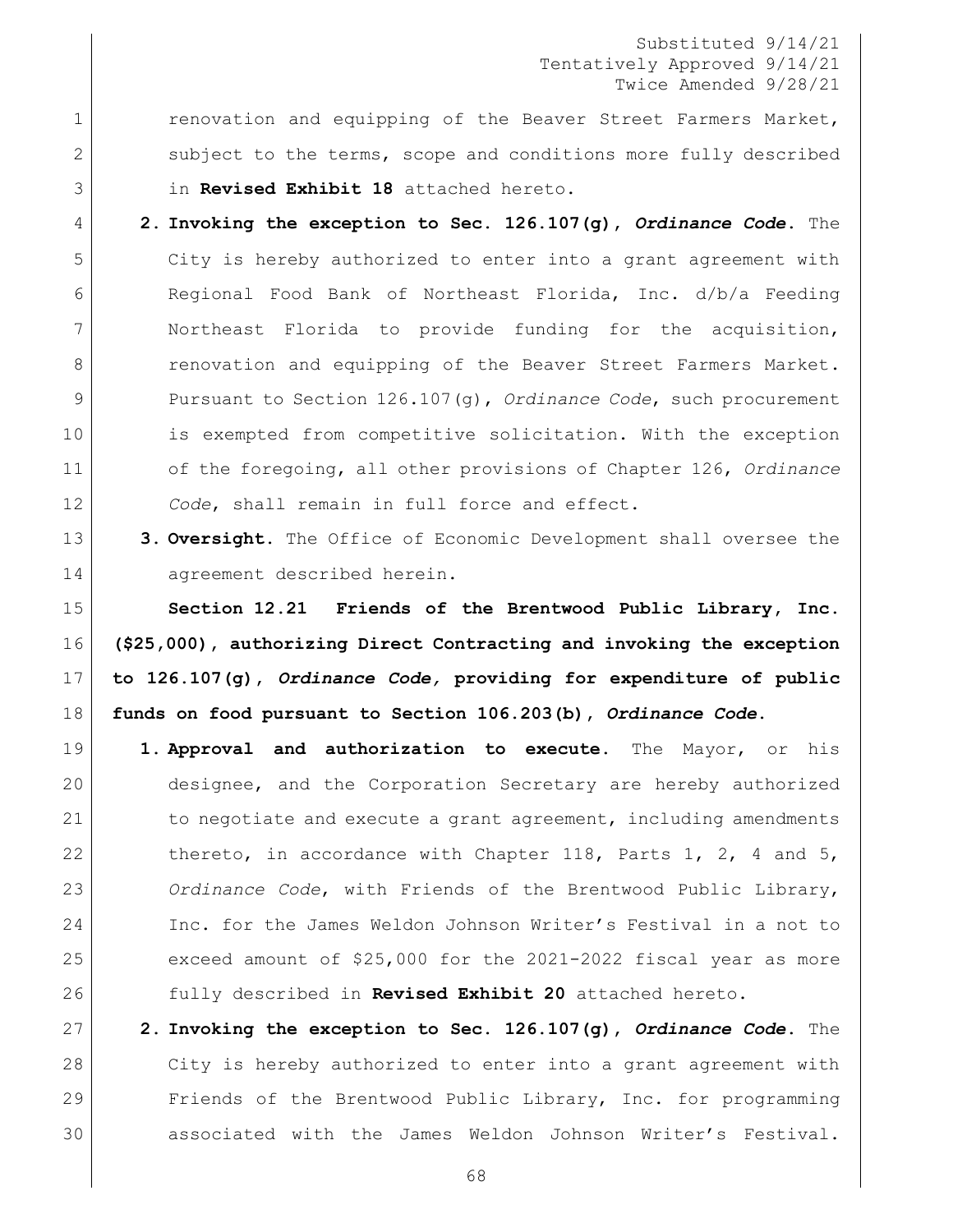Pursuant to Section 126.107(g), *Ordinance Code*, such procurement 2 is exempted from competitive solicitation. With the exception of the foregoing, all other provisions of Chapter 126, *Ordinance Code*, shall remain in full force and effect.

- **3. Expenditure of Public Funds on Food, pursuant to Section 106.203(b),** *Ordinance Code***.** The Program is authorized to expend funds up to \$5,850 on food and beverage. The purpose of the 8 James Weldon Johnson Writer's Festival is outreach to the community to effectuate change with the goal of increasing interest in reading. The food will be one source of interacting with the community at large to implement the program.
- **4. Oversight.** The Jacksonville Public Library shall oversee the 13 project described herein.
- **5. Waiving Section 118.805 (Eligibility to Apply for Public Service Grants),** *Ordinance Code***.** Receipt of this Direct City Grant will 16 and the not disqualify the recipient from eligibility to apply for funding under other City grant programs. The provisions of Section 118.805, *Ordinance Code*, to the contrary are hereby waived.

 **Section 12.22 NE Florida Sober Living Alliance, Inc. (\$25,000), authorizing Direct Contracting and invoking the exception to 126.107(g),** *Ordinance Code,* **Designating the Office of Grants and Contract Compliance of the Department of Finance and Administration to oversee the Project, Waiving Section 118.805 (Eligibility to Apply for Public Service Grants),** *Ordinance Code***.**

 **1. Approval and authorization to execute.** The Mayor, or his designee, and the Corporation Secretary are hereby authorized 28 to negotiate and execute a grant agreement, including amendments thereto, in accordance with Chapter 118, Parts 1 - 5, *Ordinance Code*, with NE Florida Sober Living Alliance, Inc. for the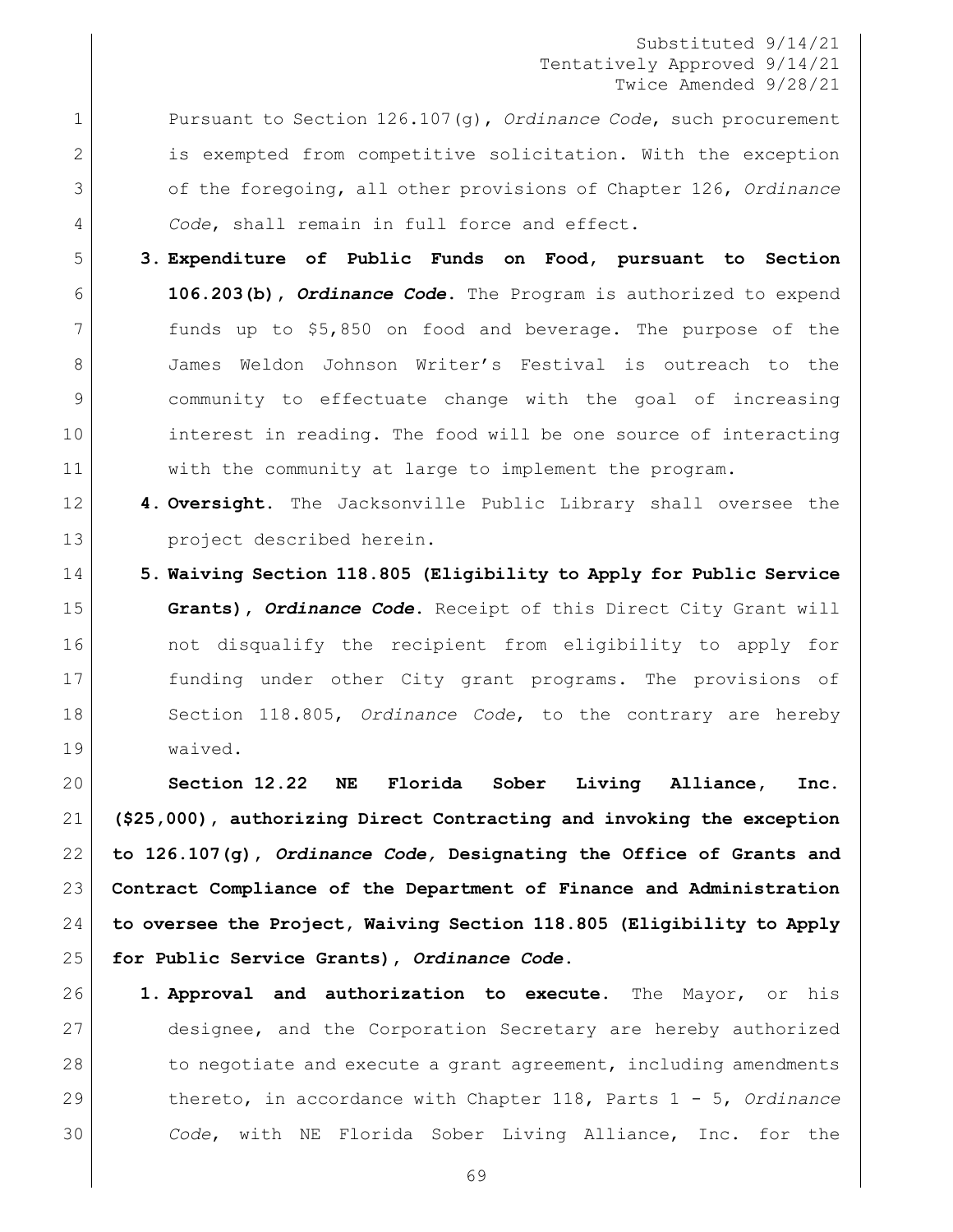1 administration of the Jumpstart program in a not to exceed amount 2 of \$25,000 for the 2021-2022 fiscal year, which may be expended 3 over a two year term through fiscal year 2022-2023, as more fully described in **Revised Exhibit 21** attached hereto.

- **2. Invoking the exception to Sec. 126.107(g),** *Ordinance Code***.** The City is hereby authorized to enter into a grant agreement with NE Florida Sober Living Alliance, Inc. for continuation of the Jumpstart program. Pursuant to Section 126.107(g), *Ordinance Code*, such procurement is exempted from competitive 10 solicitation. With the exception of the foregoing, all other provisions of Chapter 126, *Ordinance Code*, shall remain in full 12 force and effect.
- **3. Oversight.** The Office of Grants and Contract Compliance of the Department of Finance and Administration shall oversee the project described herein.
- **4. Waiving Section 118.805 (Eligibility to Apply for Public Service Grants),** *Ordinance Code***.** Receipt of this Direct City Grant will 18 | not disqualify the recipient from eligibility to apply for funding under other City grant programs. The provisions of Section 118.805, *Ordinance Code*, to the contrary are hereby waived.

 **Section 12.23 M.A.D. D.A.D.S., Jacksonville Chapter, Inc. (\$15,000), authorizing Direct Contracting and invoking the exception to 126.107(g),** *Ordinance Code,* **providing for expenditure of public funds on food pursuant to Section 106.203(b), designating the Office of Grants and Contract Compliance to oversee the Project.**

 **1. Approval and authorization to execute.** The Mayor, or his designee, and the Corporation Secretary are hereby authorized 29 to negotiate and execute a grant agreement, including amendments thereto, in accordance with Chapter 118, Parts 1, 2, 4 and 5,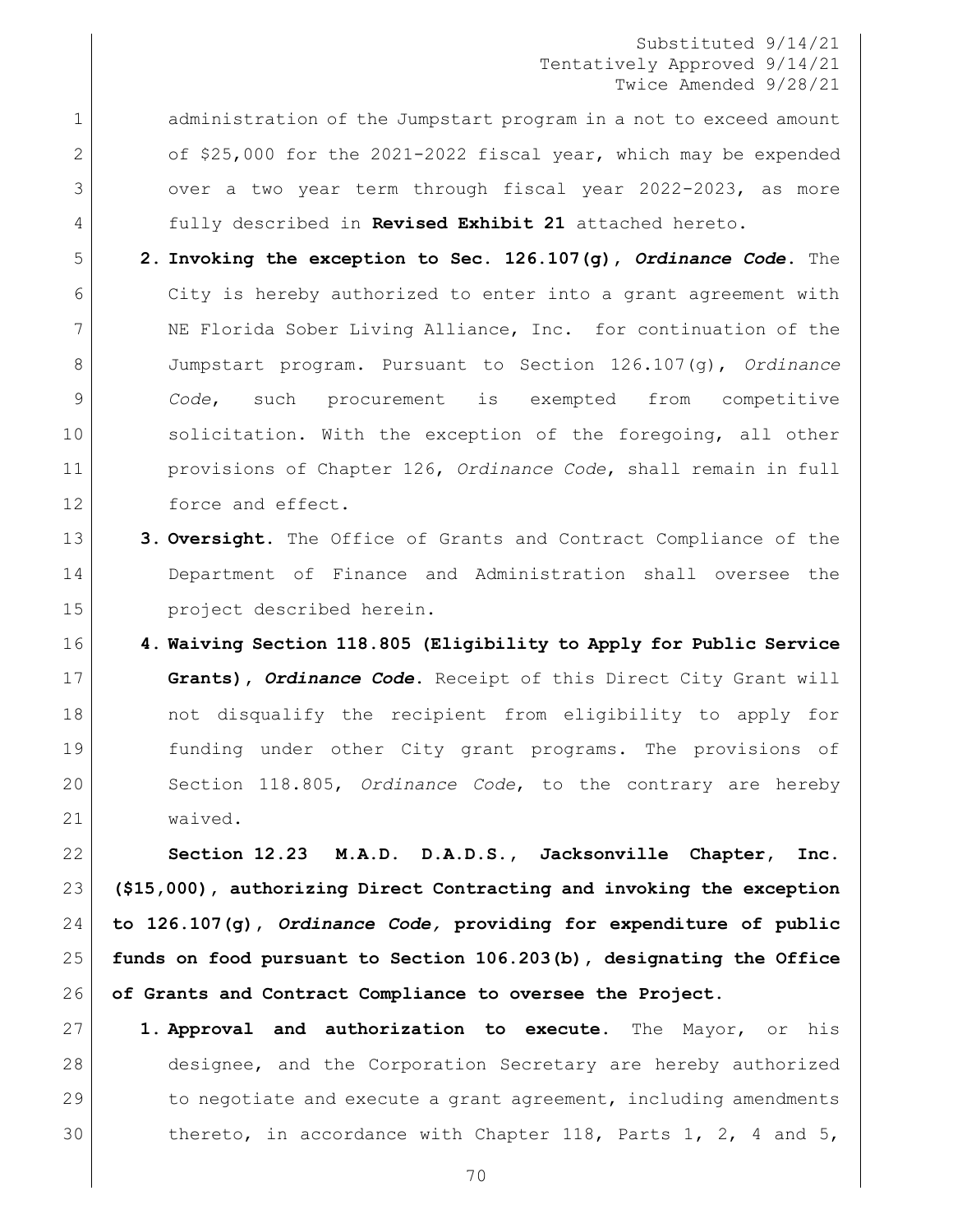*Ordinance Code*, with M.A.D. D.A.D.S., Jacksonville Chapter, Inc. in a not to exceed amount of \$15,000 for the 2021-2022 fiscal year to be used for the Sankofa program as more fully described in **Exhibit 22** attached hereto.

- **2. Invoking the exception to Sec. 126.107(g),** *Ordinance Code***.** The City is hereby authorized to enter into a grant agreement with M.A.D. D.A.D.S., Jacksonville Chapter, Inc. for the Sankofa program. Pursuant to Section 126.107(g), *Ordinance Code*, such procurement is exempted from competitive solicitation. With the 10 exception of the foregoing, all other provisions of Chapter 126, *Ordinance Code*, shall remain in full force and effect.
- **3. Expenditure of Public Funds on Food, pursuant to Section 106.203(b),** *Ordinance Code***.** The Program is authorized to expend funds up to \$1,200 on food and beverage. The purpose of this 8- week curriculum concentrates on the daily problems facing each **participant, learning skills and goal setting while building**  strong values and principles that will ultimately enable participants to function in everchanging neighborhoods within 19 19 the city. Upon completion of the program, there is graduation dinner to celebrate the end of the course. The food will be provided during the graduation dinner.
- **4. Oversight.** The Office of Grants and Contract Compliance of the Department of Finance and Administration shall oversee the project described herein.
- **5. Waiving Section 118.805 (Eligibility to Apply for Public Service Grants),** *Ordinance Code***.** Receipt of this Direct City Grant will 27 and the recipient from eligibility to apply for funding under other City grant programs. The provisions of Section 118.805, *Ordinance Code*, to the contrary are hereby waived.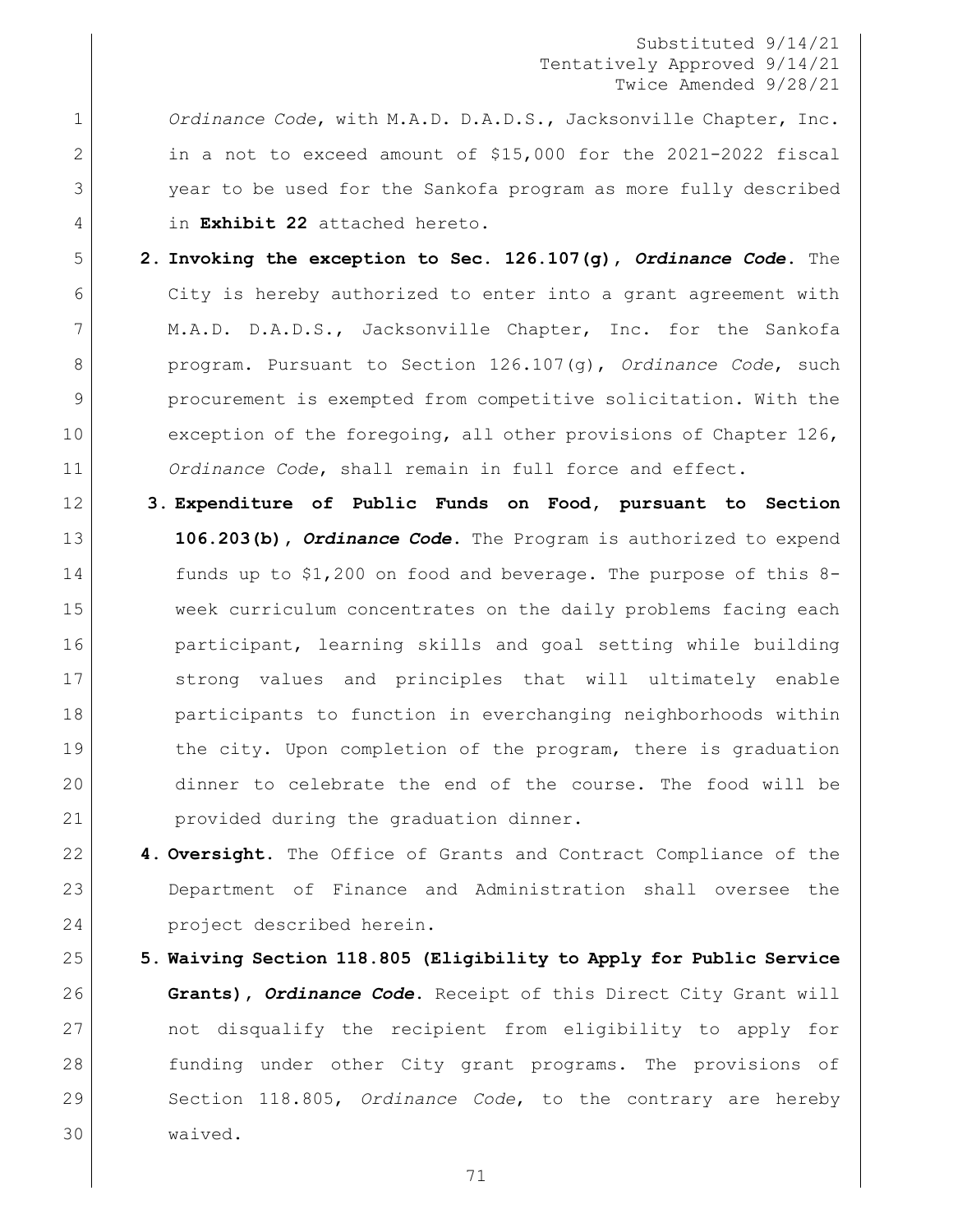**Section 12.24 Angela Spears Communications, LLC. (\$100,000), authorizing Direct Contracting and invoking the exception to 126.107(g),** *Ordinance Code,* **providing for expenditure of public funds on food pursuant to Section 106.203(b), Waiving Section 110.112 (Advance Of City Funds; Prohibition Against), Part 1 (The City Treasury), Chapter 110 (City Treasury),** *Ordinance Code***, to allow for a Partial Advance Payment by the City, designating the Office of Grants and Contract Compliance to oversee the Project.**

 **1. Approval and authorization to execute.** The Mayor, or his designee, and the Corporation Secretary are hereby authorized 11 1 to negotiate and execute an agreement, including amendments 12 thereto with Angela Spears Communications, LLC. for a public 13 awareness campaign in a not to exceed amount of \$100,000 for the 2021-2022 fiscal year to be used for a program entitled "Violent Crime, Trauma and Mental Health: Impact on the Community" as more fully described in **Revised Exhibit 23** attached hereto.

 **2. Invoking the exception to Sec. 126.107(g),** *Ordinance Code***.** The 18 | City is hereby authorized to enter into a grant agreement with Angela Spears Communications, LLC. for a public awareness campaign entitled "Violent Crime, Trauma and Mental Health: Impact on the Community". Pursuant to Section 126.107(g), *Ordinance Code*, such procurement is exempted from competitive 23 solicitation. With the exception of the foregoing, all other provisions of Chapter 126, *Ordinance Code*, shall remain in full 25 force and effect.

 **3. Expenditure of Public Funds on Food, pursuant to Section 106.203(b),** *Ordinance Code***.** The Program is authorized to expend funds (up to 5% of the total grant in the aggregate) on food and beverage. The purpose of the public awareness campaign is outreach to the community to effectuate change with the goal of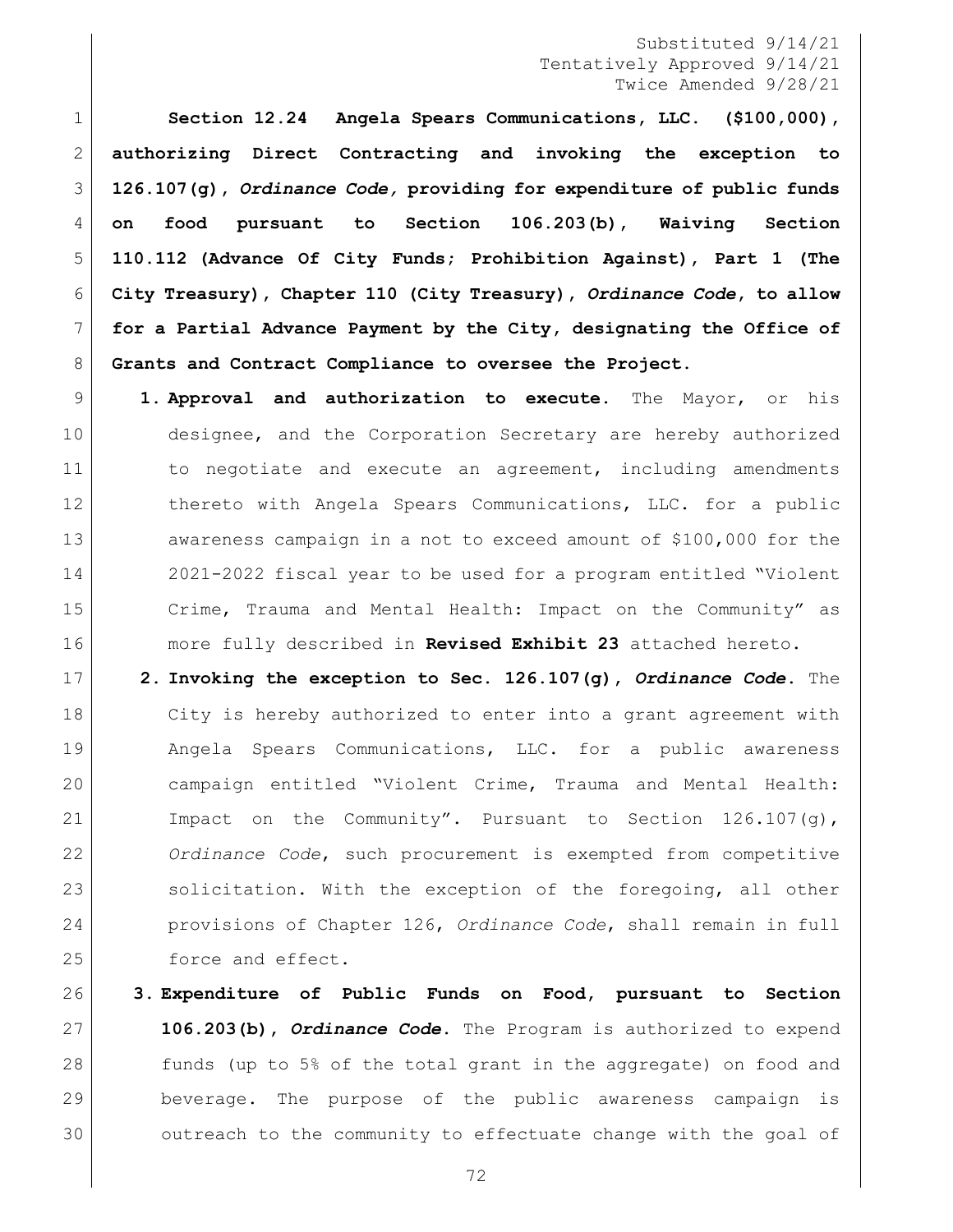1 reducing violence and improving mental health. The food will be 2 one source of interacting with the community at large to implement the public awareness campaign.

 **4. Waiving Section 110.112 (Advance Of City Funds; Prohibition Against), Ordinance Code.** Section 110.112 (Advance of City funds; prohibition against), Part 1 (The City Treasury), Chapter 110 (City Treasury), *Ordinance Code*, is hereby waived to allow for 8 a partial advance payment as described in the Agreement.

 **5. Oversight.** The Office of Grants and Contract Compliance of the Department of Finance and Administration shall oversee the project described herein.

 **Section 12.25 City of Atlantic Beach (\$562,500), authorizing direct contracting for construction and remodel of Atlantic Beach Lifeguard Station.**

 **1. Approval and authorization to execute.** The Mayor is hereby 16 authorized to negotiate, execute and deliver, on behalf of the City, a contract for construction and remodel of the Atlantic 18 Beach Lifeguard Station with the City of Atlantic Beach ("Atlantic Beach"), to provide funding for the construction and 20 remodel of the Atlantic Beach Lifeguard Station located at 1 Ahern Street in Atlantic Beach, in a not to exceed amount of  $\sim$  \$562,500.00, for the 2021-2022 fiscal year for the improvements more fully described in **Exhibit 24** attached hereto. The Office 24 of General Counsel is authorized to prepare a contract between 25 the City and Atlantic Beach subject to the provisions of Section 110.112 (Advance of City funds; prohibition against), *Ordinance Code*. The contract shall include the following provisions: 1. Atlantic Beach will use its Procurement/Purchasing Code to procure goods and services for the construction project and will only expend funds provided by the City of Jacksonville subject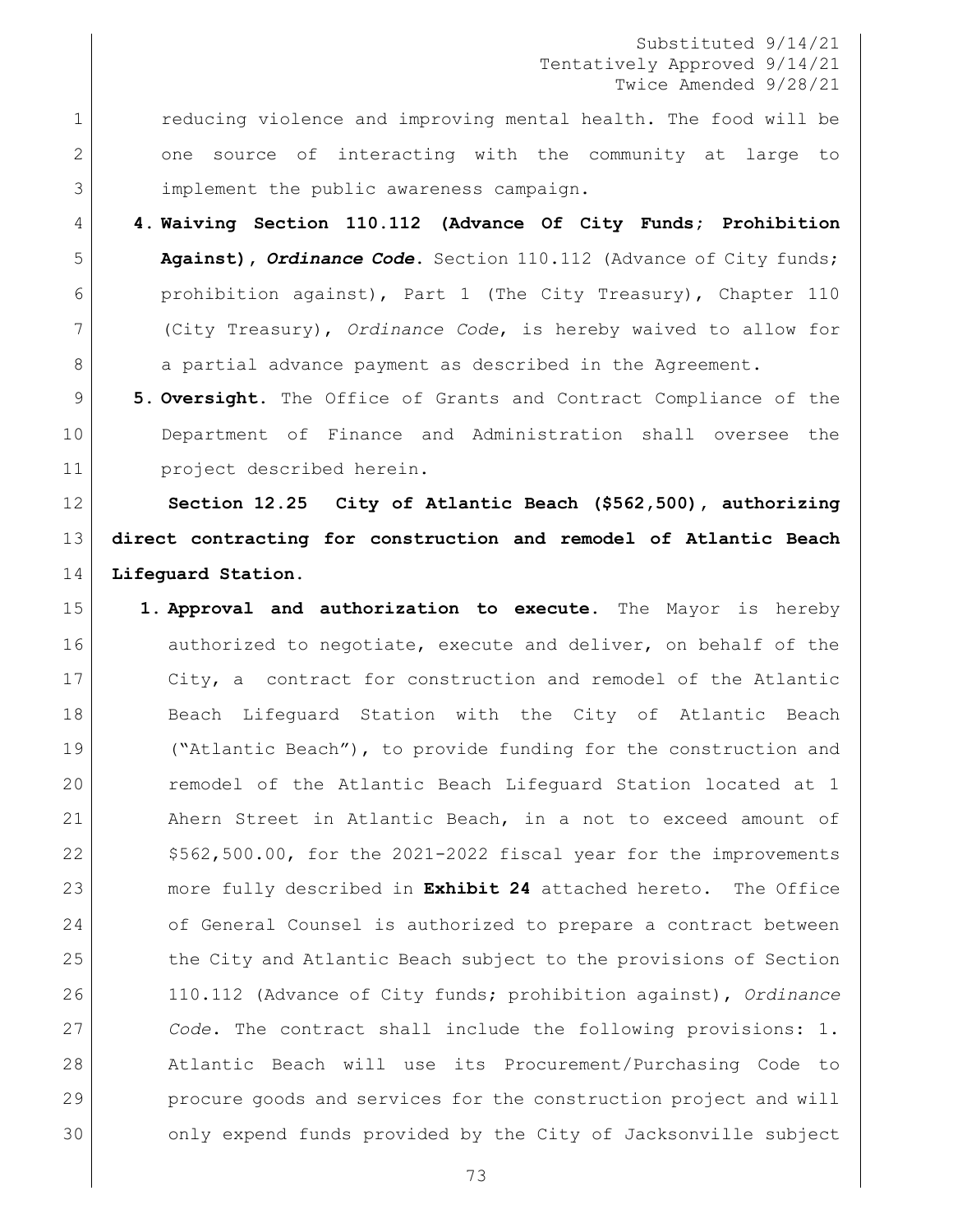1 1 to the provisions of its Procurement/Purchasing Code; 2. The Agreement shall not increase the financial liability of the City of Jacksonville beyond the funds appropriated herein to Atlantic 4 Beach; 3. Payment of City of Jacksonville funds will be on a reimbursement basis; and 4. If year-end financial audit shows 6 less than total City funding is spent, difference is to be 7 returned to the City of Jacksonville.

 **2. Oversight.** The Public Works Department shall oversee the project management of the agreement described in subsection above.

**Part XIII. Community Redevelopment Agency Budgets.**

 **Section 13.1 Renew Arlington Community Redevelopment Agency budget and carryover language.**

13 The Jacksonville City Council seated as the Renew Arlington Community Redevelopment Agency ("Renew Arlington CRA"), pursuant to §163.357, F.S., for the Renew Arlington Community Redevelopment Area has approved the Renew Arlington CRA 2021-2022 budget. From the estimated operating and other revenues set forth on **Revised Schedule S**, there are hereby appropriated the sums set forth on **Revised Schedule S** for the indicated purposes of the Renew Arlington CRA. The estimated revenues and appropriations provided therein, together with the other applicable provisions of this ordinance, shall constitute the annual budget and appropriations for the Renew Arlington CRA for 23 its fiscal year beginning October 1, 2021 and ending September 30, 2022, which budget is hereby adopted and approved by the Council.

 **Section 13.2 KingSoutel Crossing Community Redevelopment Agency budget and carryover language.**

27 The Jacksonville City Council seated as the KingSoutel Crossing Community Redevelopment Agency ("KingSoutel Crossing CRA"), pursuant to §163.357, F.S., for the KingSoutel Crossing Community Redevelopment Area has approved the KingSoutel Crossing CRA 2021-2022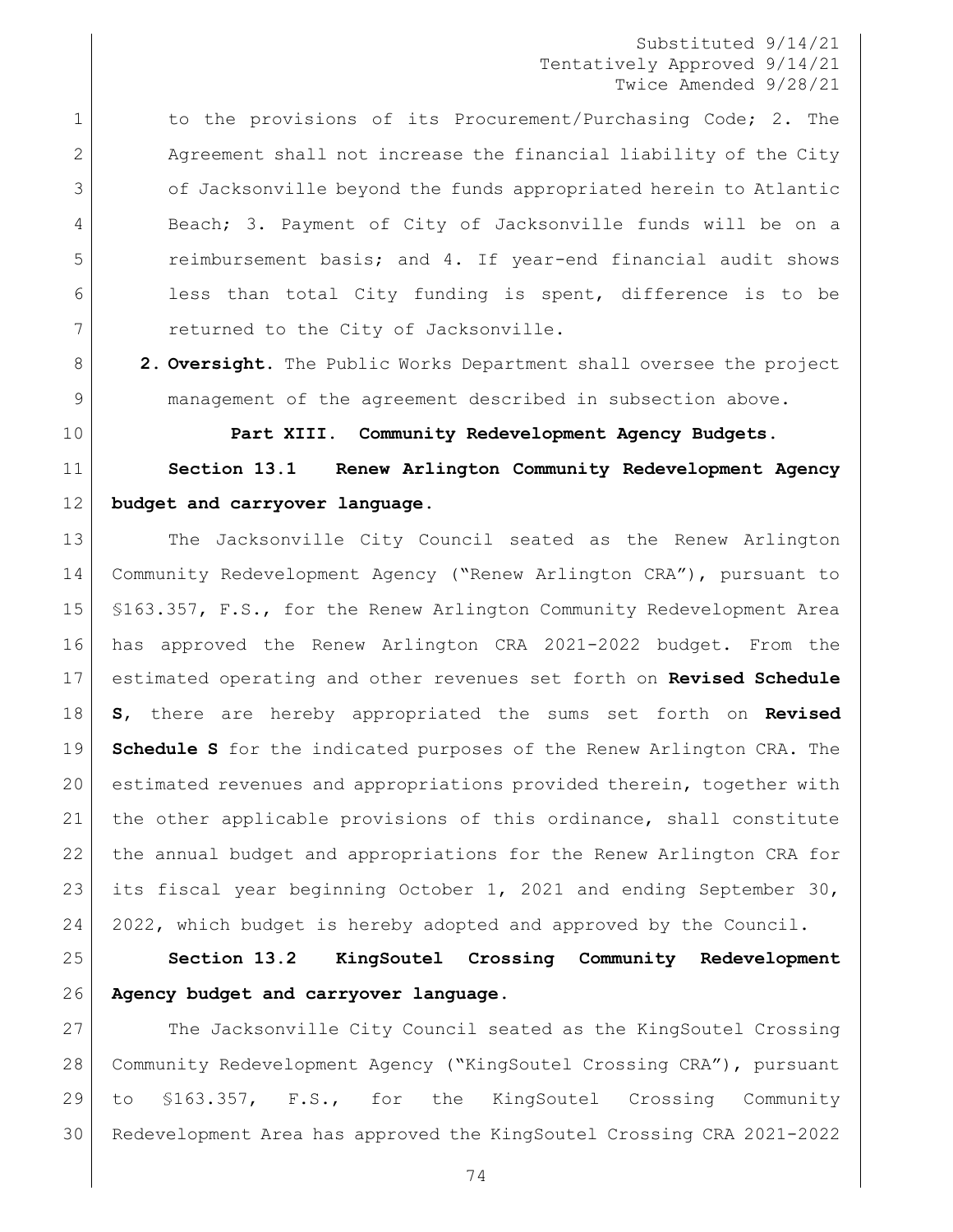budget. From the estimated operating and other revenues set forth on **Schedule T**, there are hereby appropriated the sums set forth on **Schedule T** for the indicated purposes of the KingSoutel Crossing CRA. The estimated revenues and appropriations provided therein, together with the other applicable provisions of this ordinance, shall constitute the annual budget and appropriations for the KingSoutel Crossing CRA for its fiscal year beginning October 1, 2021 and ending September 30, 2022, which budget is hereby adopted and approved by 9 the Council.

# **Section 13.3 Jacksonville International Airport Community Redevelopment Agency budget and carryover language.**

 The Jacksonville City Council seated as the Jacksonville International Airport Community Redevelopment Agency ("JIA CRA"), pursuant to §163.357, *F.S.*, for the Jacksonville International Airport Community Redevelopment Area has approved the JIA CRA 2021- 2022 budget. From the estimated operating and other revenues set forth on **Schedule U**, there are hereby appropriated the sums set forth 18 on **Schedule U** for the indicated purposes of the JIA CRA. The estimated revenues and appropriations provided therein, together with the other applicable provisions of this ordinance, shall constitute the annual budget and appropriations for the JIA CRA for its fiscal year beginning October 1, 2021 and ending September 30, 2022, which budget 23 is hereby adopted and approved by the Council.

# **Section 13.4 DIA Community Redevelopment Agency and carryover language.**

 The Downtown Investment Authority seated as the Community Redevelopment Agency ("DIA CRA") for the Downtown Northbank Community Redevelopment Area and the Southside Community Redevelopment Area has approved the 2021-2022 budget for the Community Redevelopment Agency. From the estimated operating and other revenues set forth on **Revised**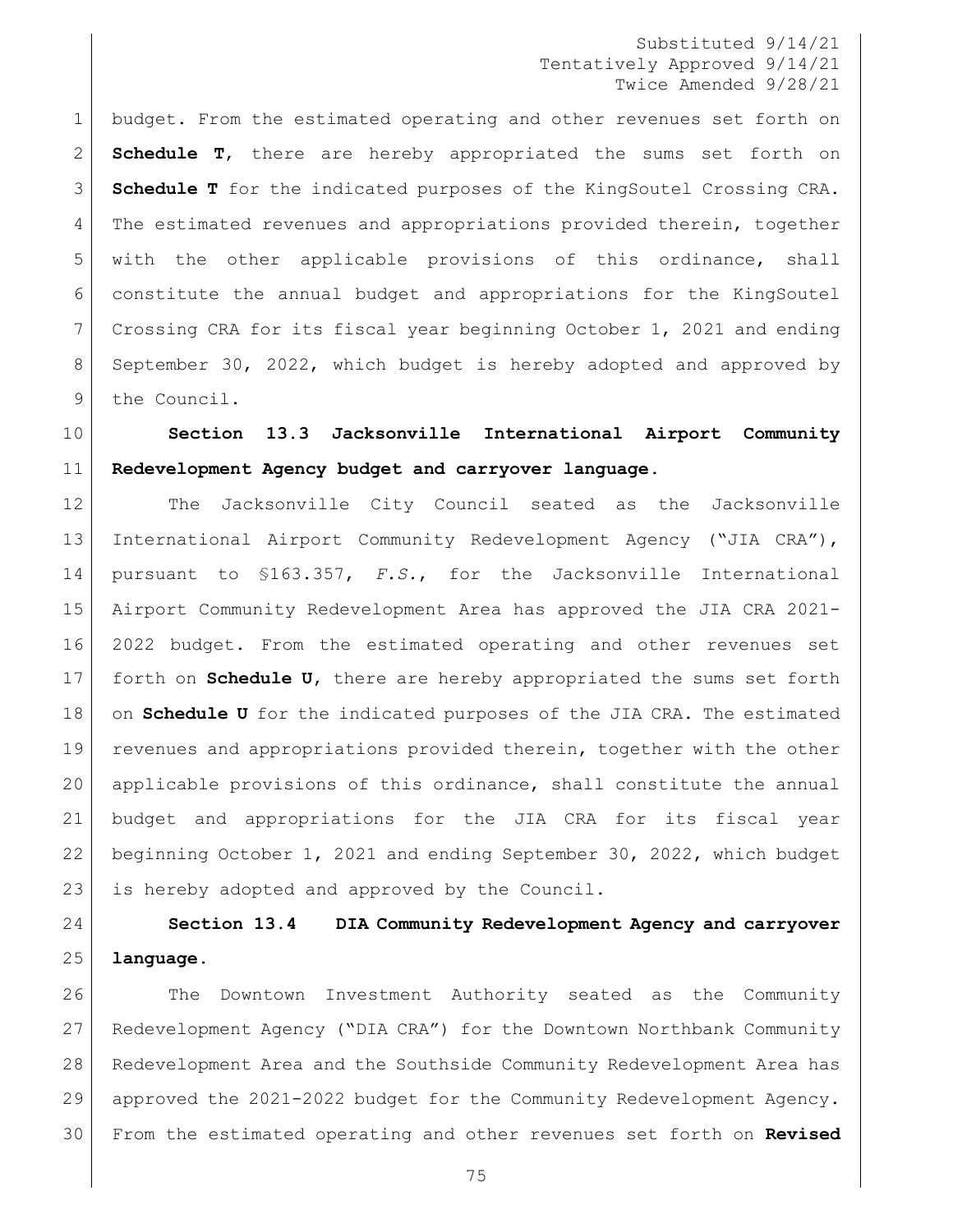**Schedule V**, there are hereby appropriated the sums set forth on **Revised Schedule V** for the indicated purposes of the Downtown Northbank Community Redevelopment Area and the Southside Community Redevelopment Area. The estimated revenues and appropriations provided therein, together with the other applicable provisions of this ordinance, shall constitute the annual budget and appropriations for the Downtown Investment Authority Community Redevelopment Areas for its fiscal year beginning October 1, 2021 and ending September 30, 2022, which budget is hereby adopted and approved by the Council.

**Part XIV. Duval County Tourist Development Council.**

 **Section 14.1 Duval County Tourist Development Council (TDC) budget.**

 Pursuant to Section 70.105, *Ordinance Code*, the Tourist Development Council (TDC) shall annually submit a proposed budget to the Mayor, to be included as part of the annual budget. The 16 Tourist Development Council shall administer the budget approved by the City Council in accordance with the Tourist Development Plan, subject to the provisions of [Chapter 106](https://library.municode.com/fl/jacksonville/codes/code_of_ordinances?nodeId=TITVADPE_CH106BUACCO) and [Chapter 666.](https://library.municode.com/fl/jacksonville/codes/code_of_ordinances?nodeId=TITXVIIILIRE_CH666DUCOTODEPL) The TDC budget for the 2021-2022 fiscal year is as set forth in **Revised Schedule W**.

**Part XV. Schedules Incorporated, Severability, Document** 

**Reconciliation, Effective Date.**

**Section 15.1 Incorporation of Schedules.** 

 All Schedules, Attachments and Exhibits attached hereto are incorporated herein by this reference and made a part hereof.

## **Section 15.2 Severability.**

27 | If any part, section, subsection or other portion of this ordinance or any application thereof to any person or circumstances 29 | is declared to be void, unconstitutional or invalid for any reason, 30 such part, section, subsection or other portion, or the proscribed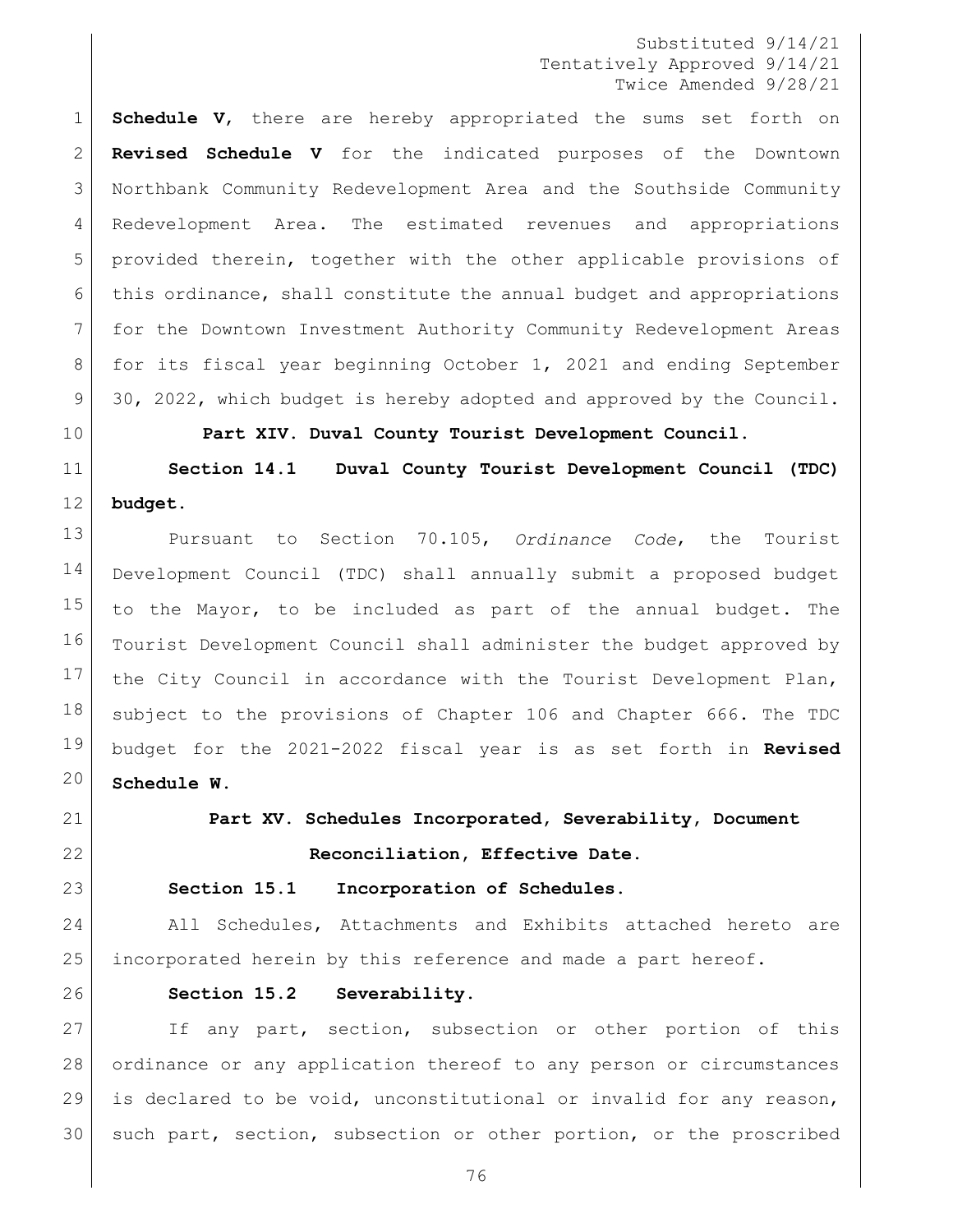1 application thereof, shall be severable and the remaining provisions 2 of this ordinance and all applications thereof not having been declared void, unconstitutional or invalid shall remain in full force and effect. The Council declares that no invalid or proscribed provision of application was an inducement to the enactment of this ordinance and that it would have enacted this ordinance regardless of the invalid or proscribed provision or application.

 **Section 15.3 Reconciliation of schedules, text, codification, journal entries.**

10 The Office of General Counsel and the Council Auditor's Office 11 are authorized to make all changes to titles, tables of content, *Ordinance Code*, journal entries, schedules, attachments, editorial and text changes consistent with the changes set forth herein to 14 effectuate the Council's action.

#### **Section 15.4 Effective Date.**

16 This Ordinance shall become effective upon signature by the Mayor or upon becoming effective without the Mayor's signature.

Form Approved:

21 | /s/ Paige H. Johnston

22 Office of General Counsel

Legislation Prepared By: Margaret M. Sidman

GC-#1457007-v1-2021-504-E.docx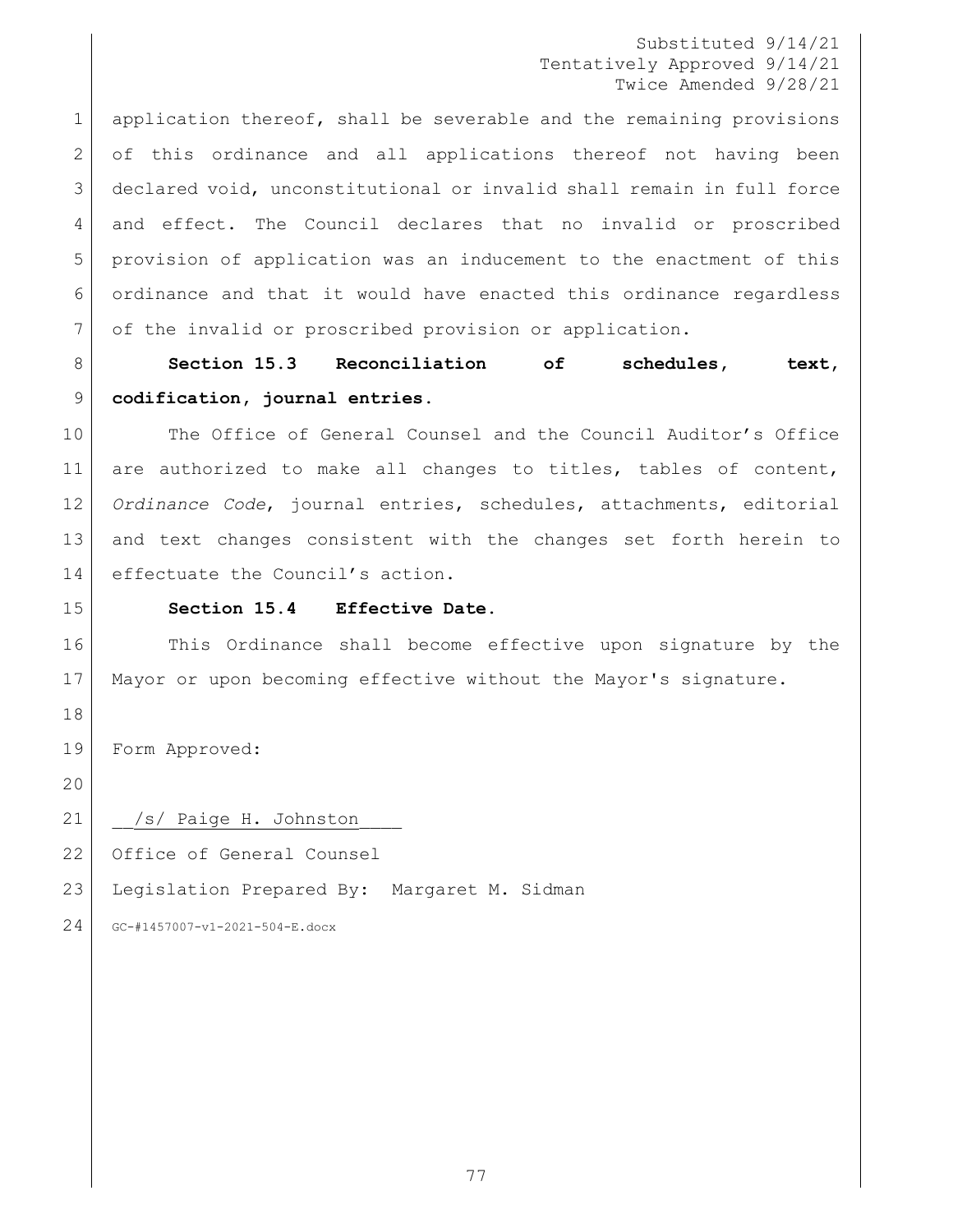Substituted 9/14/21 Tentatively Approved 9/14/21 Twice Amended 9/28/21 **List of Schedules Second Revised Schedule A** City of Jacksonville Budgeted Revenue and Appropriation Summary **Second Revised Schedule A-1** FY 2021 Capital Improvement Plan 5 Budget **Revised Schedule A-2** City Grants **Schedule A-3** Federal Public Service Grants **Revised Schedule A-4** IT Systems Development Program **Revised Schedule AB** Police and Fire Pension Fund Budget Estimated Revenues **Revised Schedule AC** Police and Fire Pension Fund Budget 12 | Repropriations **Revised Schedule AD** Downtown Vision Business Improvement District Estimated Revenues **Schedule AE** Downtown Vision Business Improvement 16 District Appropriations **Revised Schedule AF** Capital Outlay Expenditures Not 18 Lapsed **Schedule AG** [Intentionally Omitted] **Second Revised Schedule B** City of Jacksonville Appropriations 21 by Division **Revised Schedule B1-A** Grants Requiring No Match Schedule **Revised Schedule B1-B** Continuation Grant / City Match 24 Required Schedule **Second Revised Schedule B1-C** Schedule of FIND Grants – City 26 Participation **Schedule B-2** Positions, Redlined list **Schedule B-3** [Intentionally Omitted **-** General 29 Fund Revenue and Expenditure Projections]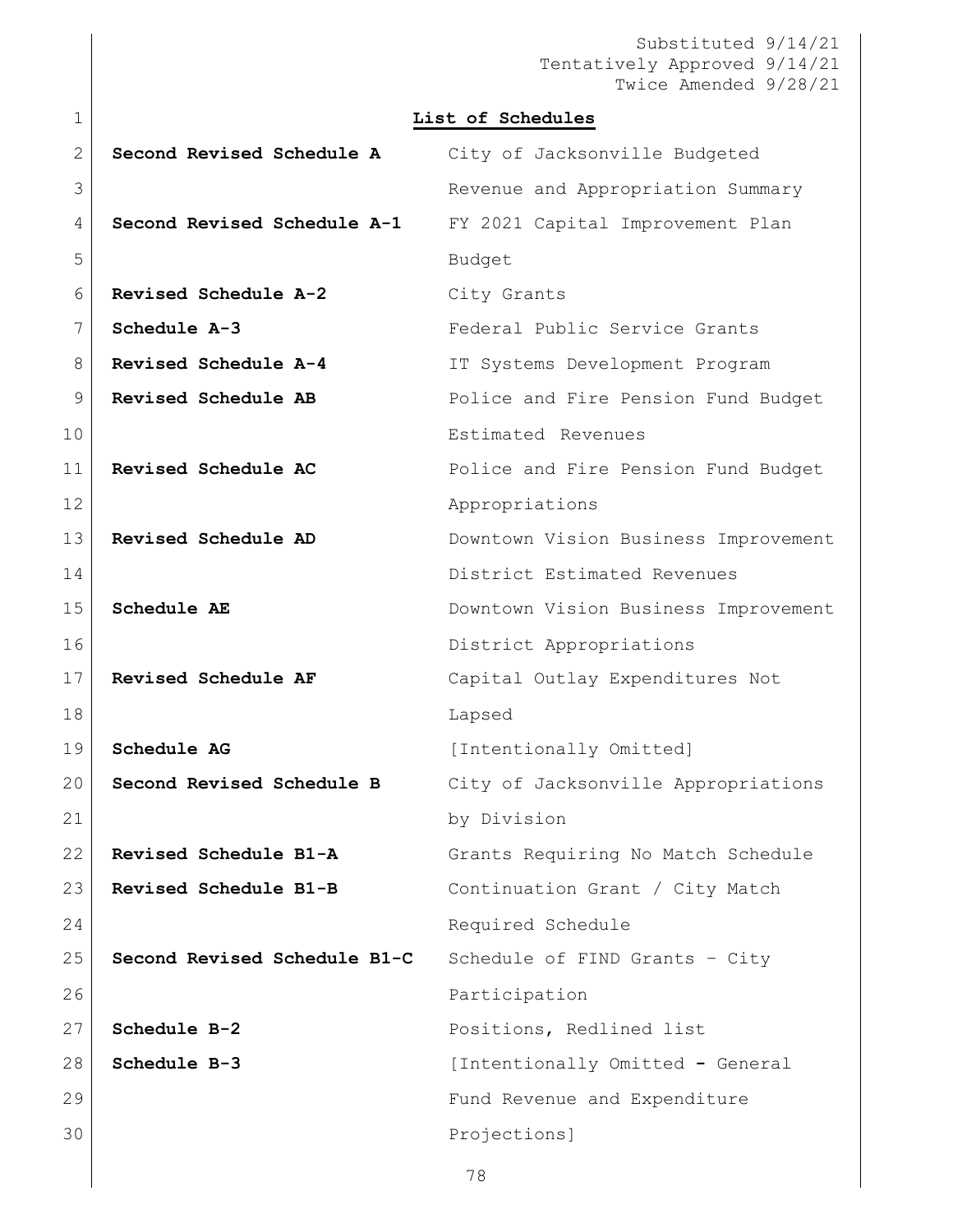```
Substituted 9/14/21
                             Tentatively Approved 9/14/21
                                  Twice Amended 9/28/21
                         79
1 Second Revised Schedule B-4 Debt Management
2 Schedule B4-a Technology Replacements
3 Second Revised Schedule B4-b FY 2021 Capital Improvement Projects 
4 Funded via Debt Management
5 Schedule B4-c FY 2021 Vehicle Replacements
6 Schedule B-5 Septic Tank
7 Schedule B-6 Program Match between City of
8 S B S Jacksonville and the Health
9 administration / State Department of
10 Health
11 Schedule C Superificate State Section JEA Operating Budget
12 Schedule D JEA Capital Budget
13 Schedule E [Intentionally Omitted]
14 Schedule F [Intentionally Omitted]
15 Revised Schedule G Jacksonville Aviation Authority 
16 Operating Budget
17 Revised Schedule H Jacksonville Aviation Authority 
18 | Capital Budget
19 Revised Schedule I Jacksonville Port Authority 
20 Operating Budget
21 Revised Schedule J Jacksonville Port Authority Capital 
22 Budget
23 Schedule K [Intentionally Omitted]
24 Schedule L [Intentionally Omitted]
25 Schedule M [Intentionally Omitted]
26 Revised Schedule N Jacksonville Housing Finance 
27 Authority
28 Revised Schedule O Jacksonville Transportation 
29 | Constant Communication (Authority – Estimated Operating
30 Revenues
```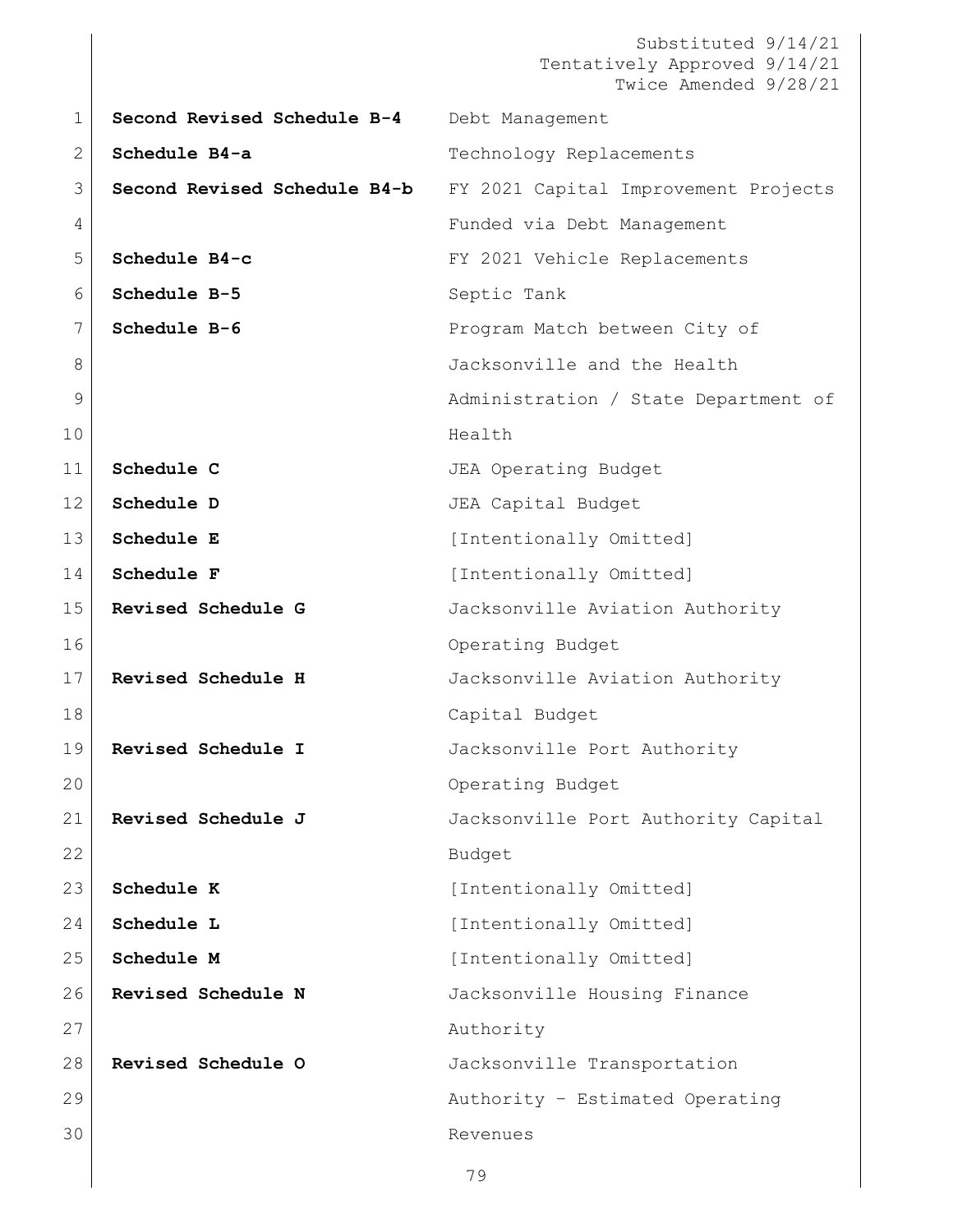Substituted 9/14/21 Tentatively Approved 9/14/21 Twice Amended 9/28/21 **Revised Schedule P** Jacksonville Transportation **Authority – Operating Appropriations Revised Schedule Q** Jacksonville Transportation 4 Authority – Estimated Capital Revenues **Revised Schedule R** Jacksonville Transportation 7 | Capital Appropriations 8 Revised Schedule S **Renew Arlington Community**  Redevelopment Area Budget **Schedule T** KingSoutel Crossing Community Redevelopment Area Budget **Schedule U** Jacksonville International Airport Community Redevelopment Area Budget **Revised Schedule V** Downtown Investment Authority Community Redevelopment Area Budgets **Revised Schedule W** Tourist Development Council Budget **List of Attachments Attachment A** Food and Beverage Appropriation and 20 | Constitution of the Municipal Purpose **Attachment B** Veterans Memorial Arena Trust Fund 22 Recipients **List of Exhibits Exhibit 1** Gateway Community Services Scope of Services **Exhibit 2** Prisoners of Christ, Inc. Scope of Services **Revised Exhibit 3** New Hope Education and Addiction 30 Services, Inc. Scope of Services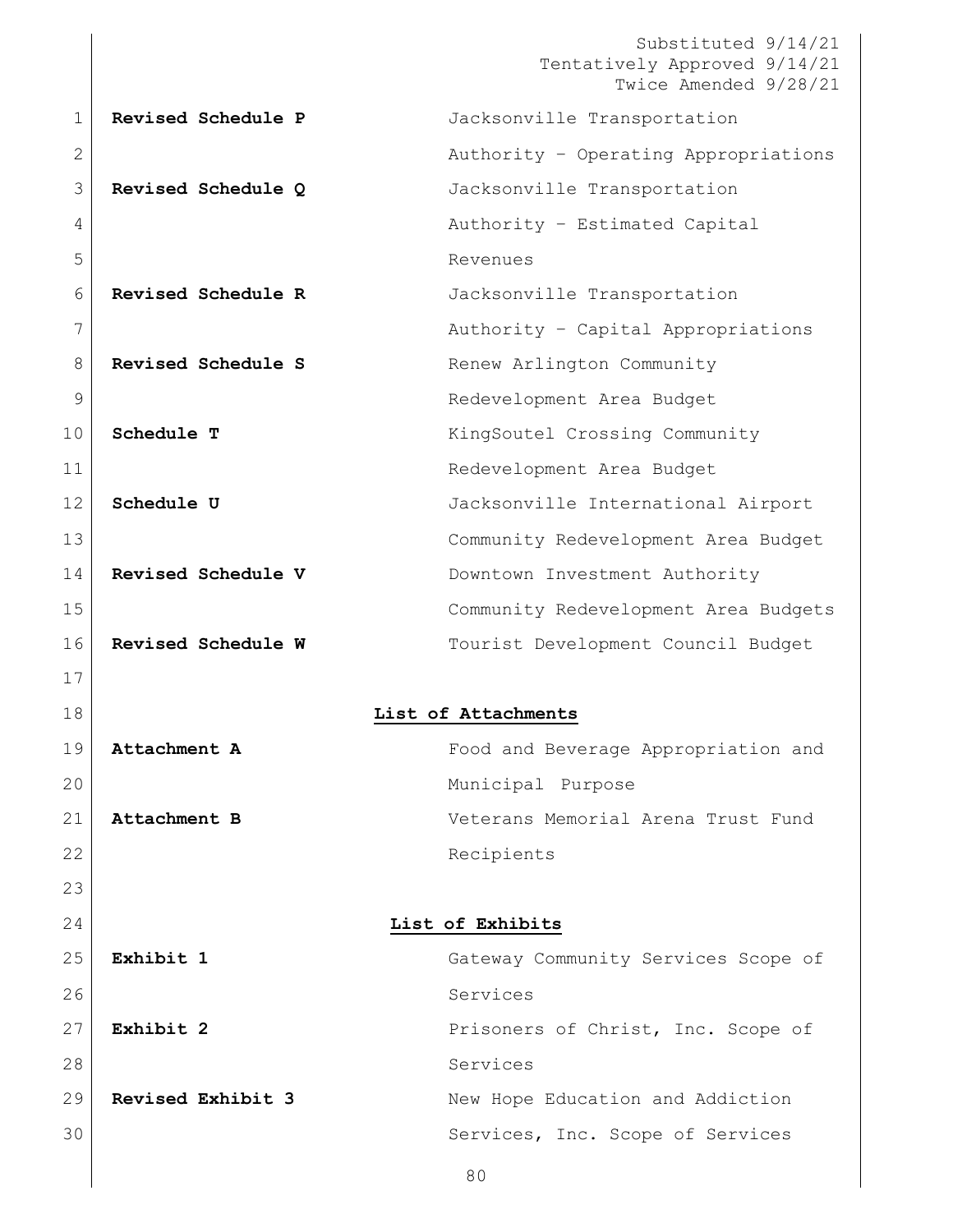Substituted 9/14/21 Tentatively Approved 9/14/21 Twice Amended 9/28/21 **Revised Exhibit 4** Operation New Hope, Inc. Scope of 2 Services **Revised Exhibit 5** Edward Waters University, Inc. Scope 4 of Services **Exhibit 6** Groundwork Jacksonville, Inc. Scope of Services **Revised Exhibit 7** United Way Of Northeast Florida 2-1- 8 a 1 Scope of Service **Second Revised Exhibit 8** Agape Community Health Center, Inc. 10 Scope of Service **Exhibit 9** I.M. Sulzbacher Center for the 12 Homeless, Inc., Scope of Service **Exhibit 10** Goodwill Industries of North Florida, Inc. Scope of Service **Exhibit 11** First Coast Crime Stoppers, Inc. 16 Scope of Service **Exhibit 12** Cure Violence Scope of Service **Revised Exhibit 13** Jacksonville Local Initiatives Support Corporation ("LISC") Small Business Grant Program Scope of 21 Service **Exhibit 14** Volunteers in Medicine Jacksonville, Inc. Scope of Service **Revised Exhibit 15** The Fire Watch Project, Inc. Scope 25 of Service 26 Revised Exhibit 16 The Pollock Group, LLC Scope of 27 Service **Exhibit 17** Farm Share, Inc. Scope of Service **Revised Exhibit 18** Regional Food Bank of Northeast Florida, Inc. d/b/a Feeding